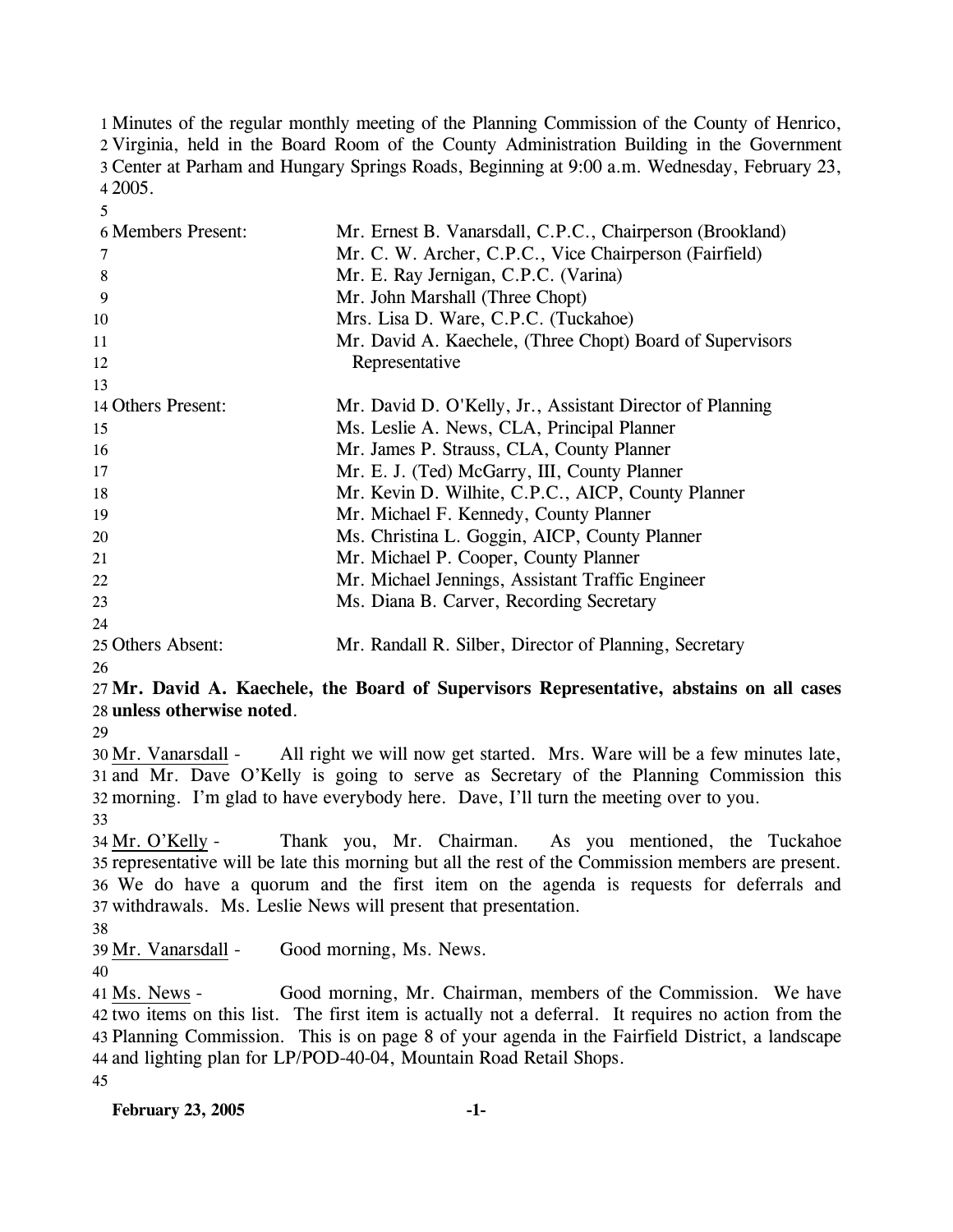#### 46 **LANDSCAPE & LIGHTING PLAN**

47

| $LP/POD-40-04$             | Architects Dayton Thompson, PC for Patriot II, LLC:         |
|----------------------------|-------------------------------------------------------------|
| Mountain Road Retail Shops | Request for approval of a landscape and lighting plan, as   |
| 1574 Mountain Road         | required by Chapter 24, Sections 24-106 and 24-106.2 of the |
|                            | Henrico County Code. The 2.8-acre site is located at the    |
|                            | southeast corner of Mountain Road and New York Avenue on    |
|                            | parcel 781-761-8665. The zoning is B-3, Business District.  |
|                            | (Fairfield)                                                 |

48

This case is not properly before the Commission because public notice 50 was not sent out and we will be placing this case on the March 30, 2005, agenda and removing 51 it from this agenda. 49 Ms. News -

52

53 Mr. Vanarsdall - Thank you, Ms. News.

54 55 **THIS CASE WILL BE HEARD AT THE MARCH 30, 2005 MEETING** 

56

The second item is on page 31 of your agenda and it is located in the 58 Varina District. This is subdivision Wilton Parkway (December 2004 Plan). 57 Ms. News -

59

#### 60 **SUBDIVISION (Deferred from the January 26, 2005 Meeting)**

61

Wilton Parkway (December 2004 Plan) New Market Road to\ Osborne Turnpike **Youngblood, Tyler & Associates, P.C. for Florence C. Garton etal., William R. & R. A. Pumphrey, Ronald B. Kiser, Life Int., Stirel M., Jr. & A. J. Paston, David B. & Barbara L. Kiser, James H., Jr. & V.H. Palmer, Interstate Construction Corp., Ralph H. Wigton, Kermit L., Sr. & B. J. Cephas, Eugene B. & Shirley S. Moyer, Jeffrey T. & J. L. K. White, Susan J. McDonald, Nathan E. & Dawne D. Jones, Glauson Investments Corp., and HHHunt Corp.:** The 20.95-acre site proposed for a public road is located at its eastern terminus on New Market Road (State Route 5), approximately 300 feet north of Battlefield Park Road, to its western terminus, approximately 1100 feet west of the intersection of Osborne Turnpike and Mill Roads on parcels 809-692-4528, 809-691-6235, 809-691-2613, 808-690-7572, 808-690-3884, 808-690-0946, 808-690-1074, 808-690-9385, 805-688-7568, 803-687-7700, 803-686-8177, 803-686-8950, 803-686-7753, 803-686-6854, 803-686-5549, 803-686-4052, 803-686-2162, 803-686-1847, 803-686-9862, 802-686-9466, 802-686-7867, 803-686-2025, 803-686-0426 and 798-683- 5459. The zoning is A-1, Agricultural District and R-2A, One-Family Residence District. **(Varina) 0 Lots** 

**February 23, 2005 -2-**

62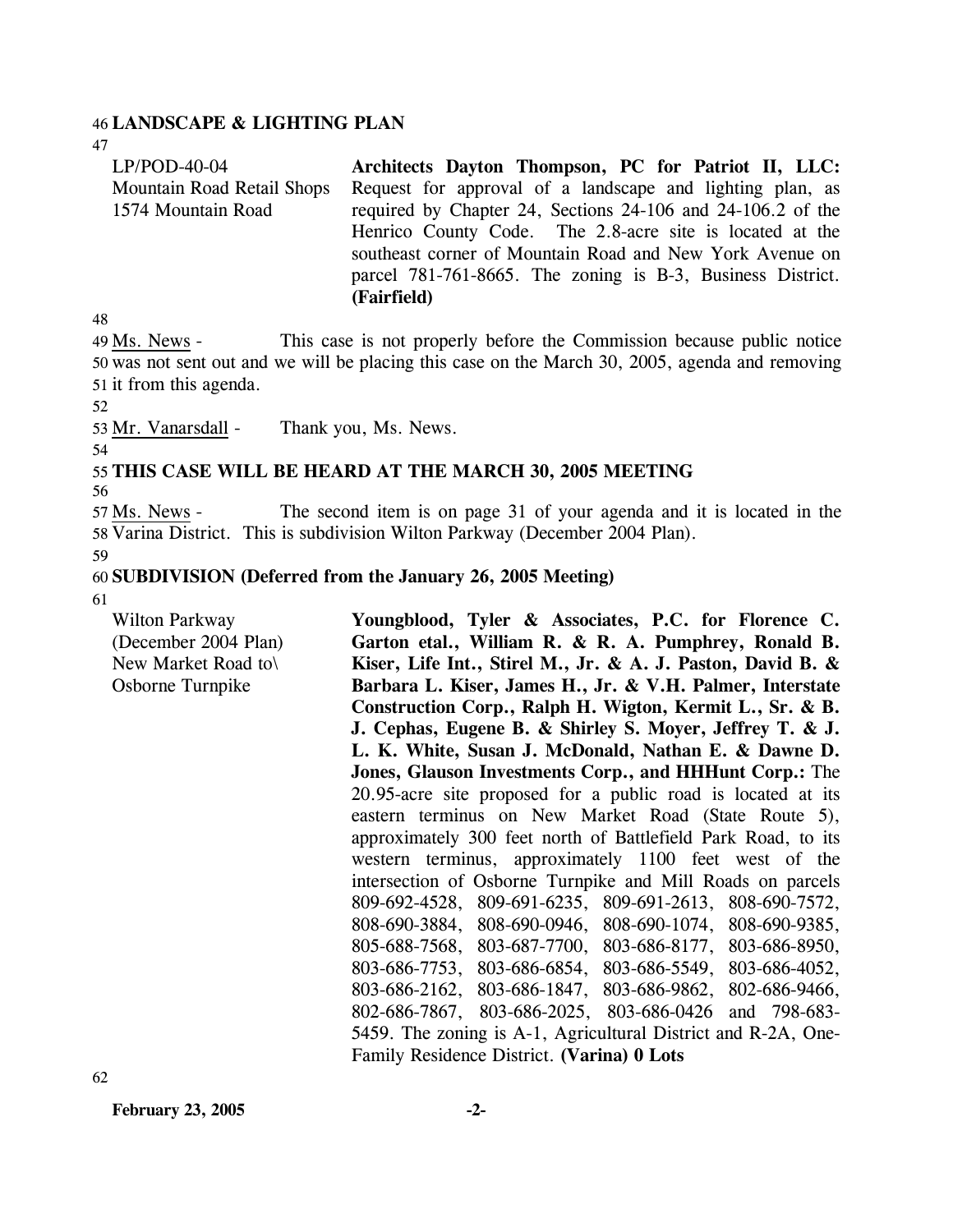The applicant has requested a deferral to the March 30, 2005, meeting. That's a change from the agenda that you have in front of you. 64  $63$  Ms. News -65 Is there anyone in the audience in opposition to Wilton Parkway 67 deferment? This is going to be 30-day deferment, in the Varina District. All right, Mr. 68 Jernigan. 66 Mr. Vanarsdall -69 Mr. Chairman, I move for deferral of subdivision Wilton Parkway (December 2004 Plan) to April 27, 2005, by request of the applicant. 71 70 Mr. Jernigan -72 Mr. Jernigan, they requested to March 30. The agenda you have is 74 incorrect. 73 Ms. News -75 76 Mr. Jernigan - I'm sorry. Change that date to March 30. 77 78 Mr. Marshall - Second. 79 The motion was made by Mr. Jernigan and seconded by Mr. Marshall. All in favor say aye…all opposed say nay. The motion passes. 81 80 Mr. Vanarsdall -82 83 At the request of the applicant, the Planning Commission deferred Wilton Parkway (December 84 2004 Plan) to its March 30, 2005, meeting. Mrs. Ware had not arrived. 85 86 Mr. Jernigan - Ms. News, do you have any more deferrals? 87 88 Ms. News - That's all of the deferrals that we are aware of. 89 I have one that I would like to add in here at the last minute. It's on page 28, Majestic Meadows (September 2004 Plan). 91 90 Mr. Jernigan -92 93 **SUBDIVISION (Deferred from the January 26, 2005 Meeting)**  94 95 Majestic Meadows (September 2004 Plan) **Engineering Design Associates for Reginald H. Nelson, IV and Phyllis Marie Nelson:** The 180.94-acre site proposed for a subdivision of 130, single-family homes is located at 9421 Osborne Turnpike at the northeast corner of the intersection of Osborne Turnpike and Kingsland Road on parcel 808-672- 3167. The zoning is A-1, Agricultural District. Individual well and septic tank/drainfield. **(Varina) 130 Lots**  Is there anyone in the audience in opposition to the deferral of 96 Mr. Vanarsdall -

97 subdivision Majestic Meadows in the Varina District? All right, no opposition. Mr. Jernigan. 98

Mr. Chairman, I move to defer subdivision Majestic Meadows to the 100 March 10, 2005, Zoning Meeting, by request of the Commission. 99 Mr. Jernigan -

**February 23, 2005 -3-**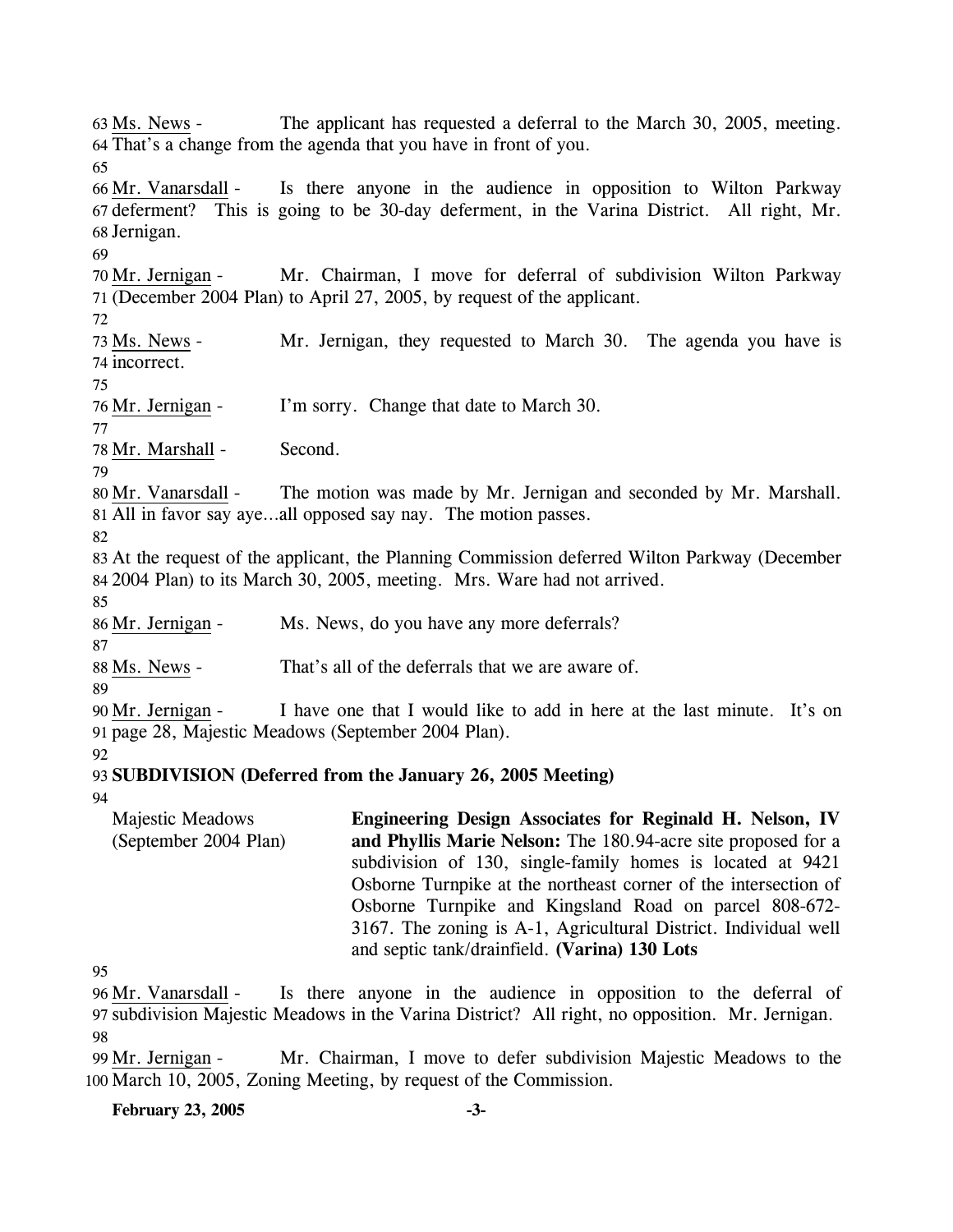101 Mr. Archer - Second.

102

The motion was made by Mr. Jernigan and seconded by Mr. Archer. All in favor say aye…all opposed say nay. The motion passes. 104 103 Mr. Vanarsdall -

105

106 The Planning Commission deferred Majestic Meadows (September 2004 Plan) to its March 10, 107 2005, meeting. Mrs. Ware had not arrived.

108

109 Mr. Vanarsdall - Do any other Commissioners have any deferments?

110

Hearing none, Mr. Chairman, the next item on the agenda is the Expedited Agenda, and the presentations will be made by Ms. Leslie News. For those of you 112 113 that are not familiar with the Expedited Agenda, these are cases where the staff and the 114 applicant are in agreement with the annotations on the plans and the conditions recommended 115 to the Commission. We are not aware of any opposition to those cases, and the Planning 116 Commissioner for the district is also in agreement. We have a number of items on the Expedited Agenda this morning. 117 111 Mr. O'Kelly -

118

119 Mr. Vanarsdall - Thank you, Mr. O'Kelly. Ms. News.

120

Yes, sir. There are 11 items on the agenda, and one that I am aware of 122 to be added. The first item is on page 2 of your agenda and it is located in the Three Chopt 123 District. 121 Ms. News -

124

## 125 **TRANSFER OF APPROVAL**

126

| Circuit City Headquarters, | <b>James W. Theobald for Daniel Realty Corporation: Request</b> |
|----------------------------|-----------------------------------------------------------------|
| Building $#2$              | for transfer of approval as required by Chapter 24, Section 24- |
| POD-43-92                  | 106 of the Henrico County Code from Circuit City Stores, Inc.   |
| POD-8-97 and a portion of  | to Daniel Realty Corporation. The 32-acre site is located at    |
| POD-75-95                  | 9960 Mayland Drive on part of parcels 749-758-7718 and          |
| 9960 Mayland Drive         | 1204. The zoning is M-1, Light Industrial District. County      |
|                            | water and sewer. (Three Chopt)                                  |

127

128 Mr. Vanarsdall - Is there any opposition to this case? No opposition. Mr. Marshall. 129 Mr. Chairman, I move for approval of the transfer of approval Circuit City Headquarters, Building #2, POD-43-92, POD-8-97 and a portion of POD-75-95. 131 130 Mr. Marshall -

132

134

133 Mr. Jernigan - Second.

The motion was made by Mr. Marshall and seconded by Mr. Jernigan. 136 All in favor say aye...all opposed say nay. The motion passes. 135 Mr. Vanarsdall -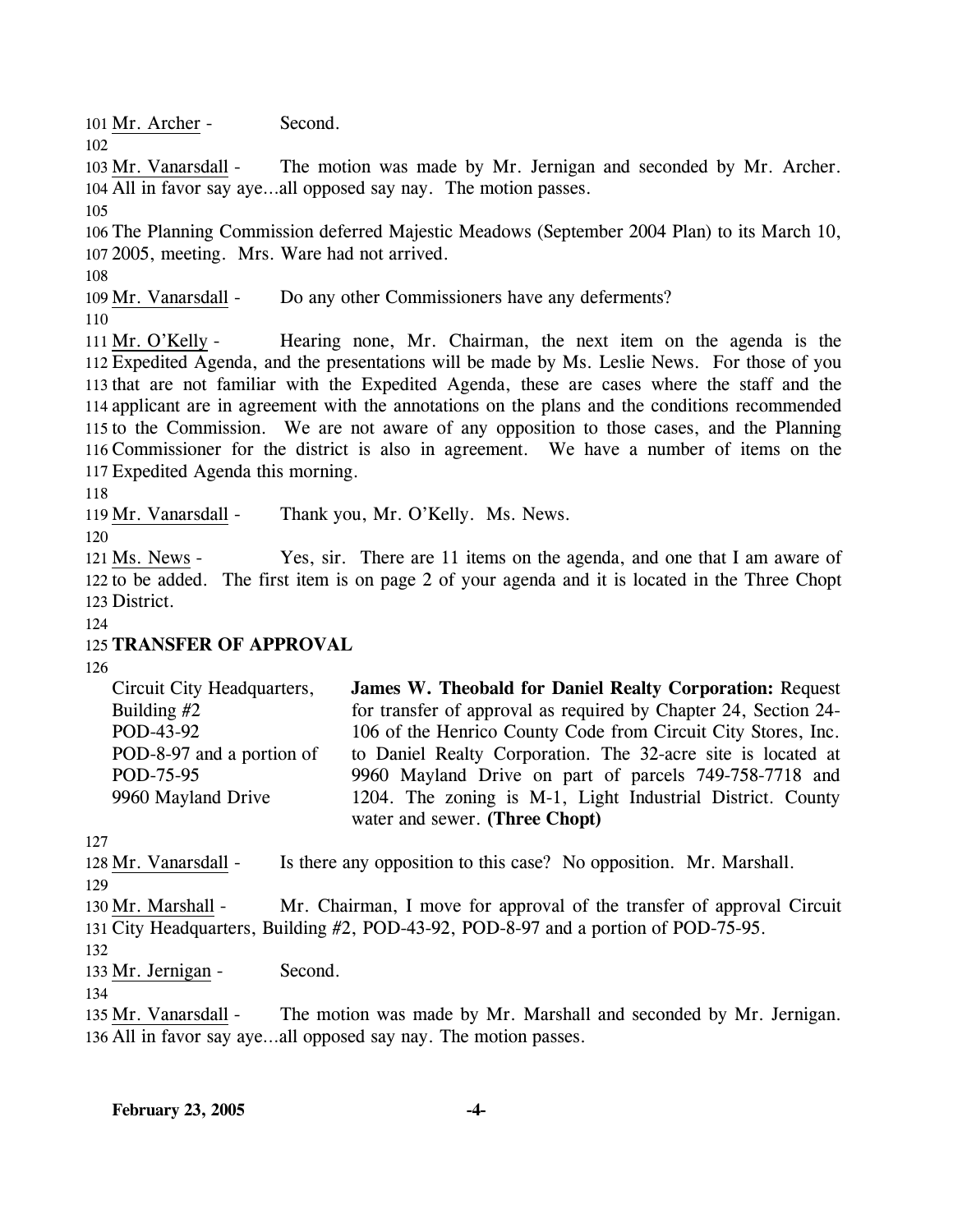The Planning Commission approved the transfer of approval request for Circuit City Headquarters, Building #2, POD-43-92, POD-8-97 and a portion of POD-75-95, subject to the new owner accepting and agreeing to be responsible for continued compliance with the conditions of the original approval. Mrs. Ware had not arrived. 141

The next item is on page 3 of your agenda and is located in the Three Chopt District. This is a transfer of approval, POD-61-72, 1500 Forest Avenue, Randolph 143 144 Building in the Koger Office Complex. There is also an addendum item on page 1 of your 145 addendum which adds condition No. 1 stating that deficiencies as identified in the inspector's 146 report dated February 8, 2005 shall be corrected by March 31, 2005. 142 Ms. News -

147

## 148 **TRANSFER OF APPROVAL**

149

| POD-61-72            | Hirschler Fleischer and Mr. James G. Harrison, III for M         |  |  |  |  |  |  |
|----------------------|------------------------------------------------------------------|--|--|--|--|--|--|
| 1500 Forest Avenue   | & H Realty Four LLC: Request for transfer of approval as         |  |  |  |  |  |  |
| Randolph Building    | required by Chapter 24, Section 24-106 of the Henrico County     |  |  |  |  |  |  |
| Koger Office Complex | Code from Forest Park Associates, LLC to M&H Realty Four         |  |  |  |  |  |  |
|                      | LLC. The 3.2-acre site is located at the northwest corner of the |  |  |  |  |  |  |
|                      | intersection of Forest Avenue and Three Chopt Road on parcel     |  |  |  |  |  |  |
|                      | 759-743-1448. The zoning is O-2, Office District. County         |  |  |  |  |  |  |
|                      | water and sewer. (Three Chopt)                                   |  |  |  |  |  |  |

150

Is there anyone in the audience in opposition to this case POD-61-72, in 152 the Three Chopt District? There's no opposition. Mr. Marshall. 151 Mr. Vanarsdall -

153

Mr. Chairman, I move for approval of transfer of approval POD-61-72, 1500 Forest Avenue Randolph Building in the Koger Office Complex with added condition No. 155 156 1 on page one of the addendum. 154 Mr. Marshall -

157

158 Mr. Jernigan - Second.

The motion was made by Mr. Marshall and seconded by Mr. Jernigan. 161 All in favor say aye...all opposed say nay. The motion is passed. 160 Mr. Vanarsdall -

162

 The Planning Commission approved the transfer of approval request for POD-61-72, 1500 Forest Avenue, Randolph Building Koger Office Complex, subject to the new owner accepting and agreeing to be responsible for continued compliance with the conditions of the original approval and the following additional condition. Mrs. Ware had not arrived.

167

168 1. 169 1. The deficiencies as identified in the inspector's report dated **February 8, 2005** shall be corrected by **March 31, 2005.**

<sup>159</sup>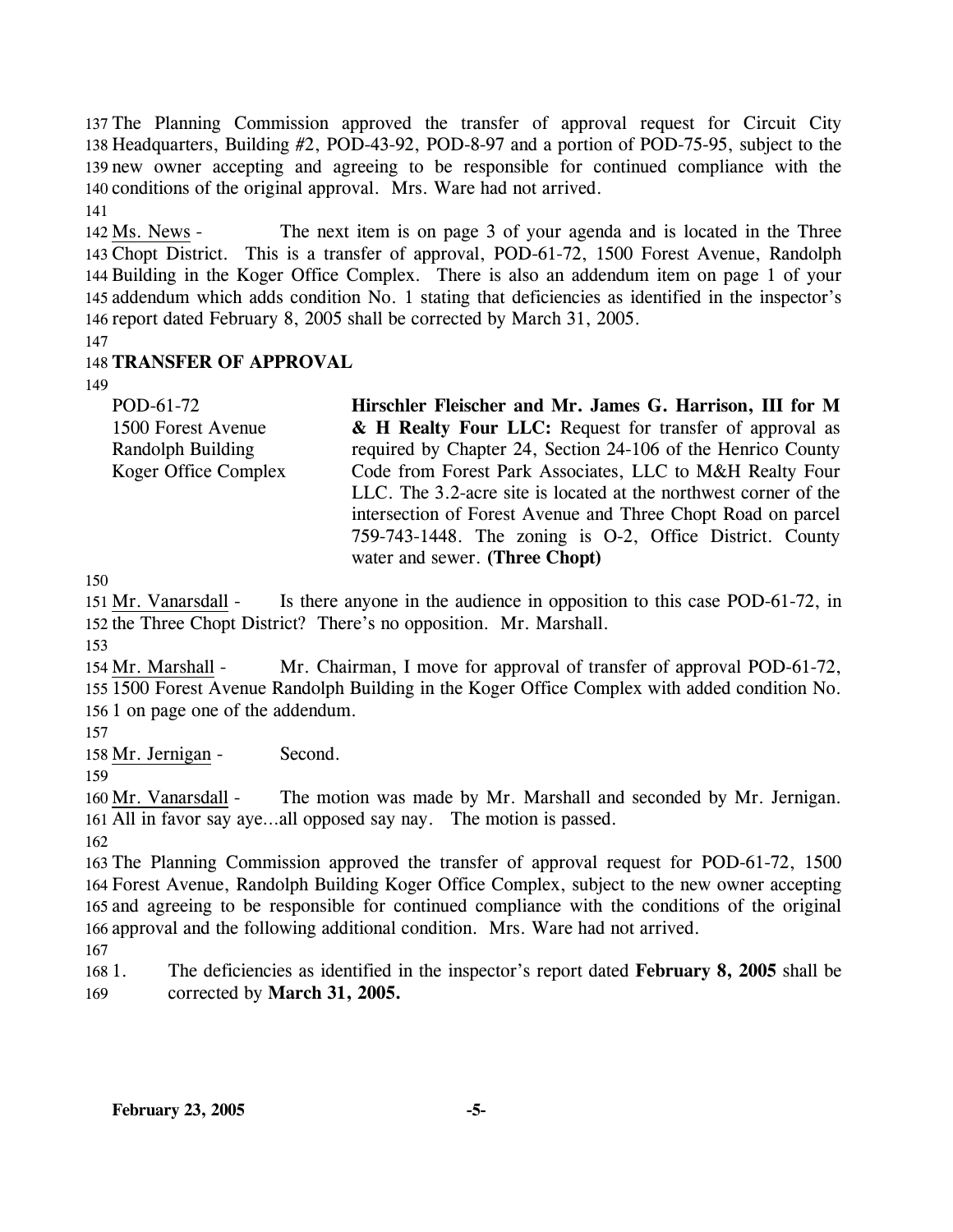The next request is on page 4 of your agenda, and it is located in the This is landscape and lighting plan LP/POD-28-04, Dominion Townes 172 Phase I and II. 170 Ms. News -171 Fairfield District.

173

## 174 **LANDSCAPE & LIGHTING PLAN**

175

LP/POD-28-04 Dominion Townes Phase I and II – Creighton Road **Koontz-Bryant, P.C. for EJD Associates, Inc.:** Request for approval of a landscape and lighting plan, as required by Chapter 24, Sections 24-106 and 24-106.2 of the Henrico County Code. The 18.11-acre site is located on the south line of Creighton Road, 488 feet east of its intersection with N. Laburnum Avenue on parcels 809-729-7165 and 810-728-3075. The zoning is RTHC, Residential Townhouse District (Conditional). **(Fairfield)** 

176

This case is LP/POD-28-04, Dominion Townes in the Fairfield District. 178 Is there anyone in the audience in opposition? There's no opposition. Mr. Archer. 177 Mr. Vanarsdall -

179

Mr. Chairman, I move approval on the Expedited Agenda of LP/POD-28-04 subject to the annotations on the plans and the standard conditions for landscape and 181 182 lighting plans. 180 Mr. Archer -

183

184 Mr. Jernigan - Second.

185

The motion was made by Mr. Archer and seconded by Mr. Jernigan. All in favor say aye…all opposed say nay. The ayes have it. The motion is passed. 187 186 Mr. Vanarsdall -

188

 The Planning Commission approved the landscape and lighting plan for LP/POD-28-04, Dominion Townes Phase I and II, subject to the annotations on the plan and the standard conditions attached to these minutes for landscape and lighting plans. Mrs. Ware had not arrived.

193

Next on page 5 of your agenda and located in the Brookland District is a 195 landscape and lighting plan, LP/POD-74-01, for the Professional Offices @ CrossRidge. 194 Ms. News -196

# 197 **LANDSCAPE & LIGHTING PLAN**

198

| $LP/POD-74-01$         | Jordan Consulting Engineers for SMCR PPD, LC: Request         |
|------------------------|---------------------------------------------------------------|
| Professional Offices @ | for approval of a landscape and lighting plan, as required by |
| CrossRidge             | Chapter 24, Sections 24-106 and 24-106.2 of the Henrico       |
|                        | County Code. The 9-acre site is located on the west side of   |
|                        | Staples Mill Road opposite Warren Road on parcel 765-763-     |
|                        | 4170. The zoning is O-2C, Office District (Conditional).      |
|                        | (Brookland)                                                   |

199

**February 23, 2005 -6-**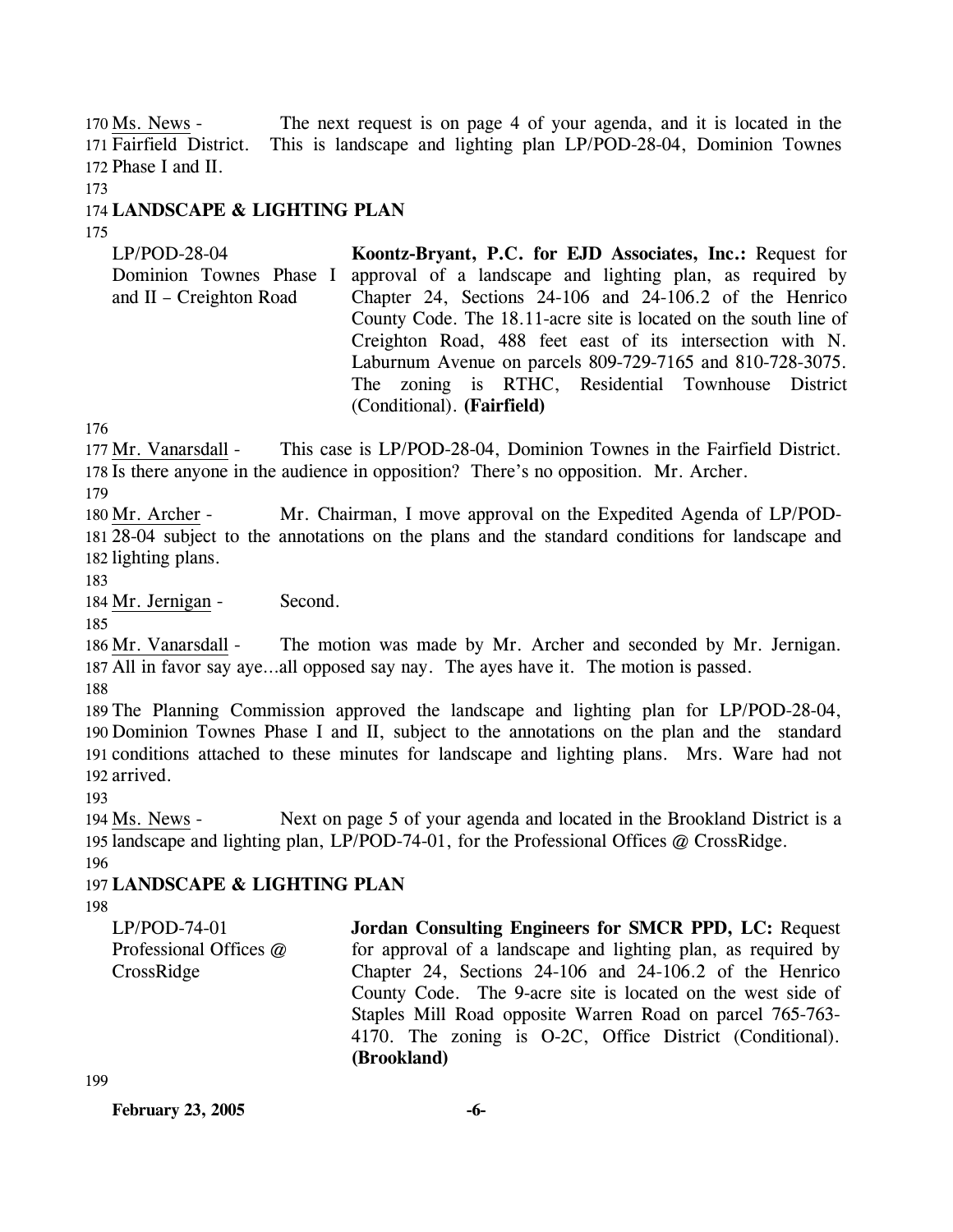Is there anyone in the audience in opposition to  $LP/POD-74-01$ , 201 Professional Offices @ CrossRidge? There's no opposition. I move that LP/POD-74-01 be 202 approved with the standard conditions for landscape and lighting plans on the Expedited Agenda as recommended by staff. 203 200 Mr. Vanarsdall -

204

205 Mr. Marshall - Second.

206

The motion was made by Mr. Vanarsdall and seconded by Mr. Marshall. All in favor say aye…all opposed say nay. The ayes have it. The motion is passed. 208 207 Mr. Vanarsdall -

209

210 The Planning Commission approved the landscape and lighting plan for LP/POD-74-01, 211 Professional Offices @ CrossRidge, subject to the annotations on the plans and the standard 212 conditions for landscape and lighting plans. Mrs. Ware had not arrived.

213

Next on page 6 on your agenda, landscape and lighting plan LP/POD-20-215 04, Independence Park Medical Office, which is located in the Three Chopt District. 214 Ms. News -

216

## 217 **LANDSCAPE & LIGHTING PLAN**

218

| $LP/POD-20-04$            | Purvis & Associates, Inc. for G.M.H. Virginia: Request for      |
|---------------------------|-----------------------------------------------------------------|
| Independence Park Medical | approval of a landscape and lighting plan, as required by       |
| Office                    | Chapter 24, Sections 24-106 and 24-106.2 of the Henrico         |
|                           | County Code. The 25.11-acre site is located at the northeast    |
|                           | corner of the intersection of Gaskins Road and Interstate 64 on |
|                           | parcels 751-756-9768 and 752-757-0556. The zoning is M-1C,      |
|                           | Light Industrial District (Conditional). (Three Chopt)          |

219

Is there anyone in the audience in opposition to LP/POD-20-04, 221 Independence Park Medical Office, in the Three Chopt District? There's no opposition. Mr. 222 Marshall. 220 Mr. Vanarsdall -

223

Mr. Chairman, I move approval of LP/POD-20-04, Independence Park 225 Medical Office, subject to the annotation on the plan and the standard conditions for landscape 226 and lighting plans. 224 Mr. Marshall -

227

228 Mr. Archer - Second.

229

The motion was made by Mr. Marshall and seconded by Mr. Archer. All 231 in favor say aye...all opposed say nay. The ayes have it. The motion is passed. 230 Mr. Vanarsdall -

232

233 The Planning Commission approved the landscape and lighting plan for LP/POD-20-04, 234 Independence Park Medical Office, subject to the annotations on the plans and the standard 235 conditions for landscape and lighting plans. Mrs. Ware had not arrived.

236

237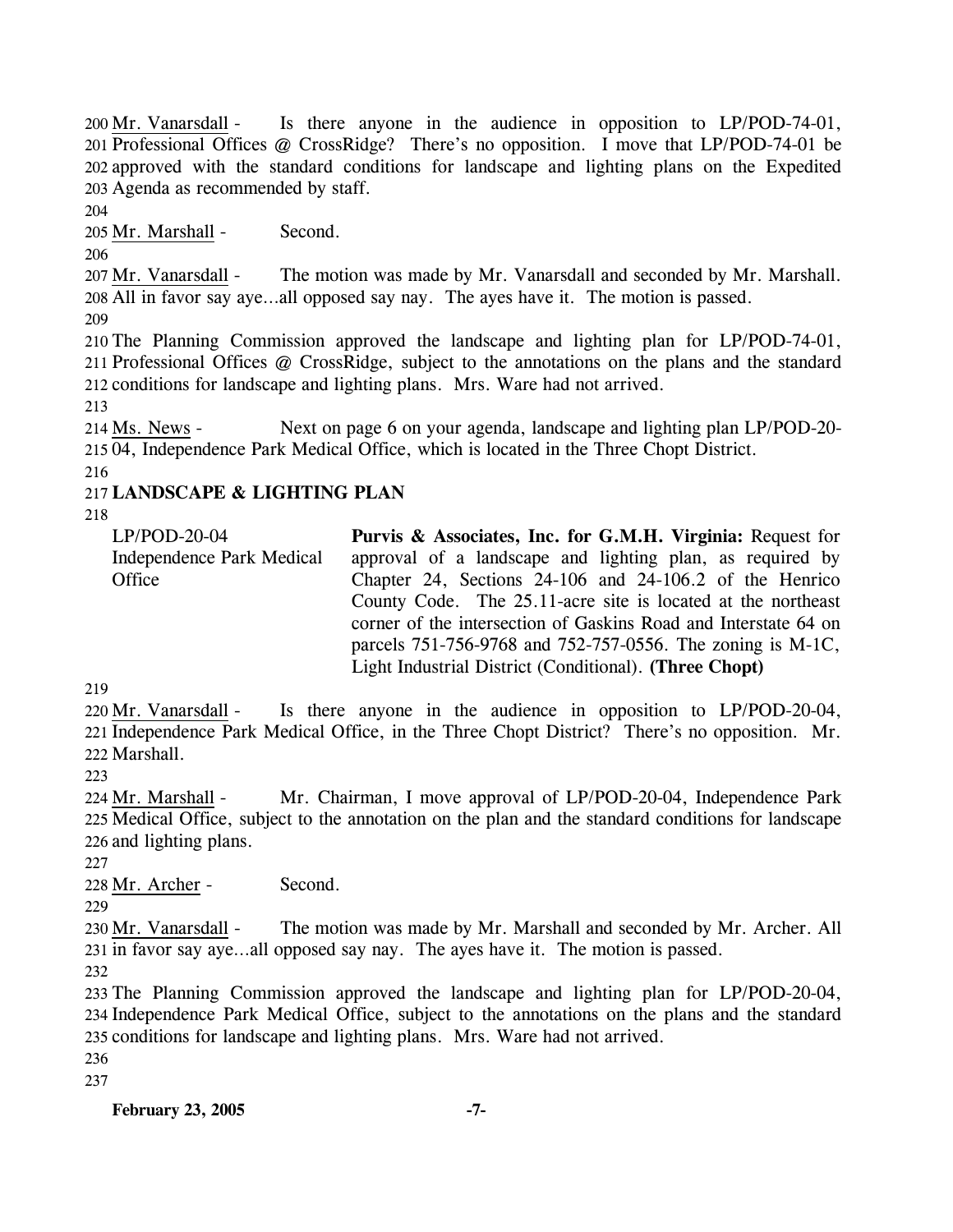Next on page 7 on your agenda and located in the Tuckahoe District is 239 landscape and lighting plan, LP/POD-37-04, John Rolfe Place. 238 Ms. News -

240

### 241 **LANDSCAPE & LIGHTING PLAN**

242

| $LP/POD-37-04$     | Jeff Timmons & Kelley Architects for John Rolfe                   |
|--------------------|-------------------------------------------------------------------|
| John Rolfe Place – | <b>Commons, LLC:</b> Request for approval of a landscape and      |
| John Rolfe Parkway | and lighting plan, as required by Chapter 24, Sections 24-106 and |
| Ridgefield Parkway | 24-106.2 of the Henrico County Code. The 5.48-acre site is        |
|                    | located at 11801 Ridgefield Parkway at the southwest corner of    |
|                    | the intersection of Ridgefield Parkway and John Rolfe Parkway     |
|                    | on parcel 736-750-3453. The zoning is O-2C, Office District       |
|                    | Conditional. (Tuckahoe)                                           |

243

Is there anyone in the audience in opposition to John Rolfe Place, LP/POD-37-04, landscape and lighting? 245 244 Mr. Vanarsdall -

246

247 Mr. Hsia - Yes.

248

We have opposition. Sir, you will have to come down to the microphone 250 and identify yourself. 249 Mr. Vanarsdall -

251

My name is Peng Hsia and I am a board member of Rolfield subdivision, 253 which is on the south, east side of this intersection. I don't know which one is which. Is it 254 number six or number seven? I am concerned that the south, the west side that they are now 255 building, the trees, I think this is the landscaping request. I received this a couple of days ago. 256 I am really concerned about what this landscaping is going to look like. 252 Mr. Hsia -

257

Sir, we will take this off of the Expedited Agenda and perhaps staff can 259 get with you and then we will hear it on the agenda in its normal listing. 258 Mr. O'Kelly -

260

261 Mr. Hsia - Is there another meeting, is that what you are saying?

262

No. Mr. Strauss, right there behind you, will take care of it. After you 264 talk to him, we will address it up here. 263 Mr. Vanarsdall -

265

266 Mr. Hsia - Oh, okay.

267

268 Mr. O'Kelly - It will be heard on the regular agenda.

270 Mr. Hsia - Okay, thank you.

271

269

272 Mr. Vanarsdall - Thank you.

**February 23, 2005 -8-**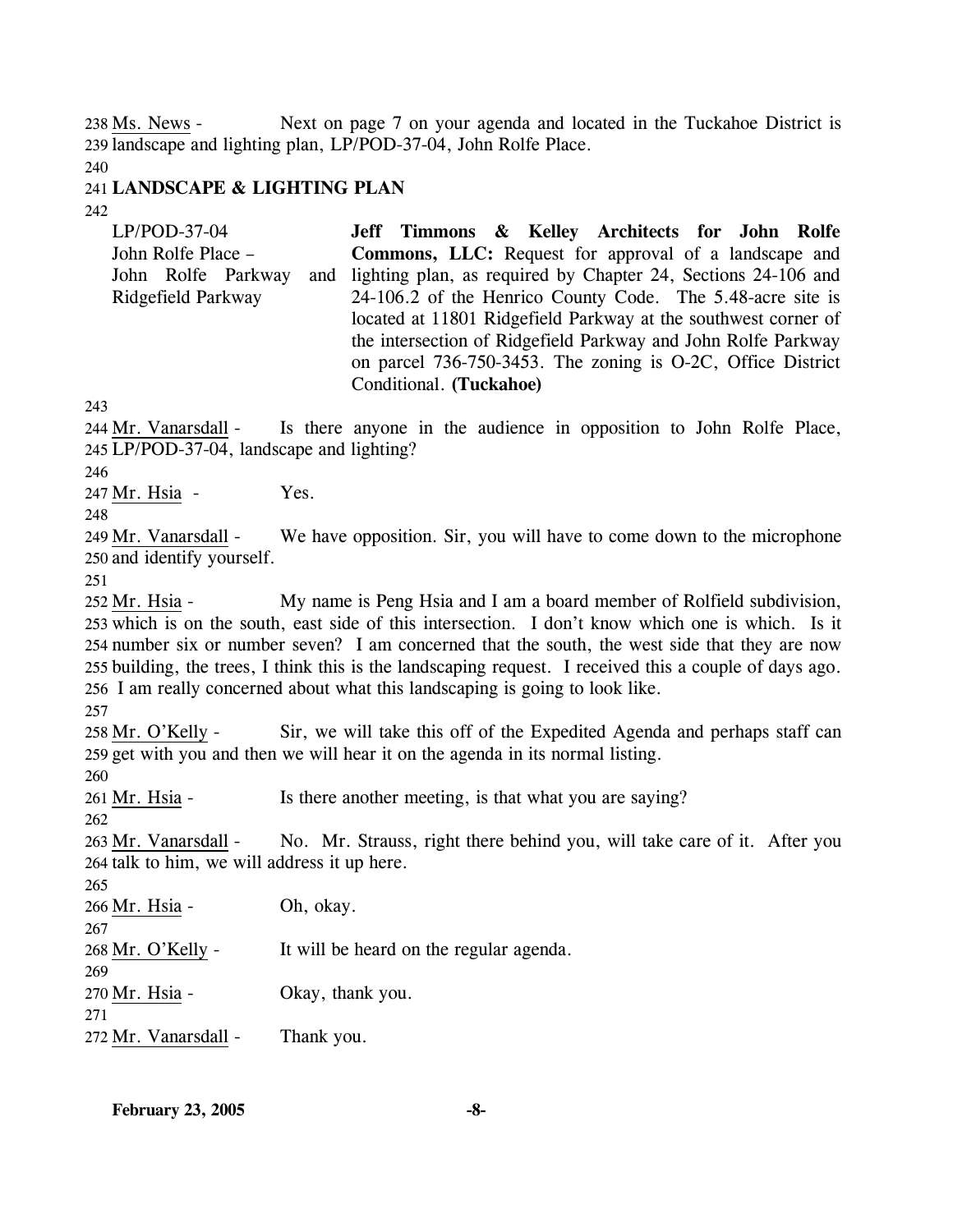# 273 **THIS CASE WAS REMOVED FROM THE EXPEDITED AND PLACED ON THE**  274 **REGULAR AGENDA (SEE PAGE 28 OF THESE MINUTES)**

275

The next case is found on page 9 of your agenda, landscape and lighting 277 plan, LP/POD-76-03, and it is located in the Tuckahoe District. This is Bruster's @ John Rolfe 278 Commons Shopping Center. 276 Ms. News -

279

### 280 **LANDSCAPE & LIGHTING PLAN**

281

LP/POD-76-03 Bruster's @ John Rolfe Commons Shopping Center - 2100 John Rolfe Parkway (POD-79-01 Revised) **Balzer & Associates, Inc. for The Wilton Companies, LLC:**  Request for approval of a landscape and lighting plan, as required by Chapter 24, Sections 24-106 and 24-106.2 of the Henrico County Code. The 0.52-acre site is located on the north side of Ridgefield Parkway, approximately 1,100 feet west of John Rolfe Parkway in the John Rolfe Commons Shopping Center on parcels 737-751-6513, 737-751-0067 and 736-751-6330. The zoning is B-2C, Business District (Conditional). **(Tuckahoe)** 

282

Is there anyone in the audience in opposition to Bruster's in the Tuckahoe 284 District? If you have had any Bruster's ice cream, you couldn't possibly be in opposition. 285 There's no opposition. 283 Mr. Vanarsdall -

286

Mr. Chairman, I recommend approval of LP/POD-76-03, Bruster's  $@$ 288 John Rolfe Commons Shopping Center, subject to the annotations on the plans and the standard 289 conditions for landscape and lighting. 287 Mr. Archer -

290

291 Mr. Marshall - Second.

292

The motion was made by Mr. Archer and seconded by Mr. Marshall. All in favor say aye…all opposed say nay. The ayes have it. The motion is passed. 294 293 Mr. Vanarsdall -

295

 The Planning Commission approved the landscape and lighting plan for LP/POD76-03, Bruster's @ John Rolfe Commons Shopping Center, subject to the standard conditions attached to these minutes for landscape and lighting plans and the annotations on the plan. Mrs. Ware had not arrived.

300

Next on page 15 of your agenda and located in the Brookland District is POD-16-05, Landmark Office Condominiums. There is an addendum item on page 2 of your 302 addendum. Several items are addressed. There is a revision to the caption that reduces the 303 304 number of buildings from 11 to 9, which is what is shown on the plan. 301 Ms. News -305

306 There is a recommendation for approval from the staff based on the applicant agreeing to 307 provide integral color split face block instead of the painted CMU that they were originally 308 proposing. There is a revised condition requiring a subdivision plat to be submitted for

**February 23, 2005** -9-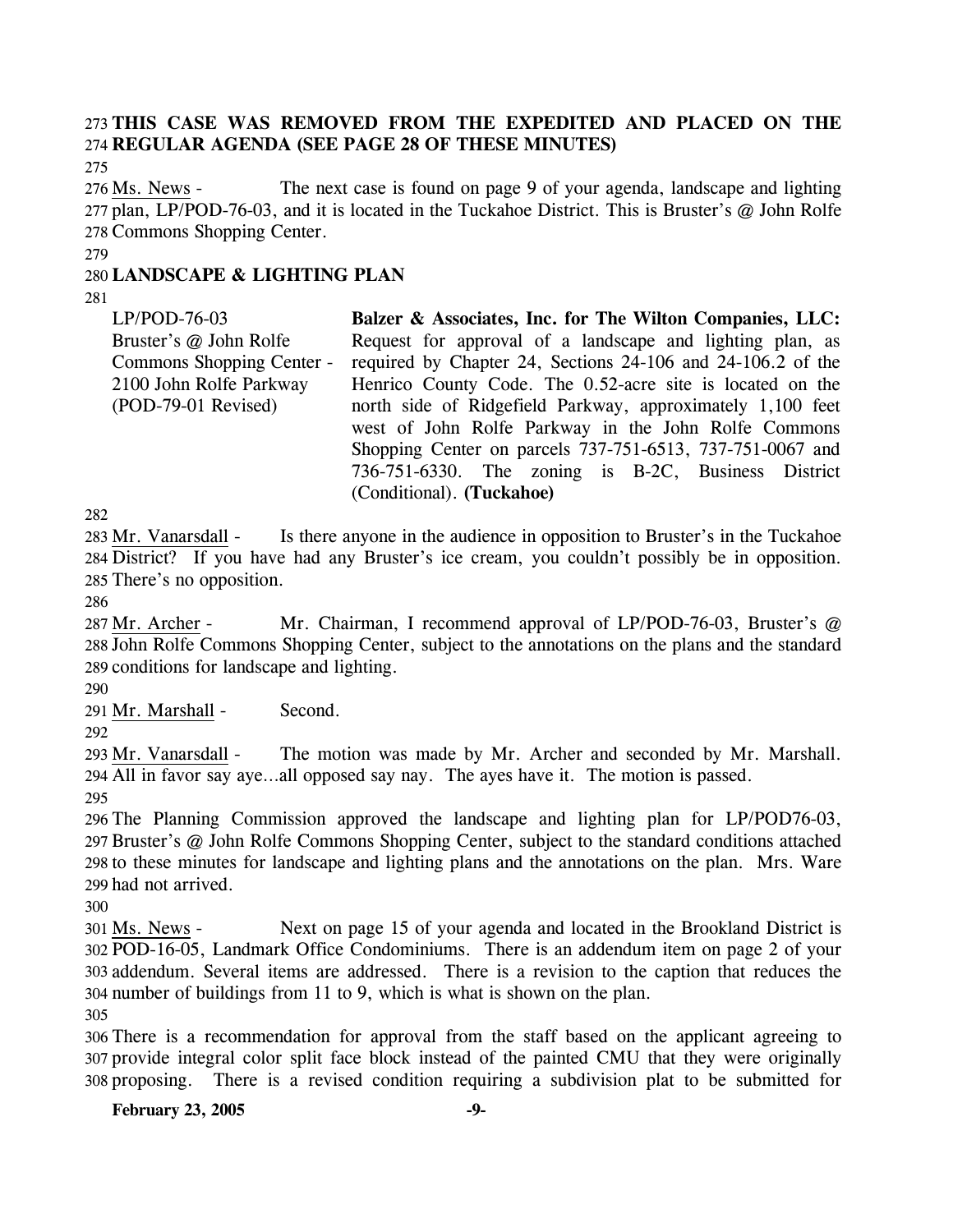309 Landmark Road and an added condition regarding vacation of a private access easement on this 310 property prior to the issuance of building permits. Staff is recommending approval.

311

### 312 **PLAN OF DEVELOPMENT & MASTER PLAN**

313

| POD-16-05      | Balzer & Associates, Inc. for F. G. Pruitt, Jr. and Loftis                                 |  |  |  |  |  |
|----------------|--------------------------------------------------------------------------------------------|--|--|--|--|--|
| Landmark       | Office Real Estate & Development, LLC: Request for approval of a                           |  |  |  |  |  |
| Condominiums - | master plan and plan of development, as required by Chapter                                |  |  |  |  |  |
| Landmark Road  | 24, Section 24-106 of the Henrico County Code, to construct a                              |  |  |  |  |  |
|                | phased development consisting of $\overline{11}$ 9 buildings with 53,120                   |  |  |  |  |  |
|                | square feet of office and 44,400 square feet of warehouse                                  |  |  |  |  |  |
|                | space. The 15.69-acre site is located at the northern terminus of                          |  |  |  |  |  |
|                | Landmark Road on parcel 770-756-3352. The zoning is M-1,                                   |  |  |  |  |  |
|                | Lighting Industrial District, M-1, Light Industrial District                               |  |  |  |  |  |
|                | (Conditional) and M-2, General Industrial District. County<br>water and sewer. (Brookland) |  |  |  |  |  |
|                |                                                                                            |  |  |  |  |  |

314

Is there anyone in the audience in opposition to POD-16-05, Landmark Office Condominiums in the Brookland District? There's no opposition. I move that POD-16- 316 05, Landmark Office Condominiums, be approved with the standard conditions for 317 318 developments of this type, the additional conditions and I want to add No. 9 amended so that it 319 comes back to staff. 315 Mr. Vanarsdall -

320

321 Mr. Archer - Second, Mr. Chairman.

322

I haven't finished. Thank you. And then we have conditions Nos. 23 324 through 32 and we are going to revised No. 32 on the addendum and add No. 33 on the 325 addendum. I already have a second. 323 Mr. Vanarsdall -

326

The motion was made by Mr. Vanarsdall and seconded by Mr. Archer. All in favor say aye…all opposed say nay. The ayes have it. The motion is passed. 328 327 Mr. Vanarsdall -

329

330 The Planning Commission approved POD-16-05, Landmark Office Condominiums, subject to 331 the standard conditions attached to these minutes for developments of this type, the annotations 332 on the plan and the following additional conditions. Mrs. Ware had not arrived.

333

334 9. 335 336 **AMENDED** - A detailed landscaping plan shall be submitted to the Department of Planning for review and Planning Commission approval prior to the issuance of any occupancy permits.

337 23. 338 The developer shall provide fire hydrants as required by the Department of Public Utilities and Division of Fire.

339 24. 340 The proffers approved as a part of zoning case C-43C-90 shall be incorporated in this approval.

341 25. 25. Prior to issuance of a building permit, the developer must furnish a letter from 342 **Dominion Virginia Power** stating that this proposed development does not conflict with

**February 23, 2005 -10-**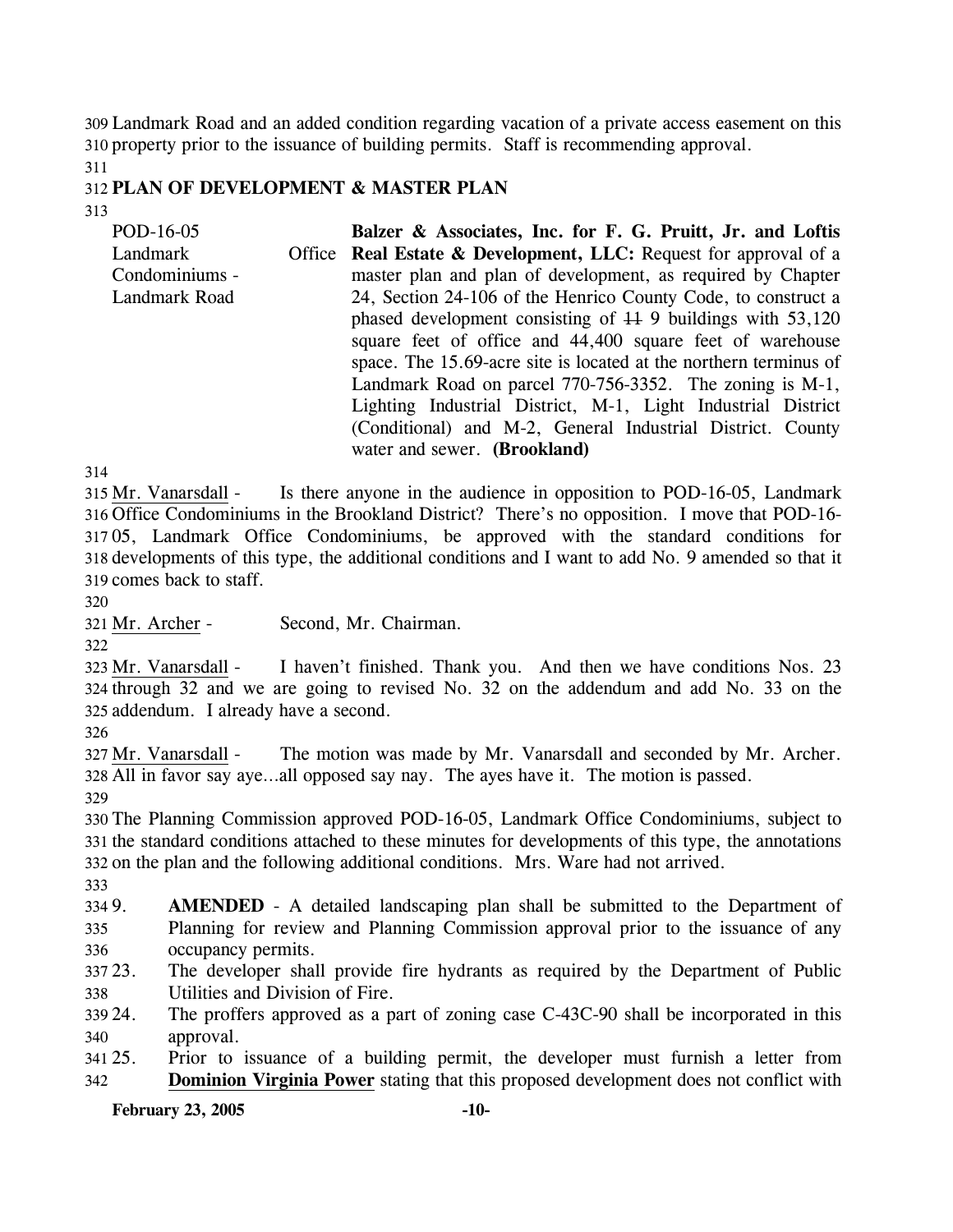343 with their facilities.

- 344 26. 345 346 Any necessary off-site drainage and/or water and sewer easements must be obtained in a form acceptable to the County Attorney prior to final approval of the construction plans.
- 347 27 348 349 27. Deviations from County standards for pavement, curb or curb and gutter design shall be approved by the County Engineer prior to final approval of the construction plans by the Department of Public Works.
- 350 28. 351 352 Insurance Services Office (ISO) calculations must be included with the plans and contracts and must be approved by the Department of Public Utilities prior to the issuance of a building permit.
- 353 29. 354 355 Approval of the construction plans by the Department of Public Works does not establish the curb and gutter elevations along the Henrico County maintained right-ofway. The elevations will be set by Henrico County.
- 30. 357 358 359 360 The location of all existing and proposed utility and mechanical equipment (including HVAC units, electric meters, junction and accessory boxes, transformers, and generators) shall be identified on the landscape plans. All equipment shall be screened by such measures as determined appropriate by the Director of Planning or the Planning Commission at the time of plan approval**.**
- 361 31. 362 363 364 365 The conceptual master plan, as submitted with this application, is for planning and information purposes only. All subsequent detailed plans of development and construction plans needed to implement this conceptual plan may be administratively reviewed and approved and shall be subject to all regulations in effect at the time such subsequent plans are submitted for review/approval.
- 366 32. 367 The subdivision plat for Landmark Road shall be recorded before any building permits are issued.
- 368 33. 369 370 33. Prior to approval of construction plans, the 66-foot private access easement across the northern end of the site shall be vacated and proof of the vacation shall be provided to the Department of Planning prior to issuance of building permits.
- 371

Next on page 21 of your agenda and located in the Tuckahoe District is 373 subdivision Westhampton Glen (January 2005 Plan) for 37 lots. There is an addendum item on 374 page 3 of your addendum that indicates that all of the outstanding issues have been resolved in 375 regard to the subdivision layout and staff is now recommending approval. 372 Ms. News -

376

# 377 **SUBDIVISION (Deferred from the January 26, 2005 Meeting)**

378

Westhampton Glen (January 2005 Plan) - Patterson Avenue **Bay Design Group, P.C. for SCI Virginia Funeral Services, Inc. and Wilton Development Corporation:** The 22.6061-acre site proposed for a subdivision of 37 single-family homes is located along the north side of Patterson Avenue (State Route 6), approximately 1,700 feet west of the intersection of Patterson Avenue and Gaskins Road on part of parcel 744-742-5871. The zoning is R-2C, One-Family Residence District (Conditional). County water and sewer. **(Tuckahoe) 37 Lots** 

**February 23, 2005 -11-**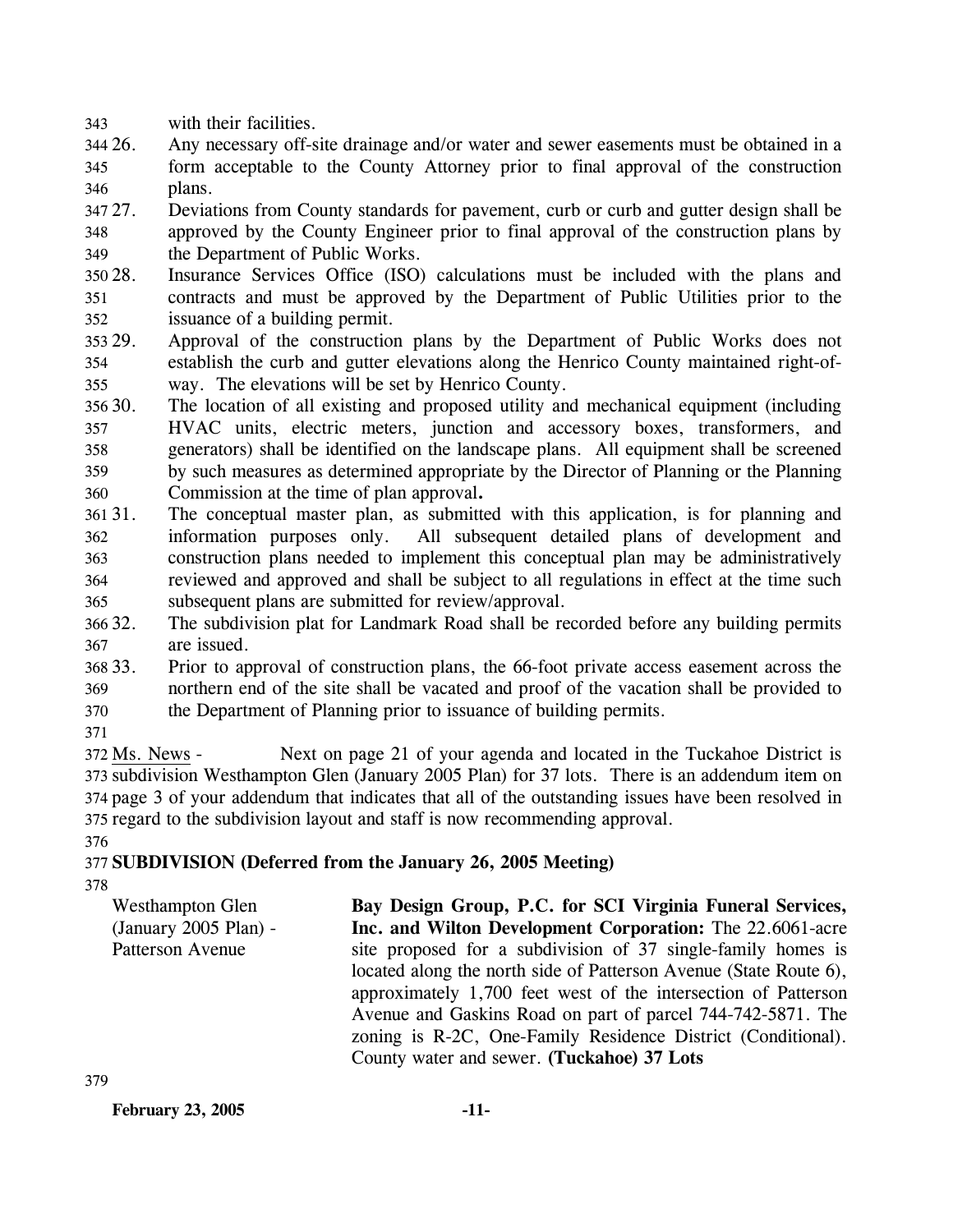Is there anyone in the audience in opposition to subdivision Westhampton 381 Glen (January 2005 Plan)? There's no opposition. 380 Mr. Vanarsdall -

382

Mr. Chairman, I recommend approval of subdivision Westhampton Glen 384 subject to the standard conditions and additional conditions Nos. 12 through 20. Was there an 385 addendum item on this also? 383 Mr. Archer -

386

387 Ms. News - The addendum was just a revised recommendation.

388

389 Mr. Archer - All right. That concludes my motion.

390

391 Mr. Jernigan - Second.

392

The motion was made by Mr. Archer and seconded by Mr. Jernigan. All in favor say aye…all opposed say nay. The ayes have it. The motion is passed. 394 393 Mr. Vanarsdall -

395

 The Planning Commission granted conditional approval to subdivision Westhampton Glen (January 2005 Plan) subject to the standard conditions attached to these minutes for subdivisions served by public utilities, the annotations on the plan and the following additional conditions. Mrs. Ware arrived during this case.

400

401 12. Each lot shall contain at least 18,000 square feet.

 $402$  13. 403 Any necessary offsite drainage easements must be obtained prior to approval of the construction plan by the Department of Public Works.

404 14. 405 The proffers approved as part of zoning case C-73C-03 shall be incorporated in this approval.

406 15. 407 408 409 410 411 412 413 15. Any future building lot containing a BMP, sediment basin or trap and located within the buildable area for a principal structure or accessory structure, may be developed with engineered fill. All material shall be deposited and compacted in accordance with the Virginia Uniform Statewide Building Code and geotechnical guidelines established by a professional engineer. A detailed engineering report shall be submitted for the review and approval by the Building Official prior to the issuance of a building permit on the affected lot. A copy of the report and recommendations shall be furnished to the Directors of Planning and Public Works.

414 16. 415 416 16. The detailed plant list and specifications for the landscaping to be provided within the 100 foot-wide planting strip easement along Patterson Avenue shall be submitted to the Department of Planning for review and approval prior to recordation of the plat.

417 17 418 419 420 17. The detailed plant list and specifications for the landscaping to be provided within the 20 foot-wide planting strip easement along the eastern property line adjacent to the Westhampton Memorial Park shall be submitted to the Department of Planning for review and approval prior to recordation of the plat.

421 18. 422 423 A cash proffer, in accordance with the requirement of proffer  $#12$  of rezoning case C-53C-04, shall be paid by the developer to Henrico County, prior to the issuance of any building permits.

424 19. A tree survey for the trees to remain within the 10 and 20-foot proffered buffers shall be

**February 23, 2005 -12-**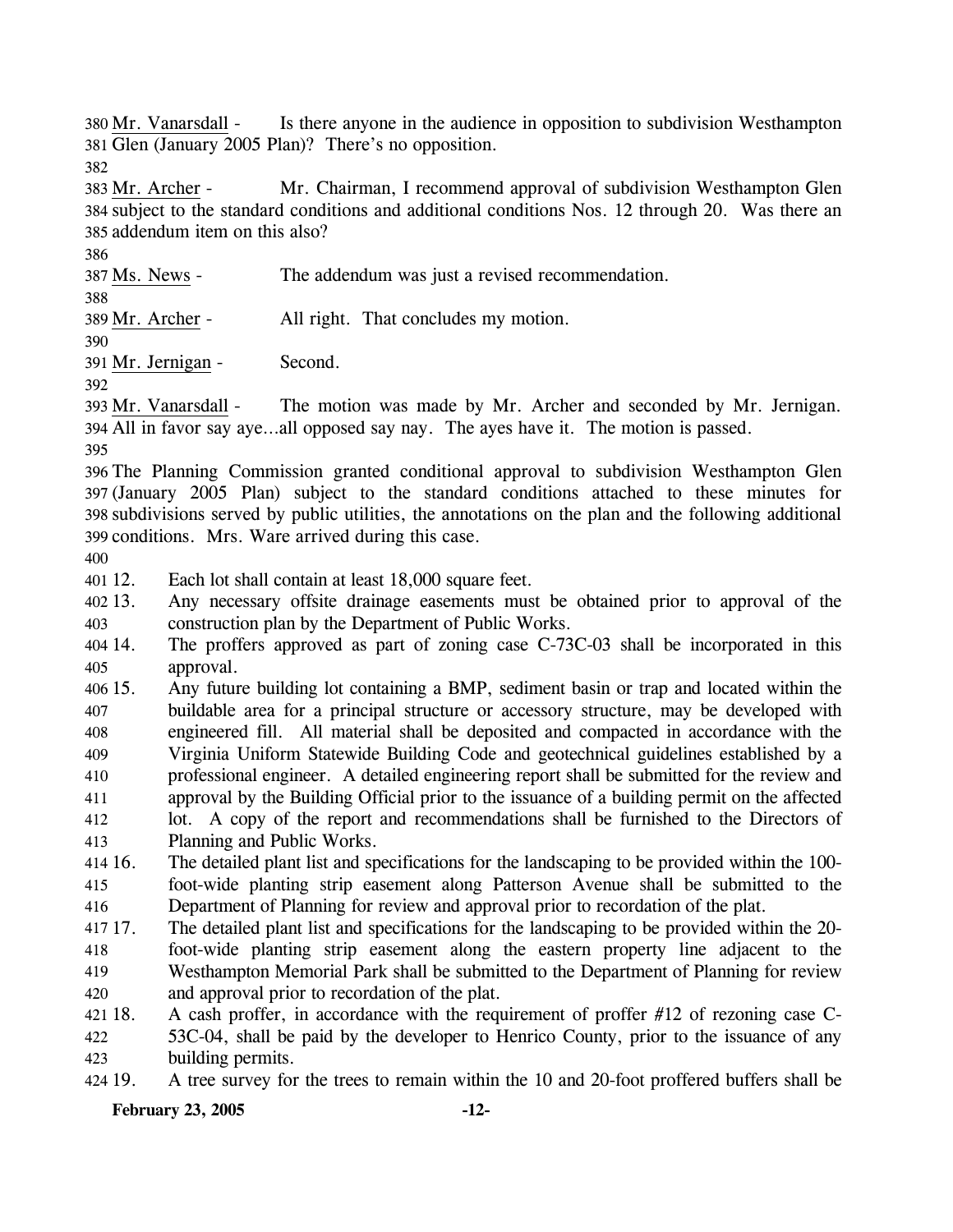425 426 submitted to the Department of Planning for review and approval, prior to construction plan approval.

427 20. 428 20. All trees to be preserved within the 10 and 20-foot buffers shall be clearly identified with a tree protection device, as determined by the Director of Planning, prior to any clearing

429 on the property.

430

Next on page 32 in your agenda, located in the Brookland District, is 432 subdivision Millside (January 2005 Plan) for 2 lots. 431 Ms. News -

433

## 434 **SUBDIVISION (Deferred from the January 26, 2005 Meeting)**

435

Millside (January 2005 Plan) Mill Road and Chickahominy Branch Drive **A. G. Harocopos & Associates, P.C. and Ahsan Qureshi for Arshad Mahmood:** The 1.19-acre site proposed for a subdivision of 2 single-family homes is located at the southwest corner of the intersection of Mill Road and Chickahominy Branch Drive on parcels 767-774-1547 and 2445. The zoning is R-2, One-Family Residence District. County water and sewer. **(Brookland) 2 Lots** 

436

Is there anyone in the audience in opposition to Millside (January 2005) 438 Plan) in the Brookland District? There's no opposition. I move Millside be approved with the annotations on the plans, the standard conditions for subdivisions served by public utilities and 439 440 the following conditions Nos.  $12$ ,  $13$  and  $14$ . 437 Mr. Vanarsdall -

441

442 Mr. Jernigan - Second.

443

The motion was made by Mr. Vanarsdall and seconded by Mr. Jernigan. All in favor say aye…all opposed say nay. The ayes have it. The motion is passed. 445 444 Mr. Vanarsdall -

446

 The Planning Commission granted conditional approval to subdivision Millside (January 2005 Plan) subject to the standard conditions attached to these minutes for subdivisions served by public utilities, the annotations on the plan and the following additional conditions: 450

451 12. Each lot shall contain at least 18,500 square feet.

452 13. 453 454 The detailed plant list and specifications for the landscaping to be provided within the 25-foot-wide planting strip easement along Mill Road shall be submitted to the Department of Planning for review and approval prior to recordation of the plat.

455 14. 456 Any necessary offsite drainage easements must be obtained prior to approval of the construction plan by the Department of Public Works.

457

Next on page 33 of your agenda, located in the Varina District, is 459 subdivision Castleton (February 2005 Plan) for 494 lots. 458 Ms. News -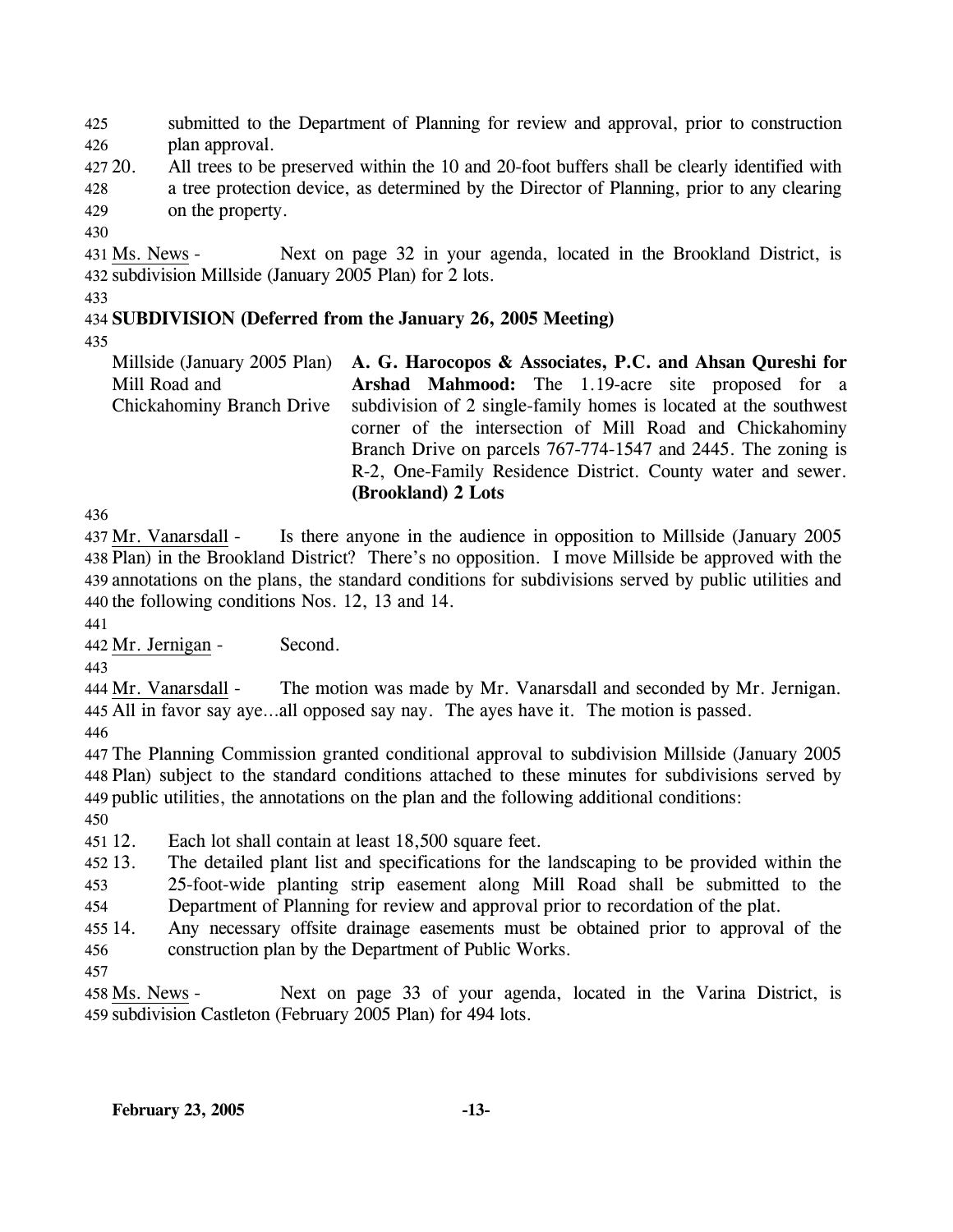461

Castleton (February 2005 Plan) **Townes Site Engineering for Byrl S. Sutton, Jr. and Sharon S. Johnson and Ross Run, LLC:** The 266.726-acre site proposed for a subdivision of 494 single-family homes is located on Darbytown and Doran Roads on parcels 825-692- 8035 and 823-693-4446. The zoning is R-2AC, One-Family Residence District (Conditional), R-3AC, One-Family Residence District (Conditional) and A-1, Agricultural District. County water and sewer. **(Varina) 494 Lots** 

462

465

467

Is there anyone in the audience in opposition to Castleton (February 2005) 464 Plan) in the Varina District? There's no opposition. 463 Mr. Vanarsdall -

466 Mr. Jernigan - I have a question for Mr. Kennedy.

468 Mr. Vanarsdall - Is Mr. Kennedy in the audience?

469 470 Ms. News - He must be in the lobby.

471

472 Mr. Vanarsdall - Do you want to pass this by until he gets here?

473

Well, it's just simple. We talked about changing a condition the other  $475$  day and I didn't see it in here so I just wanted to question him about that. 474 Mr. Jernigan -

476

We will just put that to the side and come back to it at the end of the 478 meeting. Go ahead, Ms. News. 477 Mr. Vanarsdall -

479

480 **THIS CASE WAS PASSED OVER UNTIL AFTER THE NEXT CASE (SEE PAGE 16).**  481

Staff is aware of one additional request for the Expedited Agenda and 483 that is on page 10 in your agenda located in the Three Chopt District. This is POD-47-04, the 484 Retail Buildings - Town Center @ Twin Hickory. 482 Ms. News -

485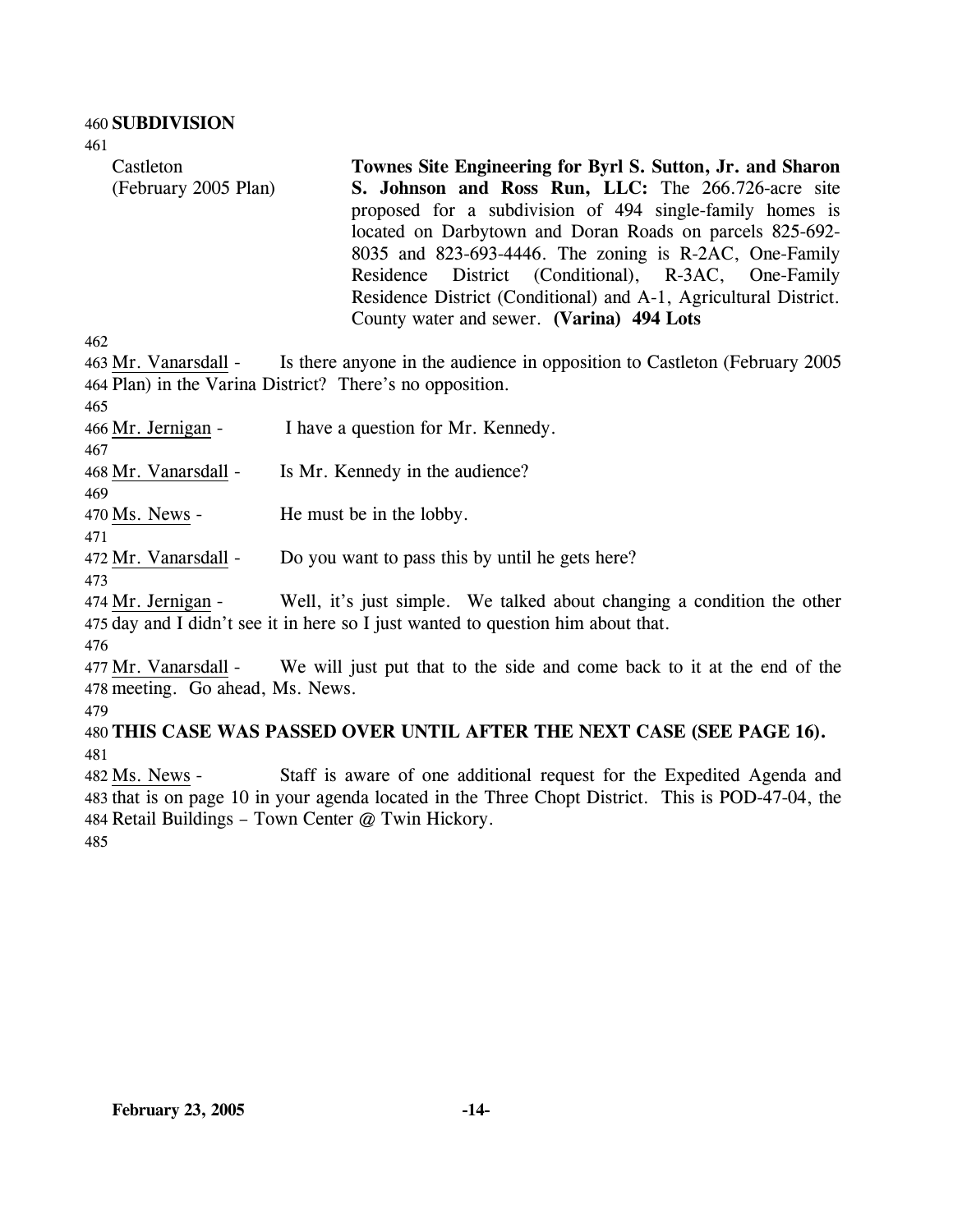### 486 **PLAN OF DEVELOPMENT RECONSIDERATION /ARCHITECTURAL PLANS**  487 **(Deferred from the January 26, 2005, Meeting)**

488

| POD-47-04           | Hankins & Anderson for Twin Hickory (E&A), LLC:                                         |  |  |  |  |  |
|---------------------|-----------------------------------------------------------------------------------------|--|--|--|--|--|
|                     | Retail Buildings – Town Request for approval of a reconsideration of a plan of          |  |  |  |  |  |
|                     | Center @ Twin Hickory – development and architectural plans, as required by Chapter 24, |  |  |  |  |  |
| <b>Nuckols Road</b> | Section 24-106 of the Henrico County Code, for the                                      |  |  |  |  |  |
|                     | construction of two retail buildings totaling 12,627 square feet.                       |  |  |  |  |  |
|                     | The 1.61-acre site is located at the southwest corner of the                            |  |  |  |  |  |
|                     | intersection of Old Nuckols Road and Nuckols Road in the                                |  |  |  |  |  |
|                     | Town Center @ Twin Hickory Shopping Center on parcel 745-                               |  |  |  |  |  |
|                     | 773-9641. The zoning is B-2C, Business District (Conditional).                          |  |  |  |  |  |
|                     | County water and sewer. (Three Chopt)                                                   |  |  |  |  |  |

489

Is there anyone in the audience in opposition to POD-47-04, Retail 491 Buildings – Town Center @ Twin Hickory, in the Three Chopt. No opposition. 490 Mr. Vanarsdall -

492

Mr. Chairman, I move for approval of POD-47-04, Retail Buildings Town Center @ Twin Hickory, subject to the annotations on the plans, the standard conditions 494 495 for developments of this type, the following conditions Nos. 9 and 11 amended and Nos. 23 496 through 33. 493 Mr. Marshall -

497

498 Mr. Jernigan - Second.

499

The motion was made by Mr. Marshall and seconded by Mr. Jernigan. All in favor say aye…all opposed say nay. The ayes have it. The motion is passed. 501 500 Mr. Vanarsdall -502

503 The Planning Commission approved POD-47-04, Retail Buildings – Town Center @ Twin 504 Hickory, subject to the standard conditions attached to these minutes for developments of this 505 type, the annotations on the plan and the following additional conditions:

506

5079. 508 509 AMENDED - A detailed landscaping plan shall be submitted to the Department of Planning for review and Planning Commission approval prior to the issuance of any occupancy permits.

510 11. 511 512 513 **AMENDED** - Prior to the installation of the site lighting equipment, a plan including depictions of light spread and intensity diagrams, and fixture and specifications and mounting height details shall be submitted for Department of Planning review and Planning Commission approval.

514 23. 515 516 517 518 The easements for drainage and utilities as shown on approved plans shall be granted to the County in a form acceptable to the County Attorney prior to any occupancy permits being issued. The easement plats and any other required information shall be submitted to the County Real Property Agent at least sixty (60) days prior to requesting occupancy permits.

519 24. 520 The developer shall provide fire hydrants as required by the Department of Public Utilities and Division of Fire.

**February 23, 2005 -15-**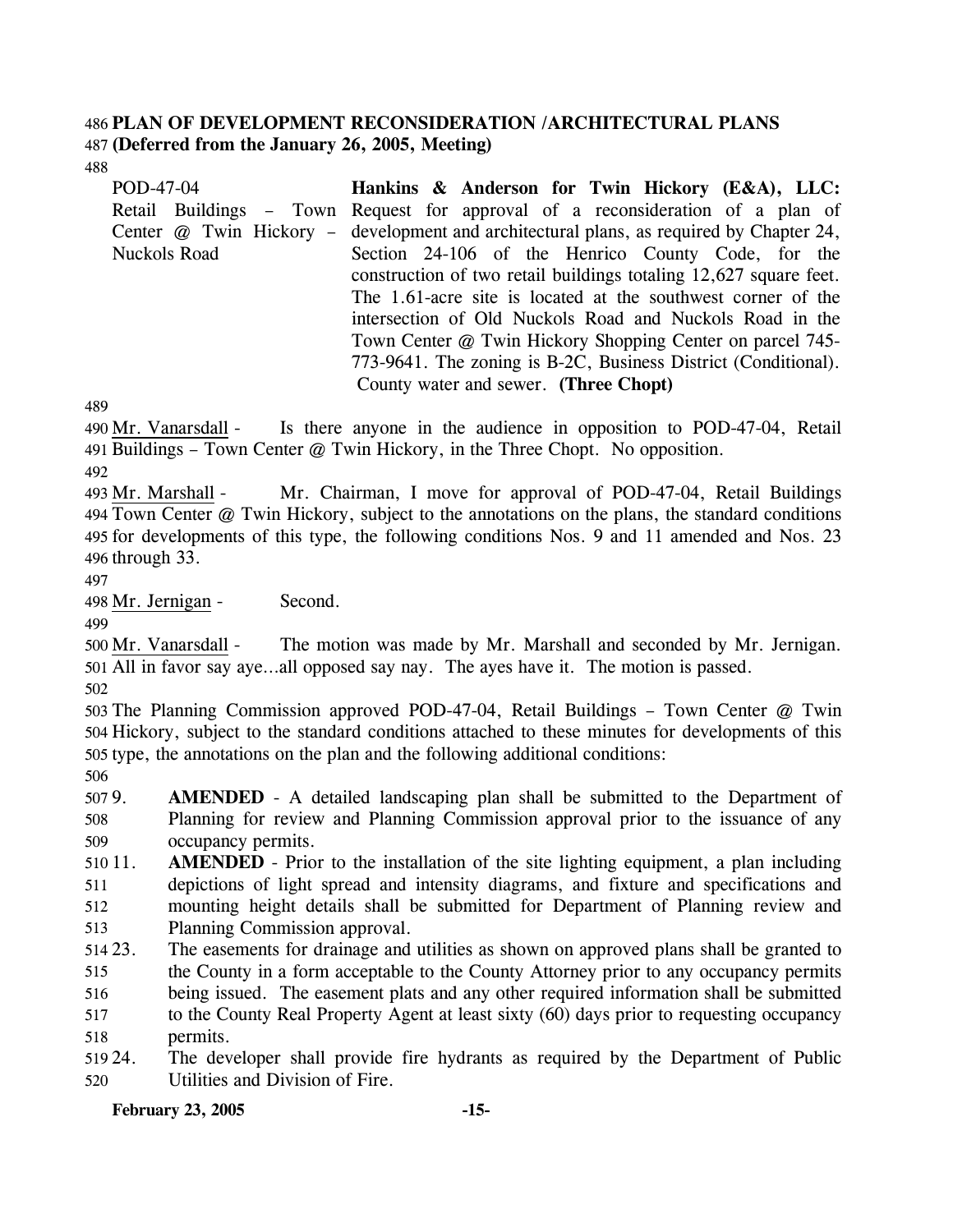- 521 25. 522 25. A standard concrete sidewalk shall be provided along the south side of Old Nuckols Road.
- 523 26. 524 The proffers approved as a part of zoning cases C-19C-94, C-56C-94, C-49C-96 and C-68C-99 shall be incorporated in this approval.
- 525, 27. 27. No merchandise shall be displayed or stand outside of the buildings or on sidewalks.
- 526 28. Any necessary off-site drainage and/or water and sewer easements must be obtained in a
- 527 528 form acceptable to the County Attorney prior to final approval of the construction plans.
- 529 29. 530 The ground area covered by all buildings shall not exceed in the aggregate 25 percent of the total site area.
- 531 30. 532 533 Deviations from County standards for pavement, curb or curb and gutter design shall be approved by the County Engineer prior to final approval of the construction plans by the Department of Public Works.
- 534 31. 535 536 Insurance Services Office (ISO) calculations must be included with the plans and contracts and must be approved by the Department of Public Utilities prior to the issuance of a building permit.
- 537 32. 538 539 Evidence of a joint ingress/egress and maintenance agreement must be submitted to the Department of Planning and approved prior to issuance of a certificate of occupancy for this development.
- 540 33. 541 542 543 544 The location of all existing and proposed utility and mechanical equipment (including HVAC units, electric meters, junction and accessory boxes, transformers, and generators) shall be identified on the landscape plans. All equipment shall be screened by such measures as determined appropriate by the Director of Planning or the Planning Commission at the time of plan approval**.**
- 545

546 **MR. KENNEDY RETURNS AND THE PLANNING COMMISSION CONTINUES**  547 **WITH THIS CASE CASTLETON (FEBRUARY 2005 PLAN)**.

548

# 549 **SUBDIVISION**

550

Castleton (February 2005 Plan) **Townes Site Engineering for Byrl S. Sutton, Jr. and Sharon S. Johnson and Ross Run, LLC:** The 266.726-acre site proposed for a subdivision of 494 single-family homes is located on Darbytown and Doran Roads on parcels 825-692- 8035 and 823-693-4446. The zoning is R-2AC, One-Family Residence District (Conditional), R-3AC, One-Family Residence District (Conditional) and A-1, Agricultural District. County water and sewer. **(Varina) 494 Lots** 

551

Mr. Kennedy, I just want to ask you, our conversation the other day on 553 cutting the roads to 30 feet and then putting two-car garages on every house. I didn't see any 554 condition. 552 Mr. Jernigan -

555

We haven't addressed that because Public Works hasn't approved that 557 request yet. It can be approved by Public Works that way. 556 Mr. Kennedy -

**February 23, 2005 -16-**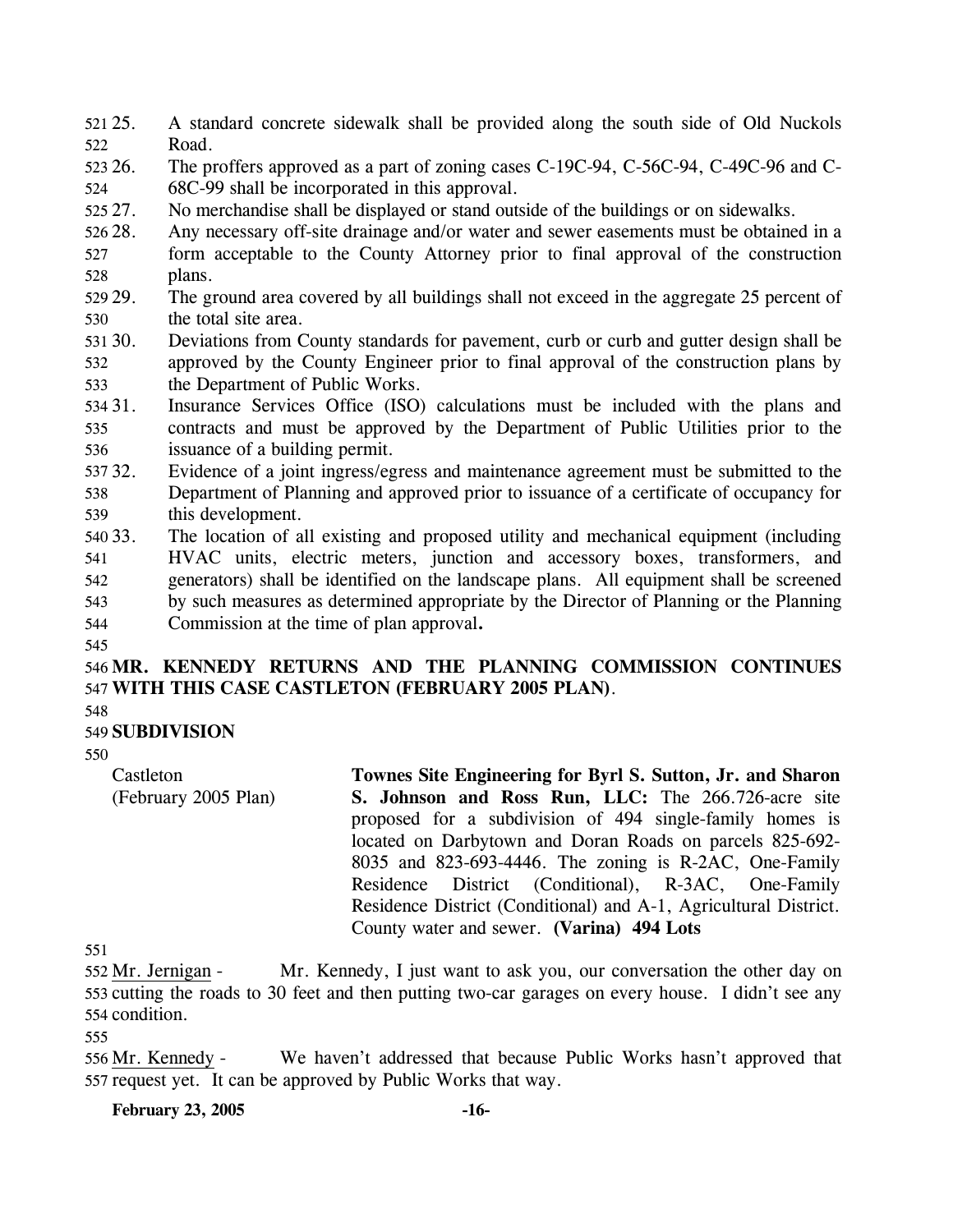| 558 Mr. Jernigan -                                                                                                         |           | We can just sign off on it later?                                                                                                                                                                                                                                                                                                                                                                                                                                                                                                                                                                                                                                                                                                                                                                                                                                                                                                                                                                                                                                                                                                             |
|----------------------------------------------------------------------------------------------------------------------------|-----------|-----------------------------------------------------------------------------------------------------------------------------------------------------------------------------------------------------------------------------------------------------------------------------------------------------------------------------------------------------------------------------------------------------------------------------------------------------------------------------------------------------------------------------------------------------------------------------------------------------------------------------------------------------------------------------------------------------------------------------------------------------------------------------------------------------------------------------------------------------------------------------------------------------------------------------------------------------------------------------------------------------------------------------------------------------------------------------------------------------------------------------------------------|
| 559<br>560 Mr. Kennedy -                                                                                                   |           | Yes.                                                                                                                                                                                                                                                                                                                                                                                                                                                                                                                                                                                                                                                                                                                                                                                                                                                                                                                                                                                                                                                                                                                                          |
| 561<br>562 Mr. Jernigan -                                                                                                  |           | I didn't see it in here and I just wanted to make sure.                                                                                                                                                                                                                                                                                                                                                                                                                                                                                                                                                                                                                                                                                                                                                                                                                                                                                                                                                                                                                                                                                       |
| 563<br>564 Mr. Kennedy -<br>565 done that yet.                                                                             |           | And Public Works can approve the 30 feet as well, and they haven't                                                                                                                                                                                                                                                                                                                                                                                                                                                                                                                                                                                                                                                                                                                                                                                                                                                                                                                                                                                                                                                                            |
| 566<br>567 Mr. Jernigan -<br>568                                                                                           |           | Okay. I'm ready.                                                                                                                                                                                                                                                                                                                                                                                                                                                                                                                                                                                                                                                                                                                                                                                                                                                                                                                                                                                                                                                                                                                              |
| 569 Mr. Vanarsdall -<br>570                                                                                                |           | All right.                                                                                                                                                                                                                                                                                                                                                                                                                                                                                                                                                                                                                                                                                                                                                                                                                                                                                                                                                                                                                                                                                                                                    |
| 571 Mr. Jernigan -<br>572                                                                                                  |           | Let me get on the right page here.                                                                                                                                                                                                                                                                                                                                                                                                                                                                                                                                                                                                                                                                                                                                                                                                                                                                                                                                                                                                                                                                                                            |
| 573 Ms. News -<br>574 District.<br>575                                                                                     |           | This is on page 33 of your agenda, subdivision Castleton in the Varina                                                                                                                                                                                                                                                                                                                                                                                                                                                                                                                                                                                                                                                                                                                                                                                                                                                                                                                                                                                                                                                                        |
| 576 Mr. Jernigan -<br>579                                                                                                  |           | Mr. Chairman, I move to approve subdivision Castleton (February 2005)<br>577 Plan) subject to the annotations on the plans, the standard conditions for subdivisions served by<br>578 public utilities and the following additional conditions Nos. 12 through 30.                                                                                                                                                                                                                                                                                                                                                                                                                                                                                                                                                                                                                                                                                                                                                                                                                                                                            |
| 580 Mr. Archer -                                                                                                           |           | Second.                                                                                                                                                                                                                                                                                                                                                                                                                                                                                                                                                                                                                                                                                                                                                                                                                                                                                                                                                                                                                                                                                                                                       |
| 581<br>582 Mr. Vanarsdall -                                                                                                |           | The motion was made by Mr. Jernigan and seconded by Mr. Archer.<br>583 All in favor say ayeall opposed. The ayes have it. The motion passes.                                                                                                                                                                                                                                                                                                                                                                                                                                                                                                                                                                                                                                                                                                                                                                                                                                                                                                                                                                                                  |
| 584<br>588                                                                                                                 |           | 585 The Planning Commission granted conditional approval to subdivision Castleton (February<br>586 2005 Plan) subject to the standard conditions attached to these minutes for subdivisions served<br>587 by public utilities, the annotations on the plan and the following additional conditions:                                                                                                                                                                                                                                                                                                                                                                                                                                                                                                                                                                                                                                                                                                                                                                                                                                           |
| 589 12.<br>590 13.<br>591 14.<br>592<br>593<br>594 15.<br>595<br>596<br>597<br>598 16.<br>599<br>600 17.<br>601<br>602 18. | the plat. | Each R-2A lot shall contain at least 13,500 square feet exclusive of the flood plain areas.<br>Each R-3A lot shall contain at least 9,500 square feet exclusive of the flood plain areas.<br>The limits and elevation of the 100-year frequency flood shall be conspicuously noted on<br>the plat and construction plans and labeled "Limits of 100-year floodplain." Dedicate<br>floodplain as a "Variable Width Drainage $&$ Utilities Easement."<br>The detailed plant list and specifications for the landscaping to be provided within the<br>islands in Road A and the 20-foot-wide planting strip easement along Doran Road shall be<br>submitted to the Department of Planning for review and approval prior to recordation of<br>Any necessary offsite drainage easements must be obtained prior to approval of the<br>construction plan by the Department of Public Works.<br>The proffers approved as part of zoning cases C-39C-89, C-39C-90, C-40C-90, C-41C-<br>90, C-20C-99 and C-65C-04 shall be incorporated in this approval.<br>Prior to requesting the final approval, a draft of the covenants and deed restrictions for |
|                                                                                                                            |           |                                                                                                                                                                                                                                                                                                                                                                                                                                                                                                                                                                                                                                                                                                                                                                                                                                                                                                                                                                                                                                                                                                                                               |

**February 23, 2005 -17-**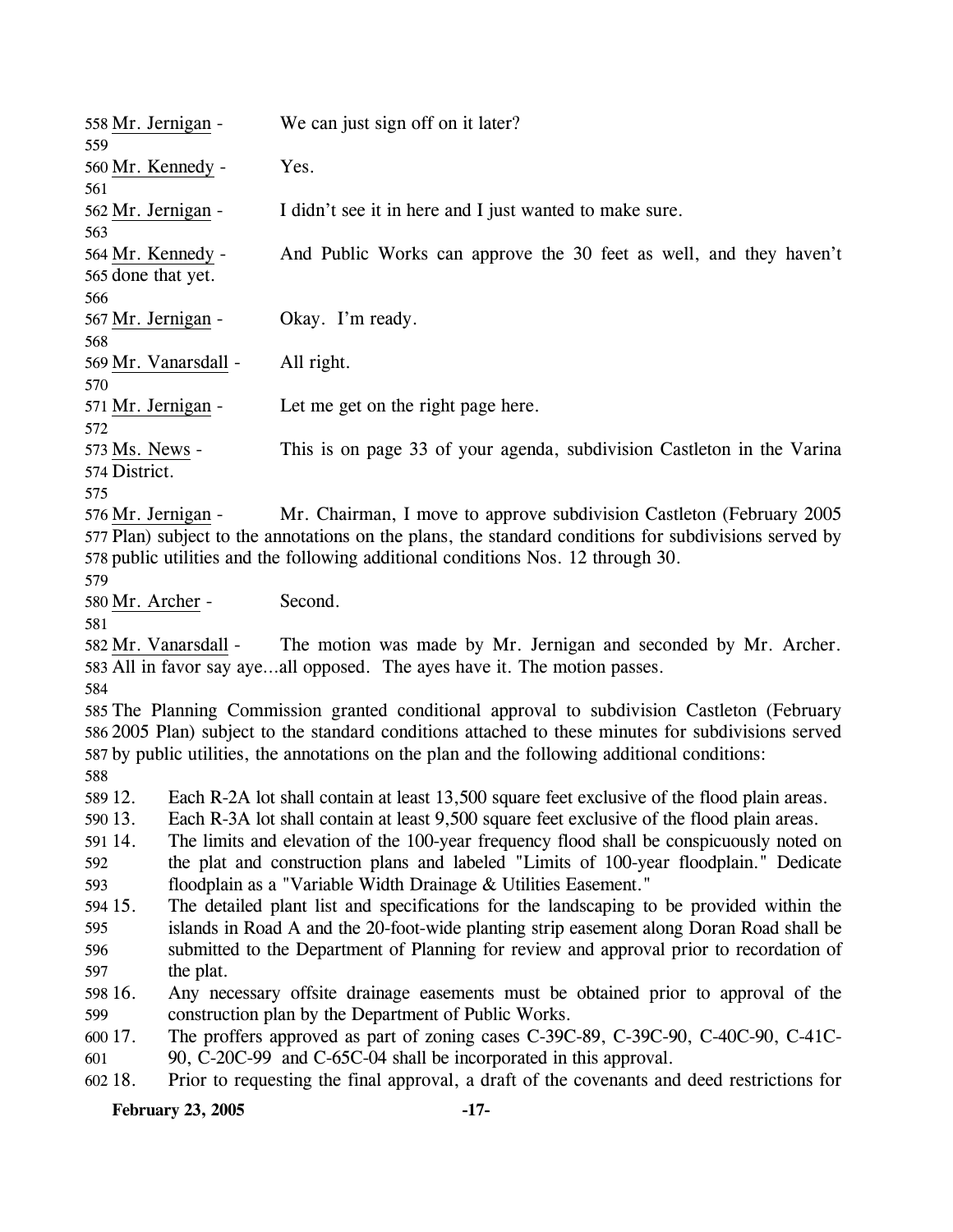603 604 605 606 the maintenance of the common area by a homeowners association shall be submitted to the Department of Planning for review. Such covenants and restrictions shall be in form and substance satisfactory to the County Attorney and shall be recorded prior to recordation of the subdivision plat.

607 19 608 609 610 611 612 613 614 Any future building lot containing a BMP, sediment basin or trap and located within the buildable area for a principal structure or accessory structure, may be developed with engineered fill. All material shall be deposited and compacted in accordance with the Virginia Uniform Statewide Building Code and geotechnical guidelines established by a professional engineer. A detailed engineering report shall be submitted for the review and approval by the Building Official prior to the issuance of a building permit on the affected lot. A copy of the report and recommendations shall be furnished to the Directors of Planning and Public Works.

615 20. 616 617 618 619 Prior to recordation a development agreement for the proffered recreational area must be submitted for review and approval by the Director of Planning. The Development Agreement shall provide for the dedication of the recreational area, a master plan for the recreational area and a performance schedule or bond for the proffered recreational area amenities.

 $62021.$ 621 622 623 21. Prior to recordation a streetscape plan must be submitted for review and approval by the Director of Planning. The Streetscape Plan shall address the proffered requirements regarding street trees, sidewalks and pedestrian paths, street lighting, and lot landscaping.

624 22. 625 Provide ROW dedication and improvements as determined necessary by the Director of Public Works at Doran Road and Darbytown Road entrances.

626 23. A maximum of 50 lots may be developed with a single point of access.

627 24. The permanent access easement shall be vacated prior to recordation of any affected lots.

628 25. 629 An access easement shall be provided to the adjoining A-1 lots without street frontage. A 10-foot landscape buffer shall be provided along both sides of the easement.

630 26. 631 The existing prescriptive access easements shall be vacated in accordance with state law, prior to recordation of the affected lots.

- 632 27. 633 634 635 636 Any known cemetery or burial ground shall be relocated in accordance with state law or platted as a cemetery lot with either public street frontage or an access easement. The developer shall construct a walkway within and a fence along each side of the access easement. The type, design and other details shall be indicated on the construction plans for the approval of the Department of Planning.
- 637 28. All new utilities to be located underground.

638 29. 639 640 641 642 643 644 645 646 The construction plan shall identify spoils stockpiles remaining from any previous mining operations. Any future building lot containing spoils and located within the buildable area for a principal structure or accessory structure, shall be developed with engineered fill. All material shall be deposited and compacted in accordance with the Virginia Uniform Statewide Building Code and geotechnical guidelines established by a professional engineer. A detailed engineering report shall be submitted for the review and approval by the Building Official prior to the issuance of a building permit on the affected lot. A copy of the report and recommendations shall be furnished to the Directors of Planning and Public Works.

647 30. Any unused well or septic system shall be abandoned in accordance with Health

**February 23, 2005 -18-**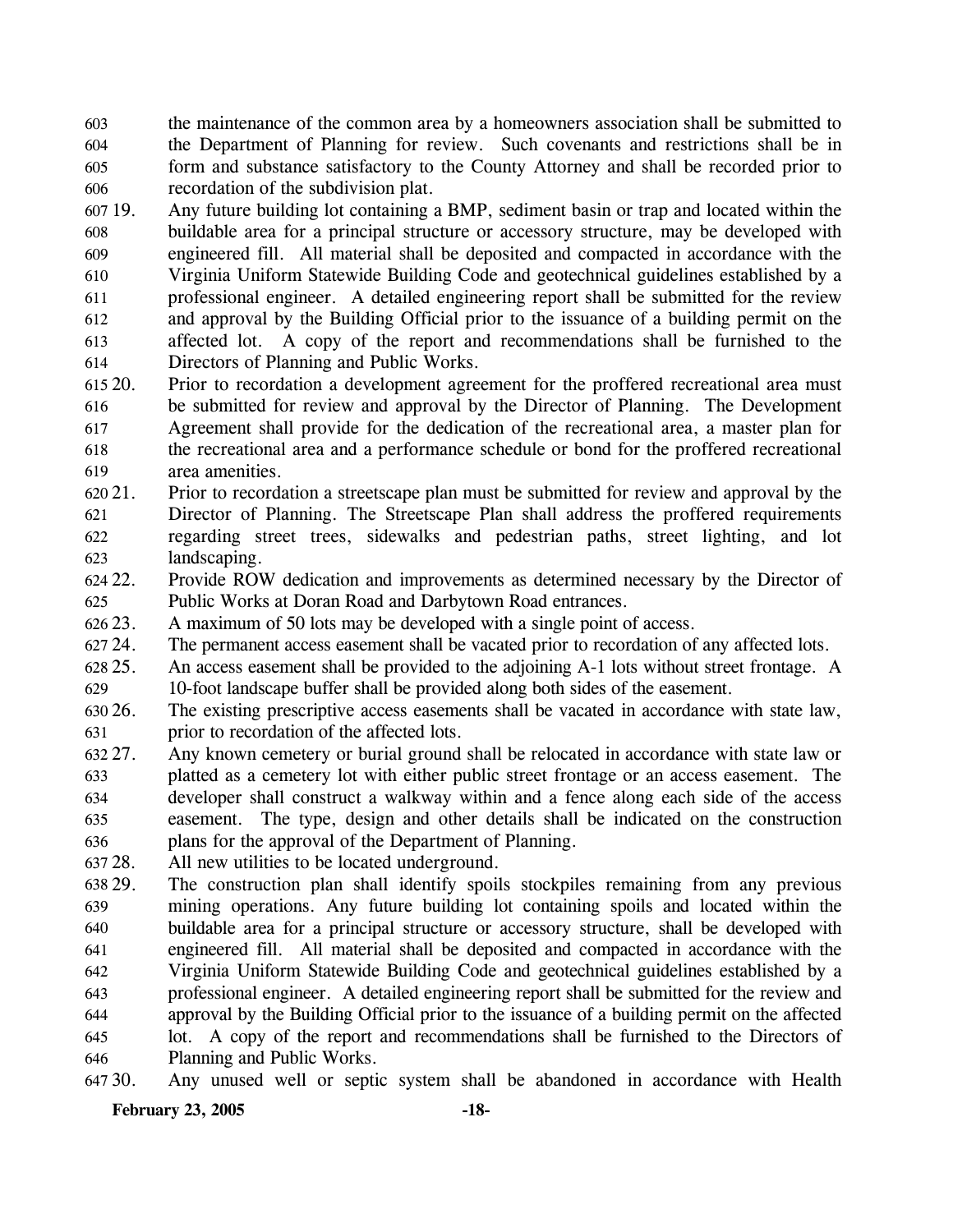648 Department requirements.

650 Ms. News - Those are all of the items for the Expedited Agenda that staff is aware of.

652

649

653 Mr. Vanarsdall - Okay. Mr. Secretary. 654 655 Mr. O'Kelly - The next item on the agenda, Mr. Chairman, is…. 656 Excuse me for interrupting, but Mrs. Ware just joined us from the 658 Tuckahoe District. Good morning, Mrs. Ware. 657 Mr. Vanarsdall -659 660 Mrs. Ware - Good morning. I'm sorry about my tardiness. 661

All right, Mr. Secretary, Mr. O'Kelly. The next item on the agenda is 663 the subdivision extensions of conditional approval. There's one subdivision to be considered by the Planning Commission and Mr. Strauss will make that presentation. 664 662 Mr. Vanarsdall -

665

## 666 **FOR PLANNING COMMISSION APPROVAL**

667

| <b>Subdivision</b>                                | <b>Magisterial</b> | Original    | <b>Remaining   Previous</b> |                   | Year(s)           |
|---------------------------------------------------|--------------------|-------------|-----------------------------|-------------------|-------------------|
|                                                   | <b>District</b>    | of l<br>No. | Lots                        | <b>Extensions</b> | <b>Extended</b>   |
|                                                   |                    | Lots        |                             |                   |                   |
| <b>Weatherfield Farms</b><br>(February 2004 Plan) | Fairfield          | 168         | 168                         |                   | 1 Year<br>2/22/06 |

668

669 Staff recommends extension of conditional approval with the deletion of conditions Nos. 23 – 670 26 of the original conditional approval.

671

672 Mr. Vanarsdall - Good morning, Mr. Strauss.

673

Good morning, Mr. Chairman, members of the Commission. When the 675 Commission originally approved this conditional subdivision last year, the staff had 676 recommended that the Commission add several conditions related to a paved road within a 50foot easement along the eastern boundary of the subdivision. Staff requested documentation 677 678 regarding the ownership and use of the easement and a private road, and request of a quit claim 679 of the easement. The research was recently presented to staff and it appears that the easement 680 is in fact not there and the maps were incorrect. Therefore, those conditions regarding the 681 easement are irrelevant and staff is recommending that we delete them with the extension of 682 subdivision. I'll be happy to answer any question and we also have Ms. Gloria Freye. 674 Mr. Strauss -

684

```
685 Mr. Vanarsdall - Mr. Archer, do you have any questions? 
686 Mr. Archer - No, I don't. 
687
```
**February 23, 2005 -19-**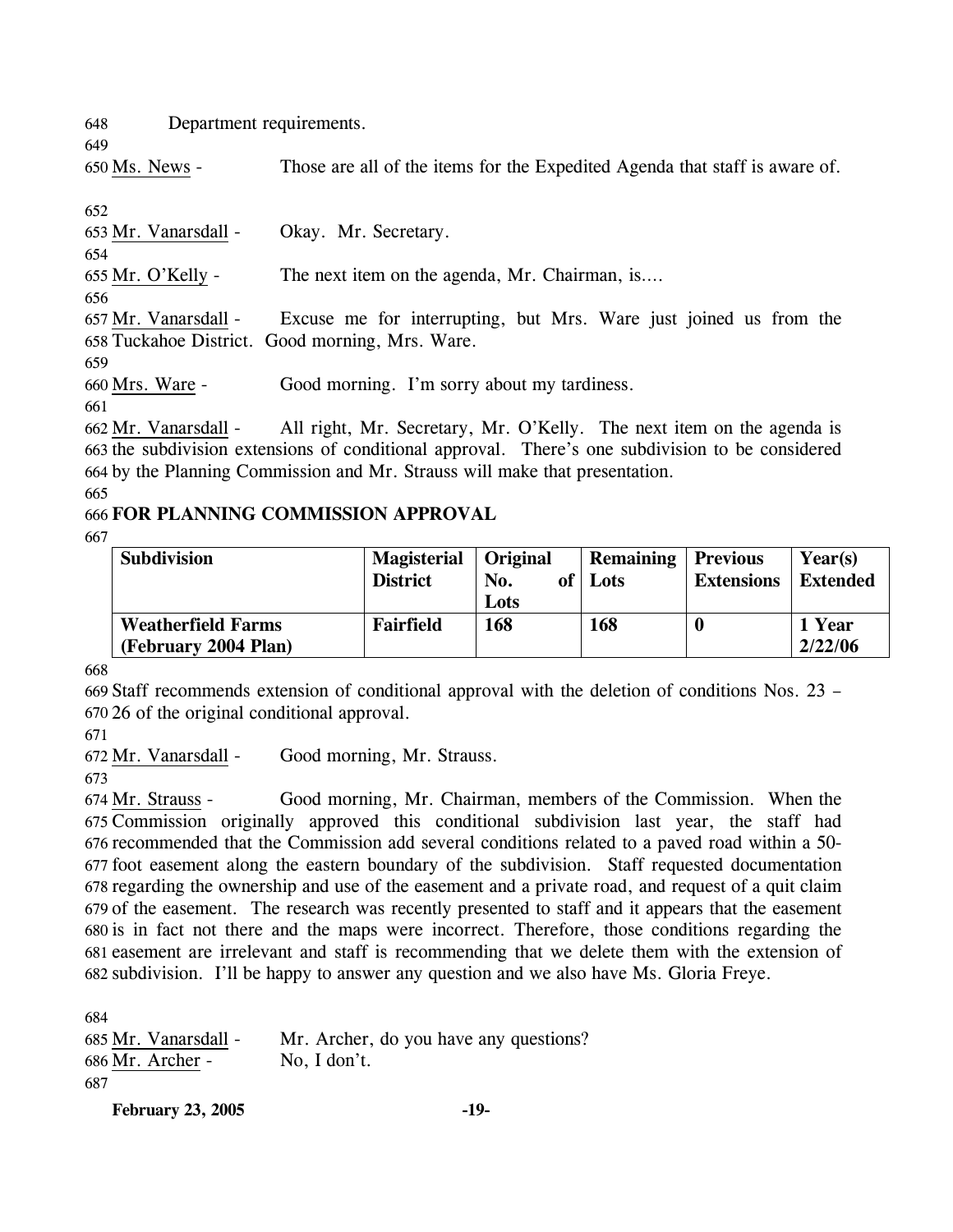688 Mr. Vanarsdall - Anyone else have any questions? All right.

I move to recommend the extension, Mr. Chairman, with the deletion of 691 conditions Nos. 23 through 26. 690 Mr. Archer -

692

689

693 Mr. Jernigan - Second, Mr. Chairman.

694

The motion was made by Mr. Archer and seconded by Mr. Jernigan All 696 in favor say aye...all opposed say nay. The ayes have it. The motion passes. Mr. Secretary. 695 Mr. Vanarsdall -697

698 The Planning Commission granted conditional subdivision extension for one year (February 699 22, 2006) for Weatherfield Farms (February 2004 Plan) with the deletion of added conditions 700 Nos. 23 through 26 on the original conditional approval.

701

We have two additional subdivisions that are up for extension of 703 conditional approval, and these are for informational purposes only. If the Commission has 704 any questions, Ms. Goggin is here to answer those. 702 Mr. O'Kelly -

705

## 706 **FOR INFORMATIONAL PURPOSES ONLY**

707

| <b>Subdivision</b>       | <b>Magisterial</b> | Original | <b>Remaining</b> | <b>Previous</b>   | Year(s)         |
|--------------------------|--------------------|----------|------------------|-------------------|-----------------|
|                          | <b>District</b>    | No.      | of   Lots        | <b>Extensions</b> | <b>Extended</b> |
|                          |                    | Lots     |                  |                   |                 |
| <b>Stonehurst</b>        | <b>Three</b>       | 21       | 21               |                   | 1 Year          |
| (February 2004 Plan)     | <b>Chopt</b>       |          |                  |                   | 2/22/06         |
| <b>Stony Run Estates</b> | <b>Varina</b>      | 33       | O                |                   | 1 Year          |
| (February 2003 Plan)     |                    |          |                  |                   | 2/22/06         |

708

Good morning, Ms. Goggin. Do any of the Commissioners have any 710 problems with Stonehurst or Stony Run Estates extensions? 709 Mr. Vanarsdall -

711

713

712 Ms. Goggin - Good morning. Thank you.

714 Mr. Vanarsdall - We need a motion.

715

716 Mr. Marshall - No we don't.

717

718 Mr. Vanarsdall - No, no, we don't. Sorry about that. Go ahead, Mr. Secretary.

719

The next item on your agenda is a plan of development and it's on page 721 12 of your agenda, POD-5-05, Grayson Hills, Section 1. This is a request for approval of 722 architectural plans for a plan of development as required by Chapter 24, Section 24-106 of the 723 Henrico County Code. 720 Mr. O'Kelly -

724 **PLAN OF DEVELOPMENT (ARCHITECTURAL PLANS)** 

725 **(DEFERRED FROM THE JANUARY 26, 2005, MEETING)** 

**February 23, 2005 -20-**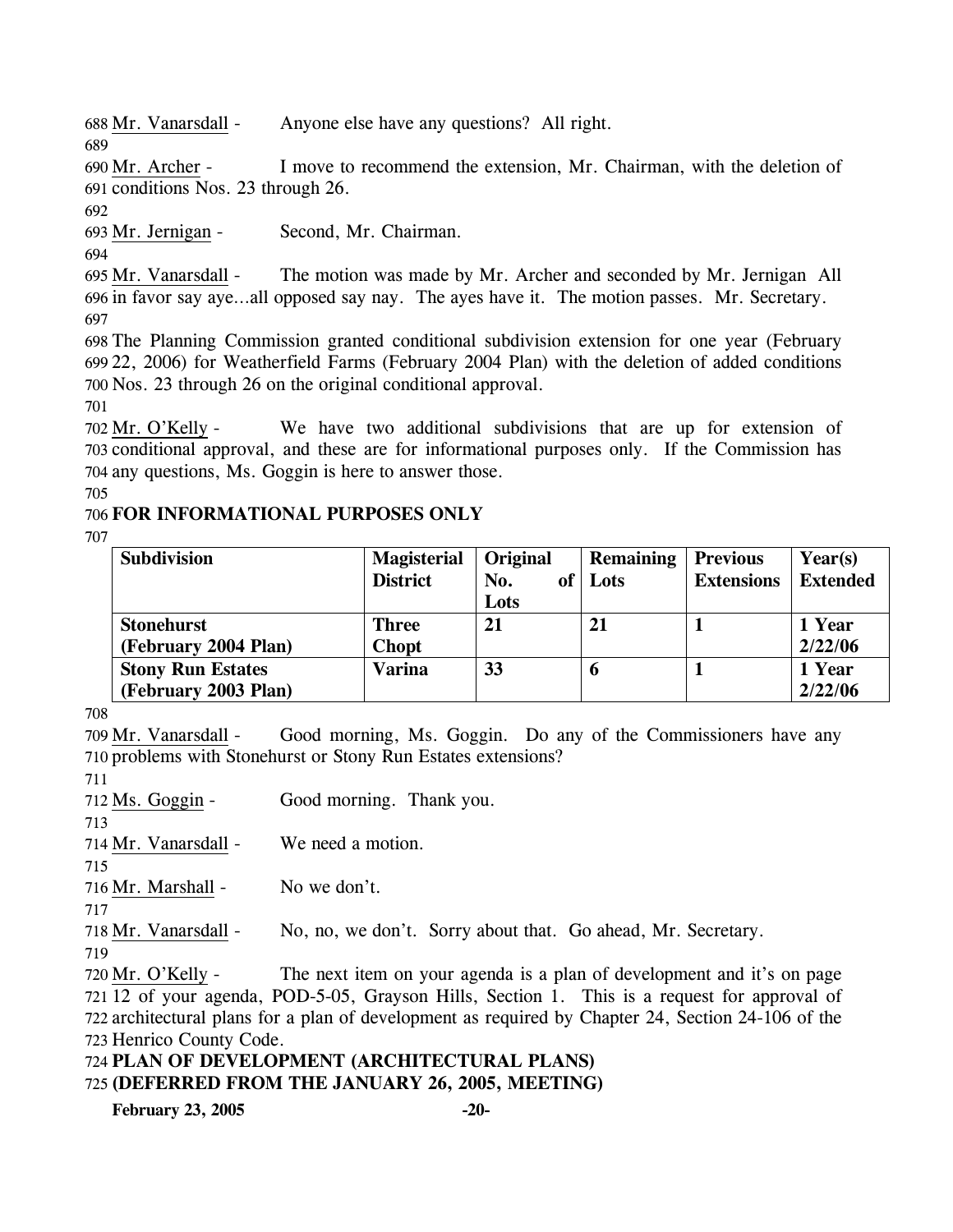726

POD-5-05 Grayson Hill, Section 1 Patterson Avenue and Gaskins Road

**E. D. Lewis & Associates, P.C. for Gaskins Centre, LC:**  Request for approval of architectural plans for a plan of development, as required by Chapter 24, Section 24-106 of the Henrico County Code, to construct 50, two and three-story townhouse units for sale with a club house and swimming pool. The 14.836-acre site is located on the southeast corner of Patterson Avenue (State Route 6) and Gaskins Road on parcels 745-741-0907 (part), 745-740-9892 (part) and 746-741-3665. The zoning is RTHC, Residential Townhouse District. County water and sewer. **(Tuckahoe)** 

727

Mr. Secretary, I'm going to hold this case off, if that's okay. They are 729 in the lobby. Wait a minute. Are y'all ready or do you need some more time because I can 730 put this off until later in the meeting if you need to confer? All right. Okay, we will go on 731 and hear the case then. Sorry. 728 Mrs. Ware -

732

Is there anyone in the audience in opposition to POD-5-05, Grayson Hill, 734 Section 1, in the Tuckahoe District? We have opposition. We will need the applicant to come 735 forward. Well, I guess we need to hear the case first. Good morning, Kevin. 733 Mr. Vanarsdall -

736

Good morning. The site plan for Grayson Hill, Section 1, was approved 738 by the Planning Commission at its last meeting in January. The first section is for 50 lots. At 739 that time the architectural plans were deferred until today to go over some possible requested 740 changes that the Planning Commission would have to specifically approve. In your packet 741 there were the elevations for four unit-types that are being used here. In the packet, represents 742 elevations of the front façade. 737 Mr. Wilhite -

743

 What was just handed out to you, was the side elevation of a unit where the applicant is requesting the use of hardiplank siding underneath the gables under the roof on the end units in this development. The proffers of the case was specific about the use of brick on all three side of the end units. It did, however, allow for the Planning Commission to approve alternative materials, specifically, and that is what the applicant is requesting at this point. The hardiplank siding would be just under the gables on the end units. It shows up on 13 of the 50 units within section 1.

751

 Also included in the elevations is a clubhouse. The clubhouse itself, the materials that are used, are brick, simulated slate and hardiplank siding also. Hardiplank is an allowed material for the clubhouse under the proffers. If you have any questions I'll be happy to try to answer them for you.

756

| 757 Mr. Vanarsdall -    | Are there any questions by Commission members for Mr. Wilhite? |
|-------------------------|----------------------------------------------------------------|
| 758.<br>759 Mrs. Ware - | This is a deferral from the January meeting, correct?          |
| 760                     |                                                                |

February 23, 2005 -21-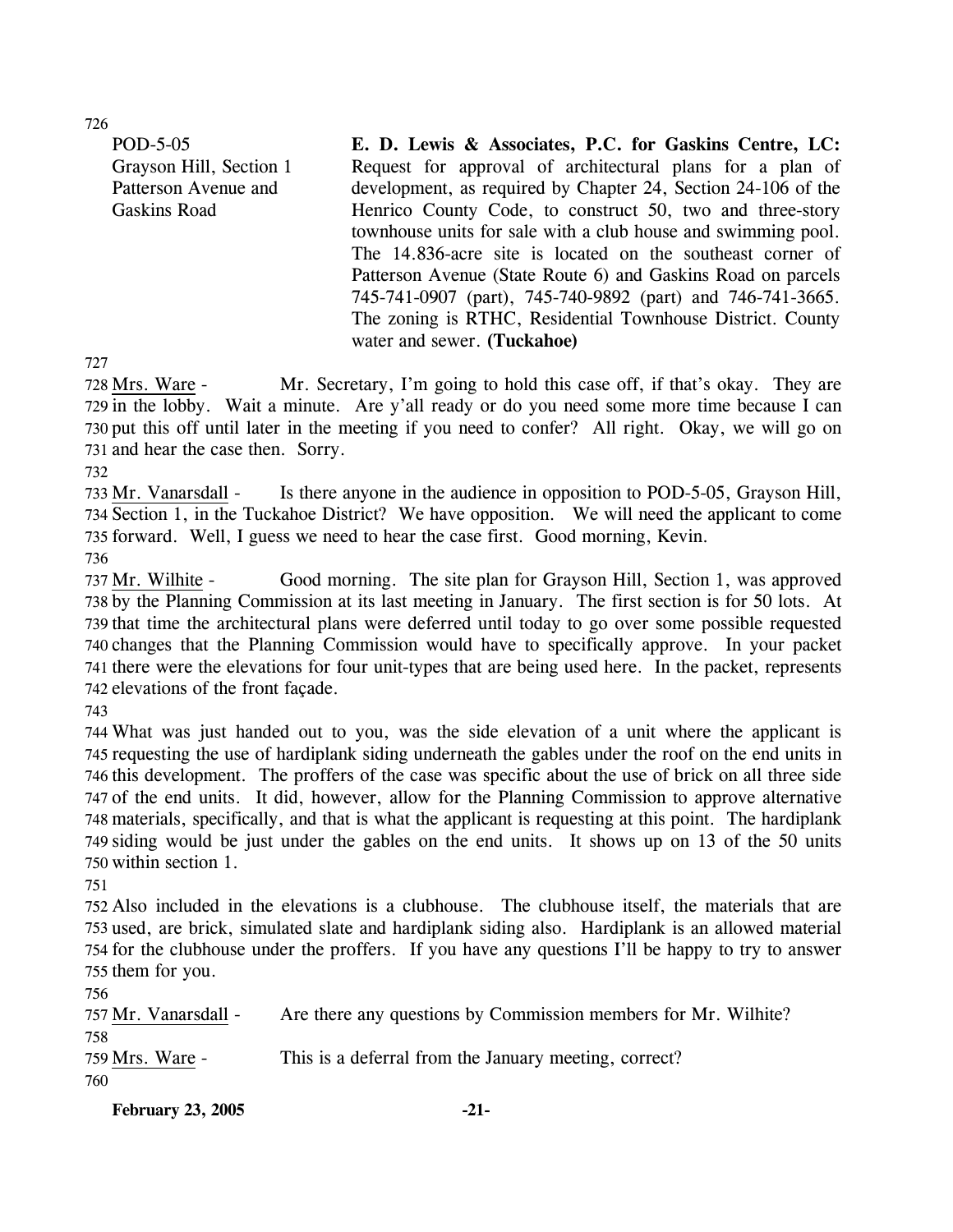761 Mr. Wilhite - Yes, ma'am. 762 763 Mrs. Ware - Deferral at the request of.… 764 765 Mr. Wilhite - The applicant. 766 767 Mrs. Ware -

The applicant. And when notices were sent out, and we had a discussion 768 about that, we did send notices to a broader area than generally receive notices. But, it was 769 with the Phase 1 is that correct?

770

This was the architectural plan with Phase 1 that we normally would Notices were sent out again for the deferral of the 773 architectural plan, for this meeting, using the same owners list as before. 771 Mr. Wilhite -772 have approved at the last meeting.

774

Okay. Those are the only question that I have right now for Mr. Wilhite. 776 775 Mrs. Ware -

777

Are there any other questions by Commission members. You want to 779 hear from the applicant, don't you? 778 Mr. Vanarsdall -

780

If the applicant wishes to speak right now, I think we have some issues 782 concerning the information being distributed to members in the community that have interest in 783 this, and I know that Mrs. Baggeson would like to speak to that. 781 Mrs. Ware -

784

785 Mr. Vanarsdall - Good morning, Mr. Theobald.

786

Good morning, Mr. Chairman. Ladies and gentlemen, my name is Jim 788 Theobald and I'm here on behalf of Gummenick Properties. As you know, this POD was 789 approved last month after notice, and, in fact, meetings with neighbors and others. The 790 architecturals were deferred because on a couple of the facades that were of a particular large 791 size, especially a large massing of the brick, didn't look quite right and so we were asking to 792 not do brick above the eave level, basically. And, I understand that the County had re-notified 793 folks. We had been talking with staff and Mrs. Ware as to these elevations and that is really 794 all that I have to add. Thank you. 787 Mr. Theobald -

795

Are there any questions for Mr. Theobald by Commission members? All 797 right. Do you want to save some rebuttal time? 796 Mr. Vanarsdall -

798

799 Mr. Theobald - Sure.

800

All right. You can come down to the mic and state your name and tell us 802 what you need. 801 Mr. Vanarsdall -

803

My name is Rebecca Baggeson? and I represent NUTAG which 805 fought this development, and we did not get any notification that I know of, having spoken to 804 Ms. Baggeson? -

**February 23, 2005 -22-**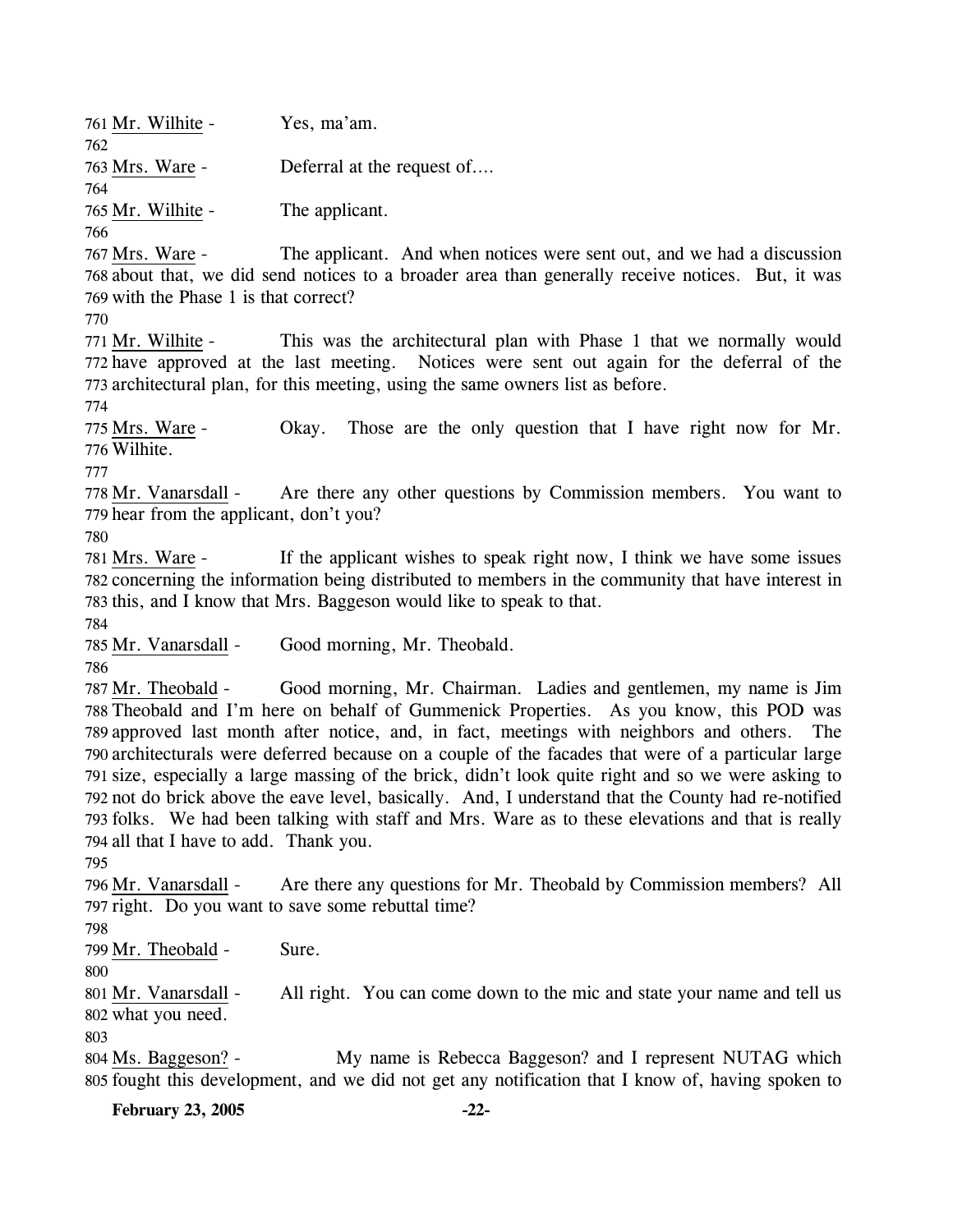the gentleman that headed NUTAG last night, and we would like to express that we would like the brick to stay on all of the buildings, as approved. And, as I said, we did not get any notification of it. This is the first that we have heard about it. And if we could defer it that would be great so that we can get together with Lisa Ware and Mr. Theobald and the neighborhood that they said that they got in touch with to discuss it and maybe put it on the docket for next month.

812

I would like to speak to that issue. I understand that your group wants to 814 review this, and I will give you time to do that, but notices were distributed. They are always 815 distributed to adjacent property owners. This was deferred and then there was a representative 816 from the NUTTAG group here when that deferral was put through. So, what concerns me is 817 getting a call at 8:30 p.m. the night before a public hearing when everyone has worked very 818 hard to review these and give them due consideration. But, I certainly understand that your 819 group wants to make sure that they see this. So, what I think that I am going to do at this 820 point, Commission members, is to defer this to the Rezoning meeting, not all the way to the 821 next plan of development meeting, that should give everyone plenty of time to take a good look 822 at the architecturals. I know that I have plans and they will be made available, that are color 823 renderings of what the sides of these buildings would look like with the hardi plank above the 824 eaves in order to break up the mass of brick. So, in order to give y'all a chance to look at that, 825 I will do that. I'll make a motion for that. 813 Mrs. Ware -

826

You understand that this will be two weeks (speaking to Mrs. Baggeson) 828 until the  $10<sup>th</sup>$  of March. 827 Mr. Vanarsdall -829 830 Ms. Baggeson - Okay, thank you. 831 832 Mr. Vanarsdall - Is that all right with you, Mr. Theobald? 833 834 Mr. Theobald - No, I rather not but this is.... 835 Well, in consideration of the changes that's going to be taking place on 837 the Commission, I do want to give the opportunity for that being heard. 836 Mrs. Ware -838 839 Mr. Vanarsdall - Go ahead and make your motion. 840 Okay. I move that the architecturals for Grayson Hill, Section 1, be 842 deferred to the Rezoning Meeting on March 10, 2005. 841 Mrs. Ware -843 844 Mr. Jernigan - Second. 845 The motion was made by Mrs. Ware and seconded by Mr. Jernigan. All 847 in favor say aye...all opposed say nay. The motion passes. Next case. 846 Mr. Vanarsdall -848 849 The Planning Commission deferred POD-5-05, Grayson Hill, Section 1, to its Rezoning 850 Meeting, March 10, 2005, at 7:00 p.m.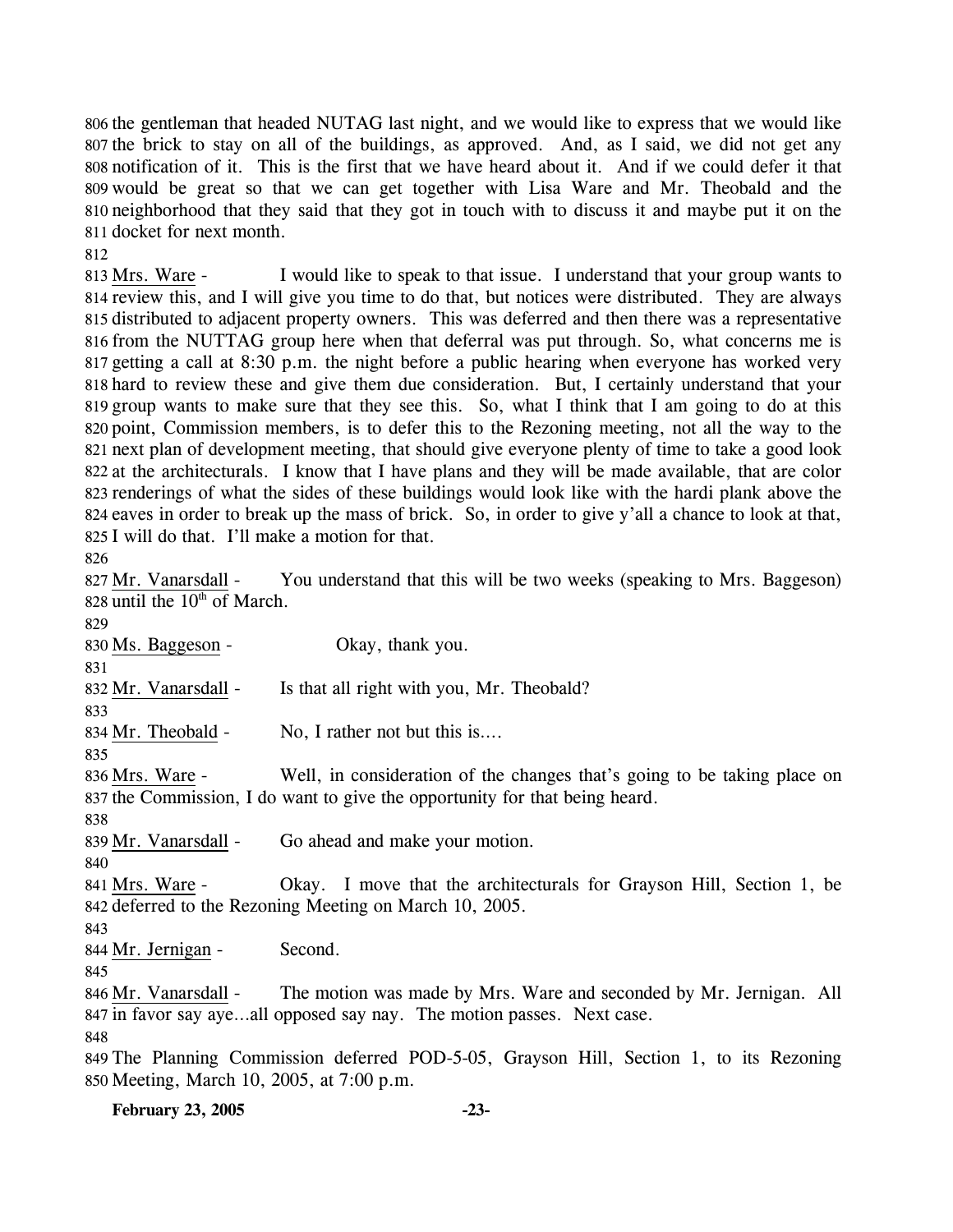#### 851

### 852 **PLAN OF DEVELOPMENT**

853

| POD-13-05                   | Balzer & Associates, Inc. for Wellesley Centre, LC and               |
|-----------------------------|----------------------------------------------------------------------|
| Shoppes @ Westgate          | <b>TGM Realty Investors, Inc.: Request for approval of a plan of</b> |
| Shopping Center, Phase II - | development as required by Chapter 24, Section 24-106 of the         |
| Lauderdale Drive            | Henrico County Code, to construct a one-story, 12,995 square         |
|                             | foot retail building in an existing shopping center. The 1.633-      |
|                             | acre site is located on the east side of Lauderdale Drive,           |
|                             | approximately 500 feet south of W. Broad Street (U.S. Route          |
|                             | 250) on parcel 737-761-2086. The zoning is B-2C, Business            |
|                             | District (Conditional) and WBSO (West Broad Street Overlay)          |
|                             | District. County water and sewer. (Three Chopt)                      |

854

Is there anyone in the audience in opposition to POD-13-05, Shoppes  $@$ 856 Westgate Shopping Center, Phase II, in the Three Chopt District? No opposition. Ms. 857 Goggin. 855 Mr. Vanarsdall -

858

Good morning. Mike Kennedy is handing out a revised plan and master 860 plan. The original plan in the packet did not provide for right-of-way dedication for the right-861 hand turn lane into the development. This shopping center has two buffers along Lauderdale Drive. The first is a 50-foot proffered buffer measured from the current right-of-way and 862 863 permits Commission to approve encroachments.... 859 Ms. Goggin -

864

865 Mr. Vanarsdall - Is your microphone on? It doesn't sound like it is on.

866

The second is a 35-foot West Broad Street Overlay streetscape buffer 868 measured from the ultimate right-of-way. The revised plan has been annotated to show the 50-869 foot proffered buffer and that the parking area closest to Lauderdale Drive will be redesigned 870 to meet the 35-foot West Broad Street Overlay streetscape buffer from the ultimate right-of-871 way as determined by Public Works. Although the parking will meet the 35-foot buffer, it can 872 encroach into the 50-foot proffered buffer if approved by the Planning Commission as part of a Staff recommends approval of the parking encroachment into the 874 proffered 50-foot buffer and the plan of development subject to the annotations on the revised 875 plans, the standard conditions for developments of this type, conditions Nos. 23 through 35 in 876 the agenda and condition No. 36 on the first page of the addendum. I'll be happy to answer 877 any questions the Commission may have and Mark Slusser, the developer is here if you have 878 any questions for him. 867 Ms. Goggin -873 plan of development.

879

Are there any questions by Commission members? No opposition. Mr. Marshall. 881 880 Mr. Vanarsdall -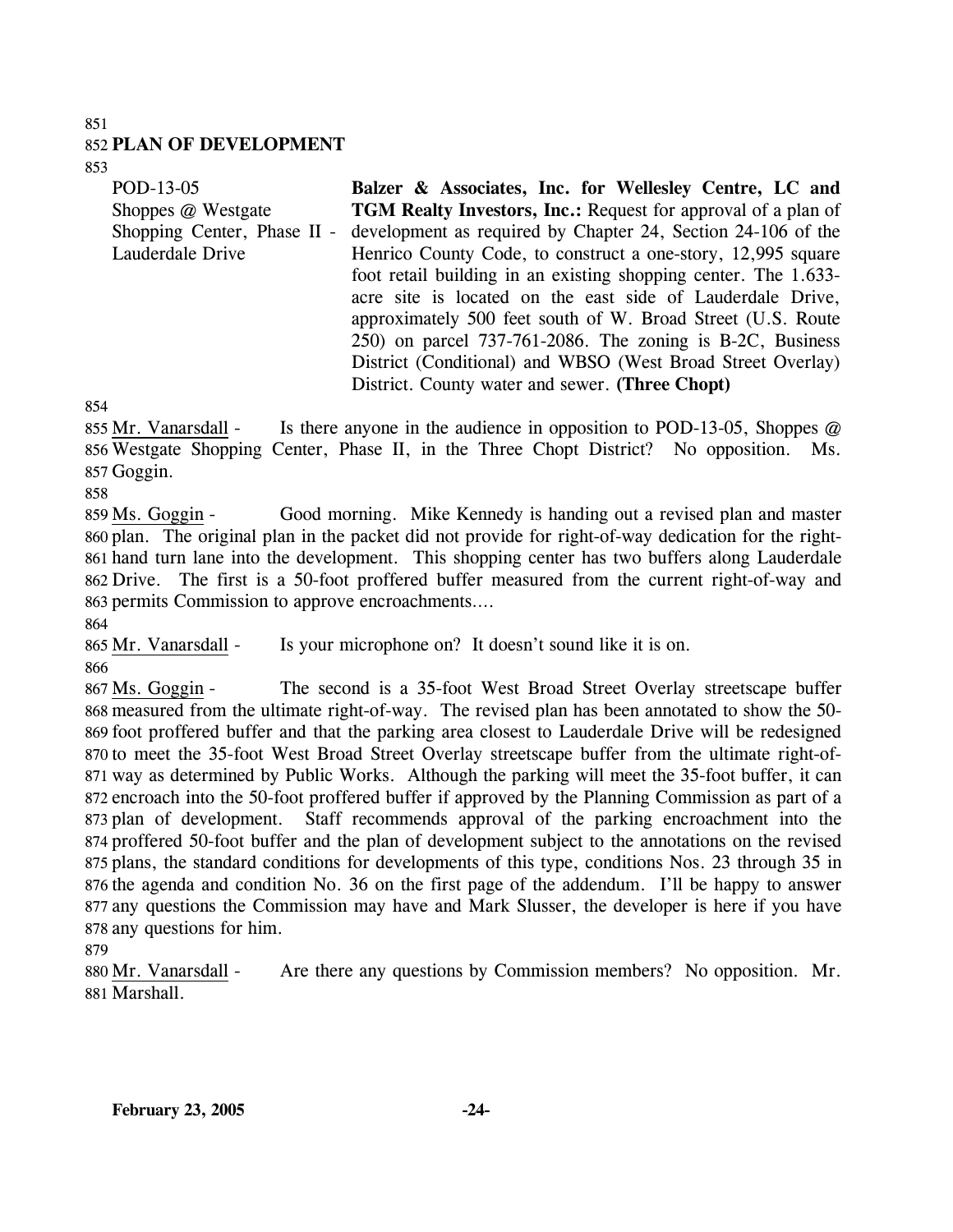Mr. Chairman, I move approval of POD-13-05, Shoppes  $\omega$  Westgate 883 Shopping Center, Phase II, subject to the annotations on the plan, the standard conditions for 884 developments of this type, and conditions Nos. 23 through 35 and added condition No. 36 on 885 page 1 of the addendum. 882 Mr. Marshall -

886

887 Mr. Archer - Second.

888

The motion was made by Mr. Marshall and seconded by Mr. Archer. All in favor say aye…all opposed say nay. The ayes have it. The motion passes. 890 889 Mr. Vanarsdall -

891

892 The Planning Commission approved POD-13-05, Shoppes @ Westgate Shopping Center, Phase 893 II, subject to the standard conditions attached to these minutes for developments of this type, 894 the annotations on the plan and the following additional conditions:

895

896 23. 897 898 899 900 The easements for drainage and utilities as shown on approved plans shall be granted to the County in a form acceptable to the County Attorney prior to any occupancy permits being issued. The easement plats and any other required information shall be submitted to the County Real Property Agent at least sixty (60) days prior to requesting occupancy permits.

- 901 24. 902 The developer shall provide fire hydrants as required by the Department of Public Utilities and Division of Fire.
- 903 25. Outside storage shall not be permitted.
- $904\,26.$ 905 The proffers approved as a part of zoning case C-75C-02 shall be incorporated in this approval.
- $90627.$ 907 908 Any necessary off-site drainage and/or water and sewer easements must be obtained in a form acceptable to the County Attorney prior to final approval of the construction plans.
- 909 28. 910 911 28. Deviations from County standards for pavement, curb or curb and gutter design shall be approved by the County Engineer prior to final approval of the construction plans by the Department of Public Works.
- 912 29. 913 The loading areas shall be subject to the requirements of Chapter 24, Section 24-97(b) of the Henrico County Code.

914 30. 915 916 Insurance Services Office (ISO) calculations must be included with the plans and contracts and must be approved by the Department of Public Utilities prior to the issuance of a building permit.

- 917 31. 918 919 Evidence of a joint ingress/egress and maintenance agreement must be submitted to the Department of Planning and approved prior to issuance of a certificate of occupancy for this development.
- 920 32. 921 922 923 The location of all existing and proposed utility and mechanical equipment (including HVAC units, electric meters, junction and accessory boxes, transformers, and generators) shall be identified on the landscape plans. All equipment shall be screened by such measures as determined appropriate by the Director of Planning or the Planning
- 924 Commission at the time of plan approval**.**
- 925 33. 926 33. Only retail business establishments permitted in a B-2C zone may be located in this center.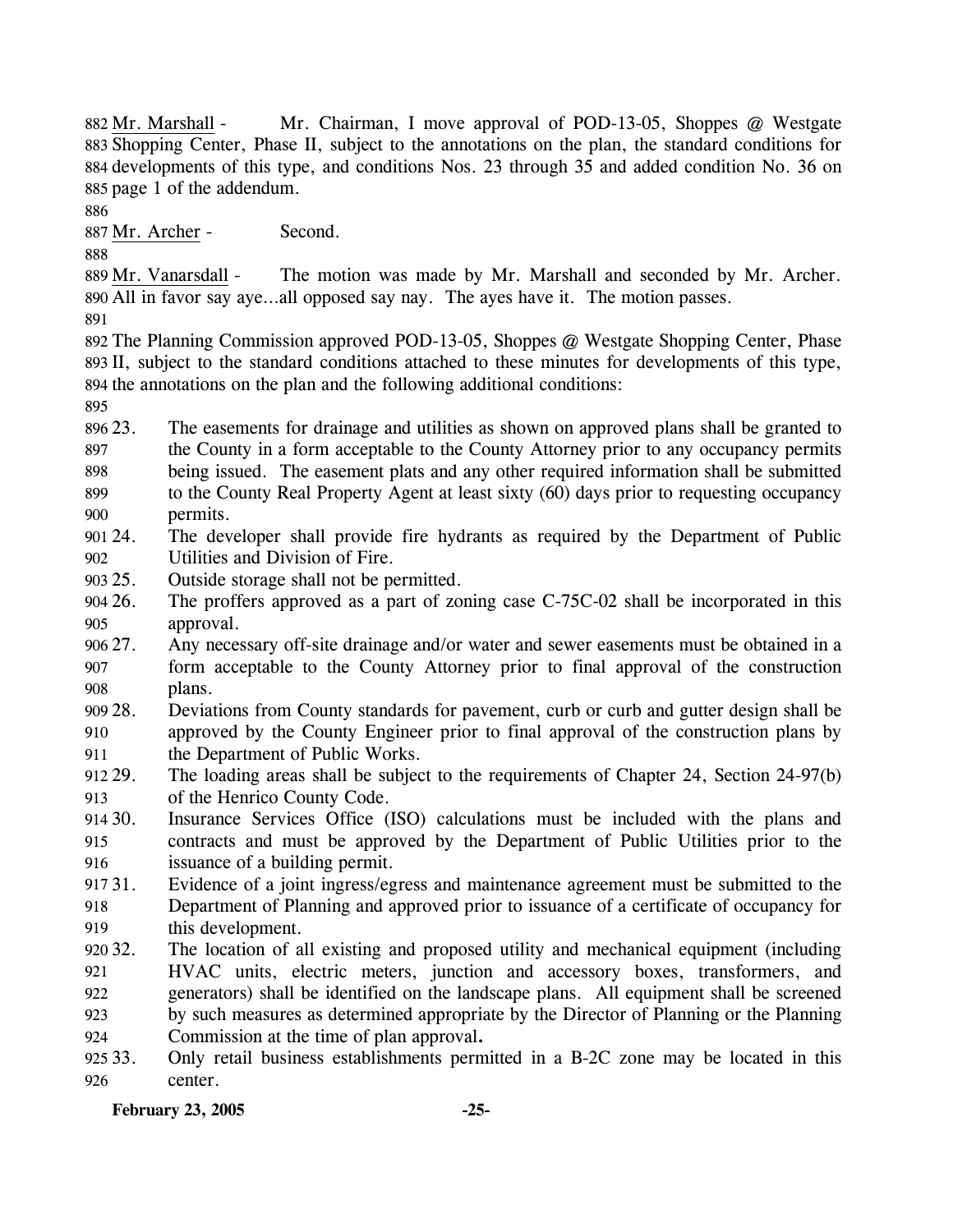927 34. 928 The ground area covered by all the buildings shall not exceed in the aggregate 25 percent of the total site area.

929 35. No merchandise shall be displayed or stored outside of the building(s) or on sidewalk(s).

930 36. The right-of-way for widening of Lauderdale Drive as shown on approved plans shall

931 be dedicated to the County prior to any occupancy permits being issued. The right-of-

932 way dedication plat and any other required information shall be submitted to the County

933 Real Property Agent at least sixty (60) days prior to requesting occupancy permits.

934

### 935 **PLAN OF DEVELOPMENT (Deferred from the January 26, 2005, Meeting)**

936

POD-3-05 Rainbow Station @ Wyndham–Wyndham Park Drive and Nuckols Road **Balzer & Associates, Inc. for HHHunt Corporation and R. Earl Johnson:** Request for approval of a plan of development as required by Chapter 24, Section 24-106 of the Henrico County Code, to construct two, one-story buildings, totaling 19,534 square feet, to be used for a day care facility. The 6.80 acre site is located at the northeast corner of the intersection of Wyndham Park Drive and Nuckols Road on parcels 741-776- 3595 and 740-777-8434. The zoning is O-1C, Office District (Conditional) and R-4AC, One-Family Residence District (Conditional). County water and sewer. **(Three Chopt)** 

937

Is there anyone in the audience in opposition to POD-3-05, Rainbow 939 Station @ Wyndham in the Three Chopt District? No opposition. Good morning, Mr. 940 Cooper. 938 Mr. Vanarsdall -

941

Good morning, members of the Commission. As Mr. Secretary pointed 943 out, this project is proposed for two, one-story day care buildings. It was deferred from our 944 last hearing in January. At that time, the applicant requested a deferral in order to meet with 945 the adjacent neighbors to address some of their concerns. That meeting did take place earlier 946 this month and at this time it appears that all outstanding issues and concerns have been 947 resolved between the developer and the adjacent neighbors. 942 Mr. Cooper -

948

 One particular concern that was addressed is further noted in condition No. 32 of your agenda and that relates to the existing trailers on the property. This condition will state that those trailers will be removed from the property prior to issuance of certificate of occupancy for this project. That will allow the applicant to utilize the existing trailers for office space and temporary space until the day care buildings are complete.

954

 Additionally, staff is recommending that conditions Nos. 9 and 11 be amended to allow the Planning Commission another opportunity to review this plan and further input from the neighbors at that time. In general, the plan before you today is now acceptable to all reviewing agencies and the neighbors, and the applicant has worked diligently to meet with the neighborhood and address all of staff's outstanding concerns. Therefore, staff does recommend approval of this plan.

961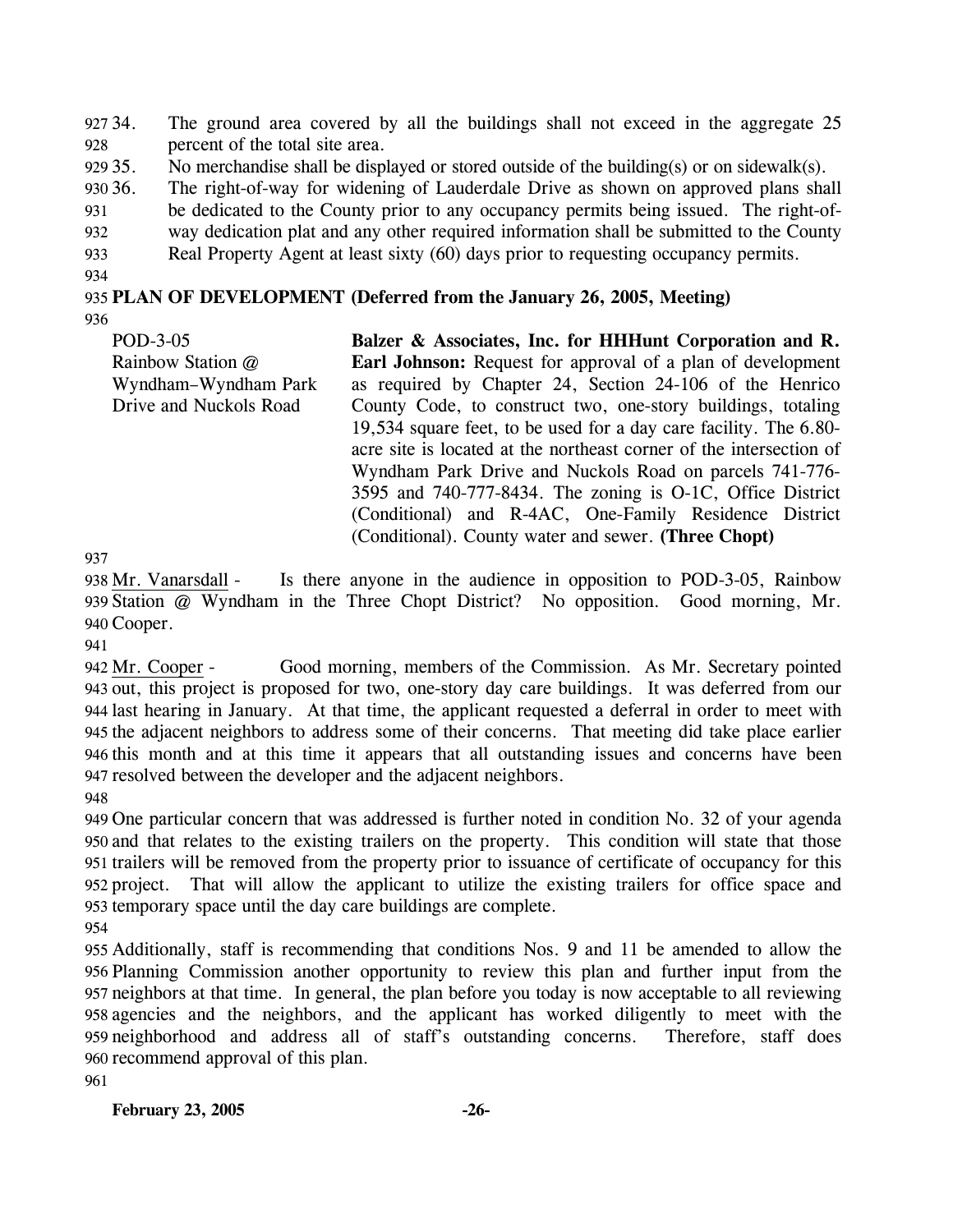962 Mr. Vanarsdall - Are there any questions for Mr. Cooper by Commission members? 963

Mr. Chairman, I move approval of POD-3-05, Rainbow Station  $@$ 965 Wyndham – Wyndham Park Drive and Nuckols Road, subject to the annotations on the plan, 966 the standard conditions for developments of this type and additional conditions Nos. 9 and 11 967 amended and Nos. 23 through 32. 964 Mr. Marshall -

968

969 Mr. Archer - Second, Mr. Chairman.

970

The motion was made by Mr. Marshall and seconded by Mr. Archer. All in favor say aye…all opposed say nay. The ayes have it. The motion passes. 972 971 Mr. Vanarsdall -

973

974 The Planning Commission approved POD-3-05, Rainbow Station @ Wyndham, subject to the 975 standard conditions attached to these minutes, the annotations on the plan and the following 976 additional conditions:

977

978 9. 979 980 AMENDED - A detailed landscaping plan shall be submitted to the Department of Planning for review and Planning Commission approval prior to the issuance of any occupancy permits.

- 981 11. 982 983 984 **AMENDED** - Prior to the installation of the site lighting equipment, a plan including depictions of light spread and intensity diagrams, and fixture and specifications and mounting height details shall be submitted for Department of Planning review and Planning Commission approval.
- 985 23. 986 987 988 989 The easements for drainage and utilities as shown on approved plans shall be granted to the County in a form acceptable to the County Attorney prior to any occupancy permits being issued. The easement plats and any other required information shall be submitted to the County Real Property Agent at least sixty (60) days prior to requesting occupancy permits.
- 990 24. 991 The developer shall provide fire hydrants as required by the Department of Public Utilities and Division of Fire.
- 992 25. 993 The proffers approved as a part of zoning cases C-29C-89 and C-48C-90 shall be incorporated in this approval.
- 994 26. 995 996 Any necessary off-site drainage and/or water and sewer easements must be obtained in a form acceptable to the County Attorney prior to final approval of the construction plans.
- 997 27. 998 999 27. Deviations from County standards for pavement, curb or curb and gutter design shall be approved by the County Engineer prior to final approval of the construction plans by the Department of Public Works.
- 1000 28. 1001 1002 Insurance Services Office (ISO) calculations must be included with the plans and contracts and must be approved by the Department of Public Utilities prior to the issuance of a building permit.
- 1003 29. 1004 1005 Approval of the construction plans by the Department of Public Works does not establish the curb and gutter elevations along the Henrico County maintained right-ofway. The elevations will be set by Henrico County.
- 1006 30. The location of all existing and proposed utility and mechanical equipment (including

## **February 23, 2005 -27-**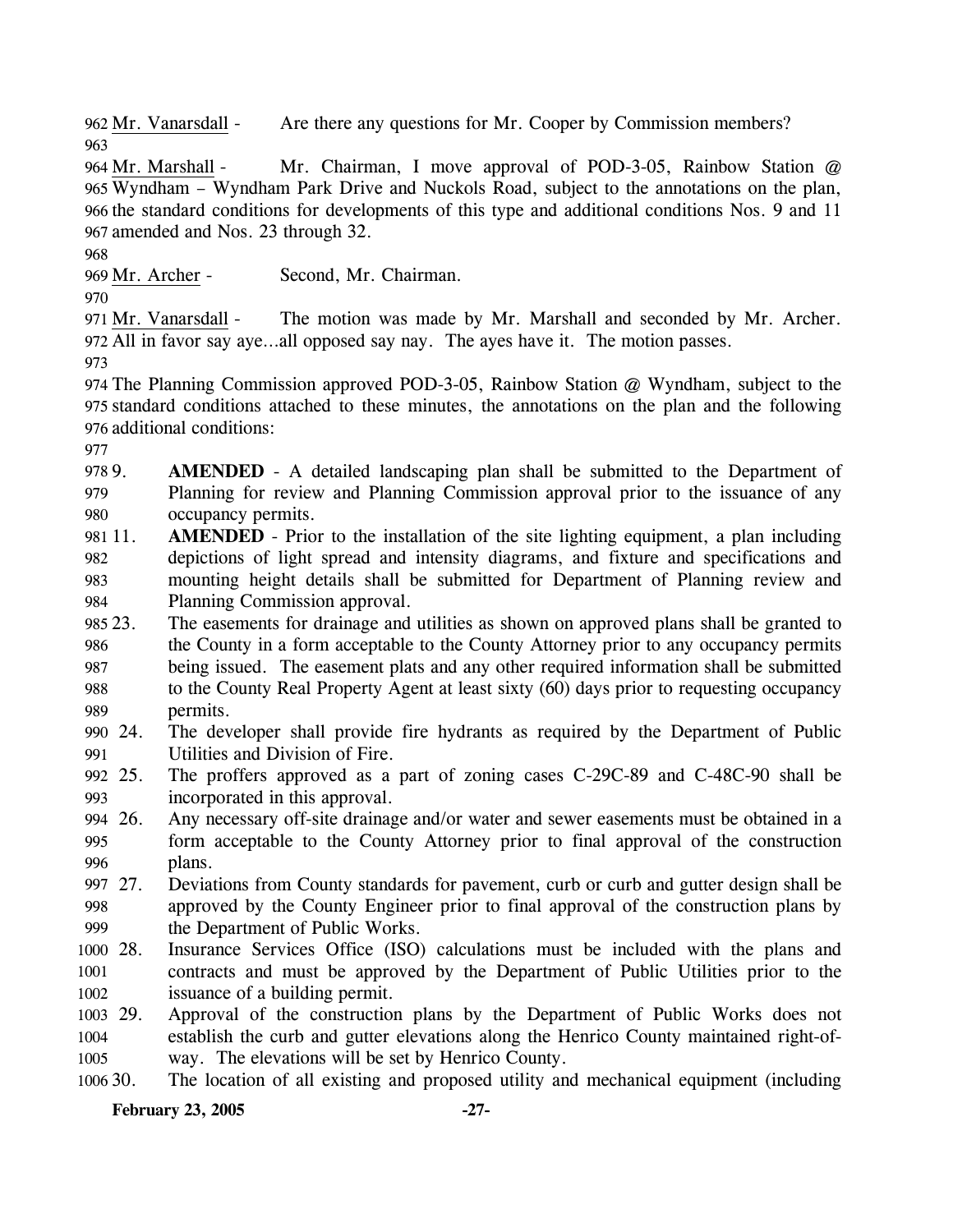1007 1008 1009 1010 HVAC units, electric meters, junction and accessory boxes, transformers, and generators) shall be identified on the landscape plans. All equipment shall be screened by such measures as determined appropriate by the Director of Planning or the Planning Commission at the time of plan approval**.** 

- $101131$ . 1012 31. Provide evidence satisfactory to the Director of Planning that both parcels associated with this project are under the same ownership, prior to approval of construction plans.
- 1013 32. 1014 The existing trailers shall be removed from the site prior to issuance of the first certificate of occupancy for this project.

1015

Mr. Chairman, there was an item on the Expedited Agenda that we 1017 passed by on page 7, John Rolfe Place landscaping plan. There was opposition. It was on the Expedited Agenda and was pulled off and placed on the regular agenda. If we can go back to 1018 1019 that case, Mr. Strauss will fill us in. 1016 Mr. O'Kelly -

1020

### 1021 **LANDSCAPE & LIGHTING PLAN**

1022

LP/POD-37-04 John Rolfe Place – John Rolfe Parkway and Ridgefield Parkway **Jeff Timmons & Kelley Architects for John Rolfe Commons, LLC:** Request for approval of a landscape and lighting plan, as required by Chapter 24, Sections 24-106 and 24-106.2 of the Henrico County Code. The 5.48-acre site is located at 11801 Ridgefield Parkway at the southwest corner of the intersection of Ridgefield Parkway and John Rolfe Parkway on parcel 736-750-3453. The zoning is O-2C, Office District Conditional. **(Tuckahoe)** 

1023

Okay, we will go back to page 7 to LP/POD-37-04, John Rolfe Place, in 1025 the Tuckahoe District. 1024 Mr. Vanarsdall -

1026

Thank you, Mr. Chairman. Staff did have a conversation with Mr. Peng 1028 Hsia, and Mrs. Keron out in the hall there, and they are now satisfied. They simply just 1029 wanted to look at the plan. The architect is here, Mr. Jeff Timmons. So, we are 1030 recommending approval based on the recommendation this morning. 1027 Mr. Strauss -

1031

1032 Mr. Vanarsdall - Who is satisfied now? They must be satisfied, they didn't come back.

1033

1034 Mr. Strauss - They had to leave.

1035

1036 Mr. Vanarsdall - Thank you, Jim.

1037

All right, I'll make a motion that LP/POD-37-05, John Rolfe Place, I 1039 recommend approval subject to the annotations on the plan and the standard conditions for 1040 landscape and lighting plans. 1038 Mrs. Ware -

1041 Mr. Jernigan - Second.

1042

1043 Mr. Vanarsdall - The motion was made by Mrs. Ware and seconded by Mr. Jernigan. All

**February 23, 2005 -28-**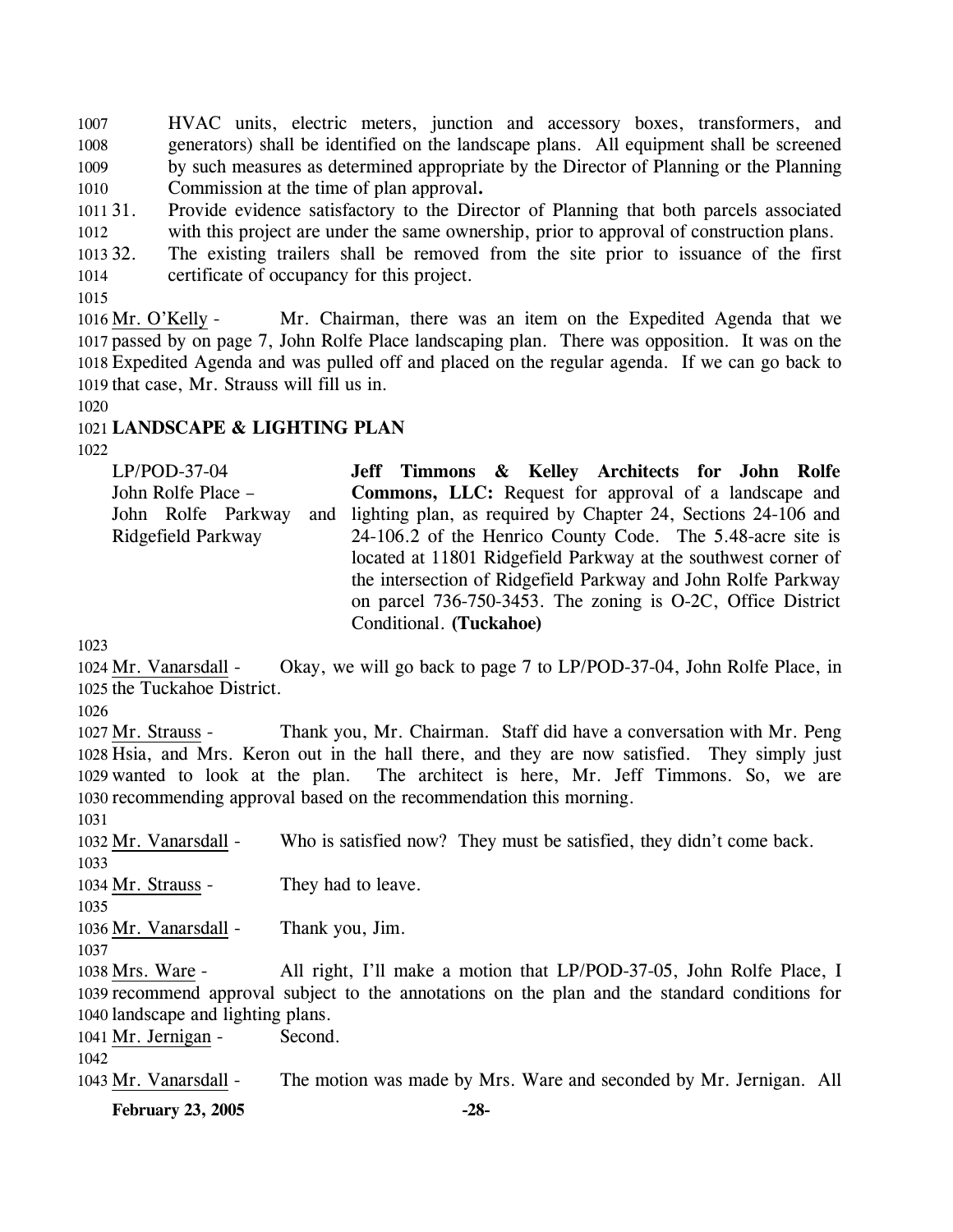1044 in favor say aye…all opposed say nay. The ayes have it. The motion passes. 1045

1046 The Planning Commission approved the landscape and lighting plan for LP/POD-37-04, John 1047 Rolfe Place, subject to the standard conditions attached to these minutes for landscape and 1048 lighting plans and the annotations on the plan.

1049

Mr. Chairman, the next case, Mr. Chairman, is on page 19 of your 1051 agenda, POD-15-05, Bickerstaff Crossing. 1050 Mr. O'Kelly -

1052

## 1053 **PLAN OF DEVELOPMENT & SPECIAL EXCEPTION**

1054

POD-15-05 Bickerstaff Crossing – Bickerstaff Road **Bay Design Group, P.C. for Townes at Bickerstaff, LLC:**  Request for approval of a plan of development and special exception, as required by Chapter 24, Sections 24-2, 24-94(b) and 24-106 of the Henrico County Code, to construct three, four-story buildings containing a total of 42 condominium units. The special exception would authorize a building with a maximum height greater than 2 ½ stories. The 5.07-acre site is located on the southwest corner of Bickerstaff Road and Oakano Drive on parcel 804-708-1236. The zoning is R-5, General Residential District. County water and sewer. **(Varina)**

1055

Is there anyone in the audience in opposition to POD-15-05, Bickerstaff 1057 Crossing? No opposition. Good morning, Mike. 1056 Mr. Vanarsdall -

1058

1059 Mr. Kennedy - Good morning, members of the Commission. I'm sorry about my voice. 1060

1061 Mr. Vanarsdall - Mike, I like that tie you've got on.

1062

Thank you. Bickerstaff Crossing is a proposed condominium community located on the south side of Bickerstaff Road across from Almond Creek at the southeast corner 1064 1065 of Bickerstaff Road and Oakano Drive. Forty-two units are proposed in addition 103 parking 1066 spaces will be provided. Bickerstaff Crossing is a substitute plan for the Townes at Bickerstaff 1067 an earlier development plan for the property that was withdrawn by the developer in 1068 November. The subject property was zoned R-5, general residence district in 1971, is both un-1069 proffered and undeveloped. The proposed development will result in the construction of 8.2 1070 units per acre, while the R-5 district permits a maximum construction of 12 townhouse units or 1071 14 multi-family units per acre. The 2010 Land Use Plan recommends multi-family residential 1072 use of the property and Bickerstaff Road is designated as a minor collector on the 2010 Major 1073 Thourghfare Plan. 1063 Mr. Kennedy -

1074

 The substitute plan addresses concerns staff expressed regarding the steep grades that were present on the previously plan. The plan satisfies the applicable zoning requirements by multi- family design standards. A 25-foot-wide landscape buffer will be provided on the entire perimeter of the property. The three proposed buildings will be four stories in height facing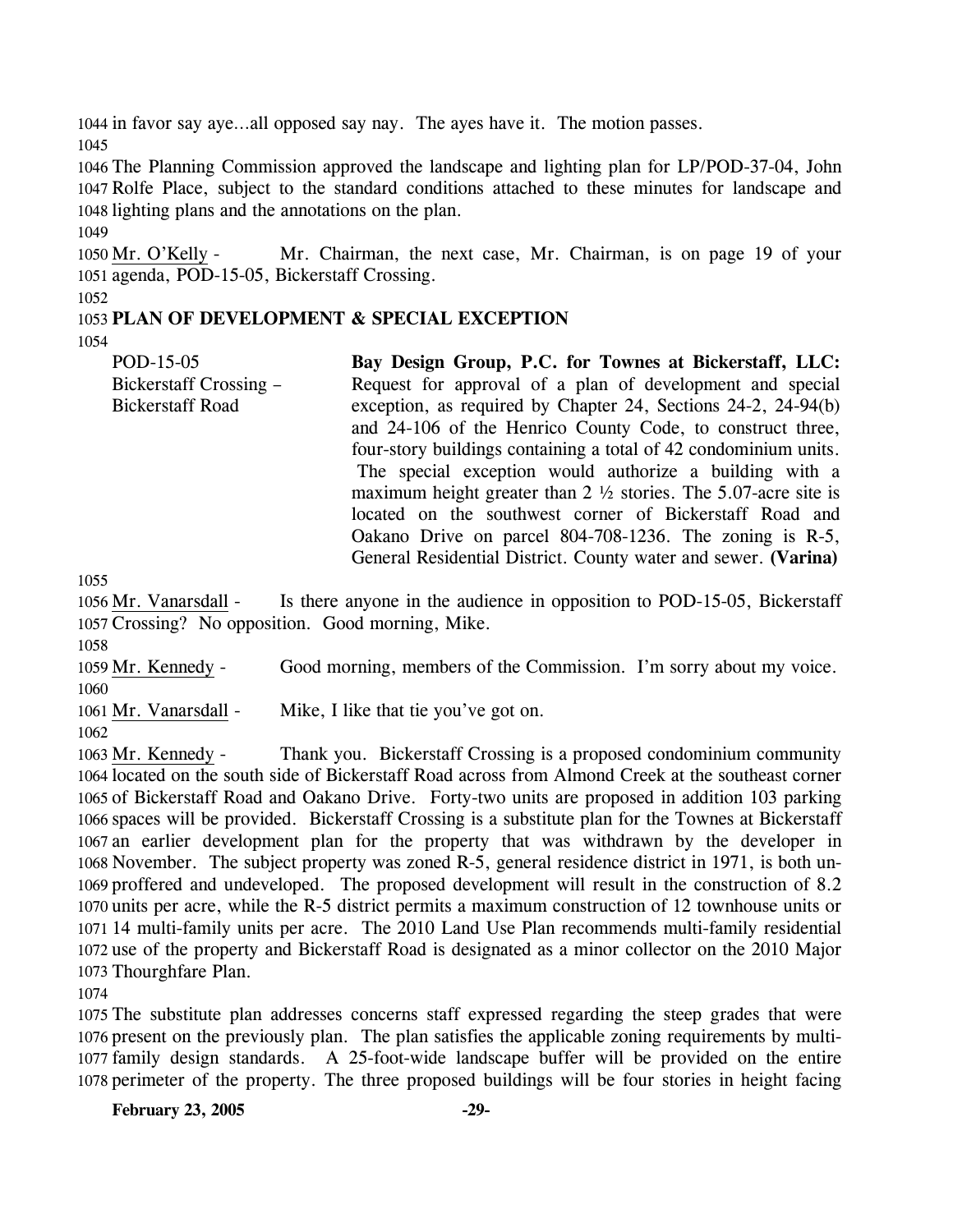Bickerstaff and three stories height facing to the south. The property slopes down approximately 50 feet from Pine Forest Drive, which is located to the south, down to Bickerstaff Road. And that is a big transition and so these buildings accommodate that, and with that transition and the stories. The lower floor of each building will have two units and be cut back into the hill, and the upper three stories will have four units. Ten of the units in each building will be three bedrooms and four of the units will be two bedroom units. And the façade of the buildings would be approximately 75% brick.

1086

 A special exception is required to permit the construction in excessive of two and a half stories. Due to the severe grade of the property, and a significant amount of open space maintained by the proposed plan, as well as the fact that it meets the design guidelines for the multi-family district. Staff has no objection to the proposed exception requested. Staff recommends approval of the plan and the engineer is present and is available to answer any questions. 1092

1093 Mr. Kaechele - The contour is kind of hard to read, but are those one-foot contour lines? 1094 1095 Mr. Kennedy - Those are two-foot contour lines. 1096 1097 Mr. Kaechele - What is the slope of it?

1098

The maximum slope it's going to have is a two to one slope, and the 1100 previous one actually had a one and a half to one slope. It was too steep. And for a good part 1101 of it, it would be a three to one slope. Basically, what the building does is going to be an 1102 offset building, four stories on one site and three stories on the other. They accommodate 10 1103 feet of slope in that building pad. So, that's how they are making it work. And, it is a very 1104 steep site but it looks like it would be a very attractive design given the views that it would 1105 have with Almond Creek. And it is saving significant buffer around the property, due to the 1106 slopes. Yes, you could almost go skiing there. 1099 Mr. Kennedy -

1107

1108 Mr. Jernigan - It's a rough piece of property.

1109

Yes, it is a rough piece of property and that's the reason why we 1111 discourage the first plan, but we feel confident that the second plan is much better. My 1112 children would love to go traying there, if we ever have a significant amount of snow. 1110 Mr. Kennedy -

1113 1114 Mr. Archer - Tomorrow. 1115 1116 Mr. Kennedy - Tomorrow, yes I know, it's coming.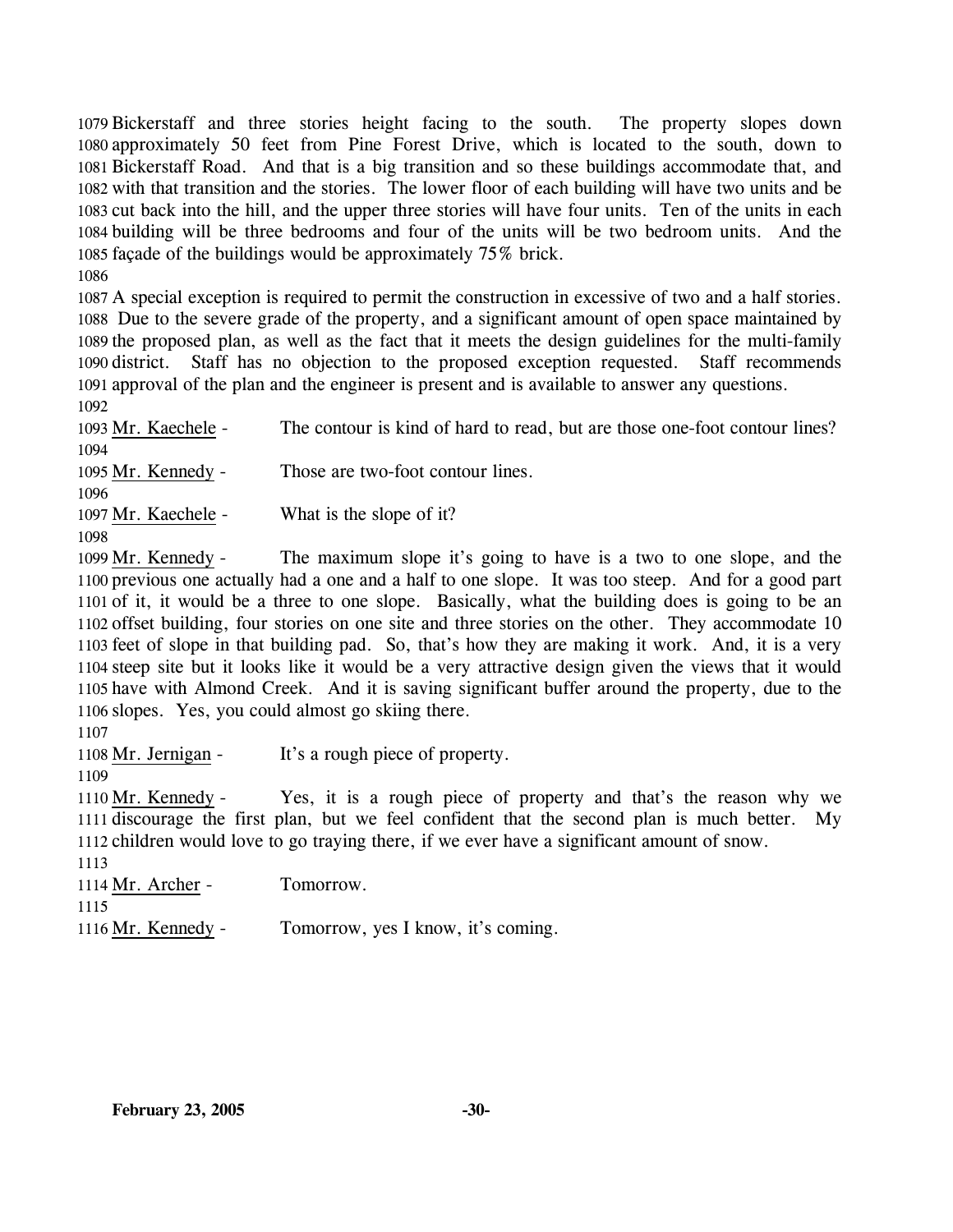Mr. Chairman, I don't have any questions for Mr. Kennedy. We have 1118 discussed this at length. 1117 Mr. Jernigan -1119 1120 Mr. Vanarsdall - Are there any questions by Commission members? All right. 1121 I don't even have to talk to the applicant on this because this is what it is. 1123 This was zoned by in the 70's, it was zoned for apartments. We are going to get some nice 1124 condominiums in here and the other plan that was out there, it was rough because of the topo. 1125 So, with that, I will.... Do we have to have a separate motion for the special exception, Dave? 1122 Mr. Jernigan -1126 1127 Mr. O'Kelly - Yes, sir. 1128 1129 Mr. Vanarsdall - Yes we do, a separate motion. 1130 Okay. I will move for a special exception for building height on POD-1132 15-05, Bickerstaff Crossing. 1131 Mr. Jernigan -1133 1134 Mr. Marshall - Second. 1135 The motion was made by Mr. Jernigan and seconded by Mr. Marshall 1137 for the special exception for the building height. All in favor say aye...all opposed say nay. 1138 The motion passes. 1136 Mr. Vanarsdall -1139 1140 The Planning Commission approved the special exception for the building height for POD-15- 1141 05, Bickerstaff Crossing. 1142 1143 Mr. Vanarsdall - And now the POD. 1144 And on the POD, POD-15-05, I recommend approval of Bickerstaff Crossing subject to the annotations on the plans and the standard conditions for developments 1146 1147 of this type and conditions Nos. 9 through 33. 1145 Mr. Jernigan -1148 1149 Mr. Marshall - Ray, it's Nos. 9 and 11 amended, and then 23 through 33. 1150 No, I'm sorry. On the addendum, we took off of the amended because 1152 the buffer on this is so huge anyway that we don't have to be concerned with that, so we 1153 deleted that on the addendum. 1151 Mr. Jernigan -1154 1155 Mr. Vanarsdall - All right. Do we have a second? 1156 1157 Mr. Marshall - Second. 1158 The motion was made by Mr. Jernigan and seconded by Mr. Marshall. 1160 All in favor say aye...all opposed say nay. The motion passes. 1159 Mr. Vanarsdall -1161 The Planning Commission approved POD-15-05, Bickerstaff Crossing, subject to the standard

**February 23, 2005 -31-**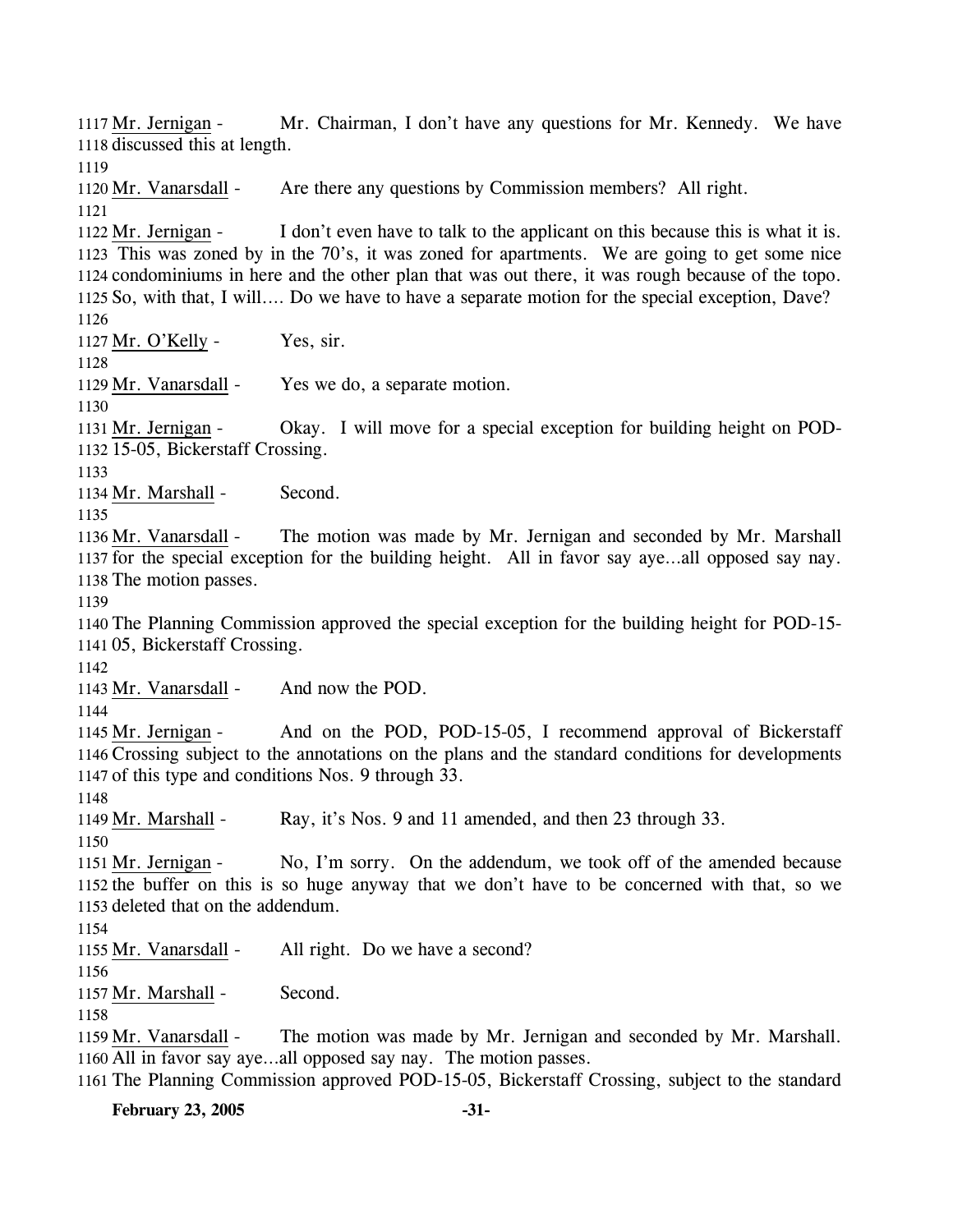1162 conditions attached to these minutes for developments of this type, the annotations on the plans 1163 and the following additional conditions:

1164

1165 23. The unit house numbers shall be visible from the parking areas and drives.

1166 24 1167 1168 1169 The names of streets, drives, courts and parking areas shall be approved by the Richmond Regional Planning District Commission and such names shall be included on the construction plans prior to their approval. The standard street name signs shall be ordered from the County and installed prior to any occupancy permit approval.

- 1170 25. 1171 1172 1173 1174 The easements for drainage and utilities as shown on approved plans shall be granted to the County in a form acceptable to the County Attorney prior to any occupancy permits being issued. The easement plats and any other required information shall be submitted to the County Real Property Agent at least sixty (60) days prior to requesting occupancy permits.
- 1175 26. 1176 1177 1178 26. The limits and elevations of the 100-year frequency flood shall be conspicuously noted on the plan "Limits of 100 Year Floodplain." In addition, the delineated 100-year floodplain must be labeled "Variable Width Drainage and Utility Easement." The easement shall be granted to the County prior to the issuance of any occupancy permits.
- 1179 27. 1180 The developer shall provide fire hydrants as required by the Department of Public Utilities and Division of Fire.
- 1181 28. 1182 1183 Any necessary off-site drainage and/or water and sewer easements must be obtained in a form acceptable to the County Attorney prior to final approval of the construction plans.
- 1184 29. 1185 1186 29. Deviations from County standards for pavement, curb or curb and gutter design shall be approved by the County Engineer prior to final approval of the construction plans by the Department of Public Works.
- 1187 30. 1188 1189 1190 1191 1192 1193 1194 The pavement shall be of an SM-2A type and shall be constructed in accordance with County standard and specifications. The developer shall post a defect bond for all pavement with the Department of Planning - the exact type, amount and implementation shall be determined by the Director of Planning, to protect the interest of the members of the Homeowners Association. The bond shall become effective as of the date that the Homeowners Association assumes responsibility for the common areas. Prior to the issuance of the last Certificate of Occupancy, a professional engineer must certify that the roads have been designed and constructed in accordance with County standards.
- 1195 31. 1196 1197 Insurance Services Office (ISO) calculations must be included with the plans and contracts and must be approved by the Department of Public Utilities prior to the issuance of a building permit.
- 1198 32. 1199 1200 1201 1202 32. The location of all existing and proposed utility and mechanical equipment (including HVAC units, electric meters, junction and accessory boxes, transformers, and generators) shall be identified on the landscape plans. All equipment shall be screened by such measures as determined appropriate by the Director of Planning or the Planning Commission at the time of plan approval**.**
- 1203 33. 1204 1205 1206 33. Prior to requesting the final approval, a draft of the covenants and deed restrictions for the maintenance of the common area by a homeowners association shall be submitted to the Department of Planning for review. Such covenants and restrictions shall be in form and substance satisfactory to the County Attorney and shall be recorded prior to recordation of

**February 23, 2005 -32-**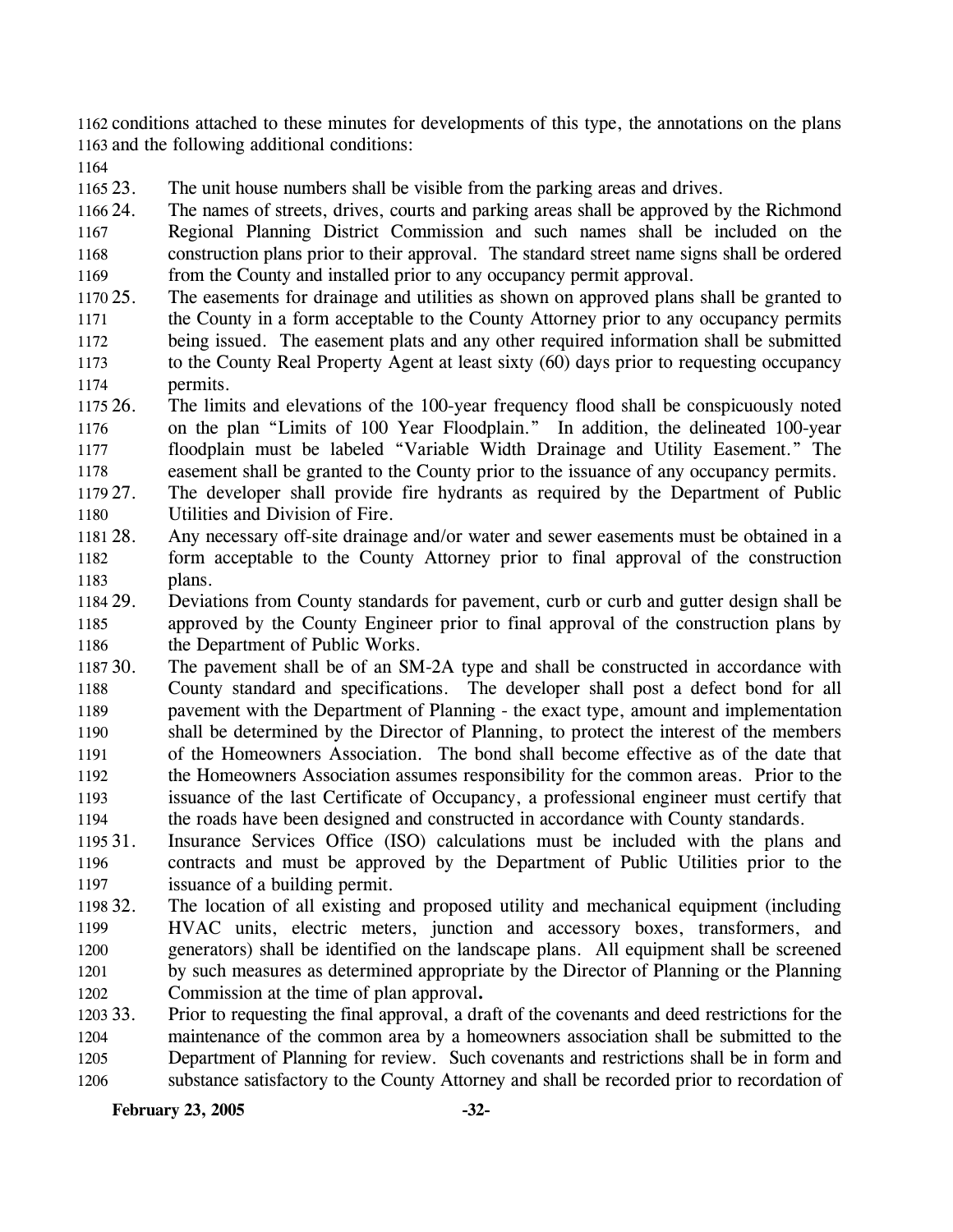1207 recordation of the subdivision plat.

1208

Before we get to the next case, I have something equally important to 1210 take care of. Mrs. Ware, do you want to meet me down at the microphone. 1209 Mr. Vanarsdall -

1211

1212 Mrs. Ware - Do I have too. Can't you wait until everybody has left?

1213

It hasn't been very long ago that we had Mrs. Ware down here giving 1215 her a gift for being last year's chairman. She wanted to be this year, but she decided not to do 1216 it, and so now someone asked me the other day if you enjoyed being a Chairman. I said, yes, 1217 because this is the second gift I've been able to give this year. And so, Mrs. Ware is leaving 1218 us. Today is her last meeting and she used to be a banker, and now she is going back into the 1219 banking business, and things do change in our life and lifestyles, and the Commission, and I 1220 am not complaining and she never complained, but it does take an awful lot of your time, so 1221 she is going to devote more of her time to the bank. We wish you well and we will miss you 1222 as I told you before. And, also, I didn't introduce your replacement until you got here, 1223 because they then would think you had been kicked off of the Commission because of your not 1224 being here, and they couldn't see you. 1214 Mr. Vanarsdall -

1225

Thank you so much. Thank you all so much. You all have been 1227 wonderful to work with, every Commission member. You have helped me along. You have 1228 mentored and guided me as I came here knowing absolutely, I have to admit, not very much 1229 about at all about land use issues, and I have enjoyed every minute of it. And I have to say the 1230 same thing to staff, because you guys have been wonderful in helping me along and you are so 1231 professional and incredibly knowledgeable and so willing to share everything with me, you 1232 have been, and always with the entire Commission, and all of the citizens and everyone else, 1233 and I am very sad about leaving the Commission, but it is going to be left in good hands. And 1234 I'd like to introduce Bonnie Jones. Would you come up please? This is Bonnie Jones and she 1235 is my replacement on the Planning Commission representing the Tuckahoe District. I know 1236 she will do a wonderful job. I am so glad that you are going to be here to assist Pat and the 1237 citizens of the Tuckahoe District and Henrico County. So, I welcome you and know that you 1238 will do a wonderful job, and I'd also like to thank Pat O'Bannon, who is not here, for seeing 1239 that I could do this and asking me to serve in this capacity. She has been incredible to work 1240 for and a huge support for the whole three years that I have been on the Commission. So, 1241 thanks everybody. 1226 Mrs. Ware -

1242

We will miss Lisa Ware and we look forward to Bonnie Jones coming 1244 aboard with the Tuckahoe District. And, Bonnie, I will say to you that rather than try to fill Lisa's shoes, she wears about an 11, you try to be your own style. And like I said, we will 1245 1246 miss Lisa and we will look forward to you. 1243 Mr. Vanarsdall -

1247

And thank you for my gift certificate to Road Runner Sports. I am a 1249 runner and thanks for thinking of that. I am so excited. Thank you. 1248 Mrs. Ware-

1250 Mr. O'Kelly - The next case is on Page 23 of your agenda. 1251

**February 23, 2005 -33-**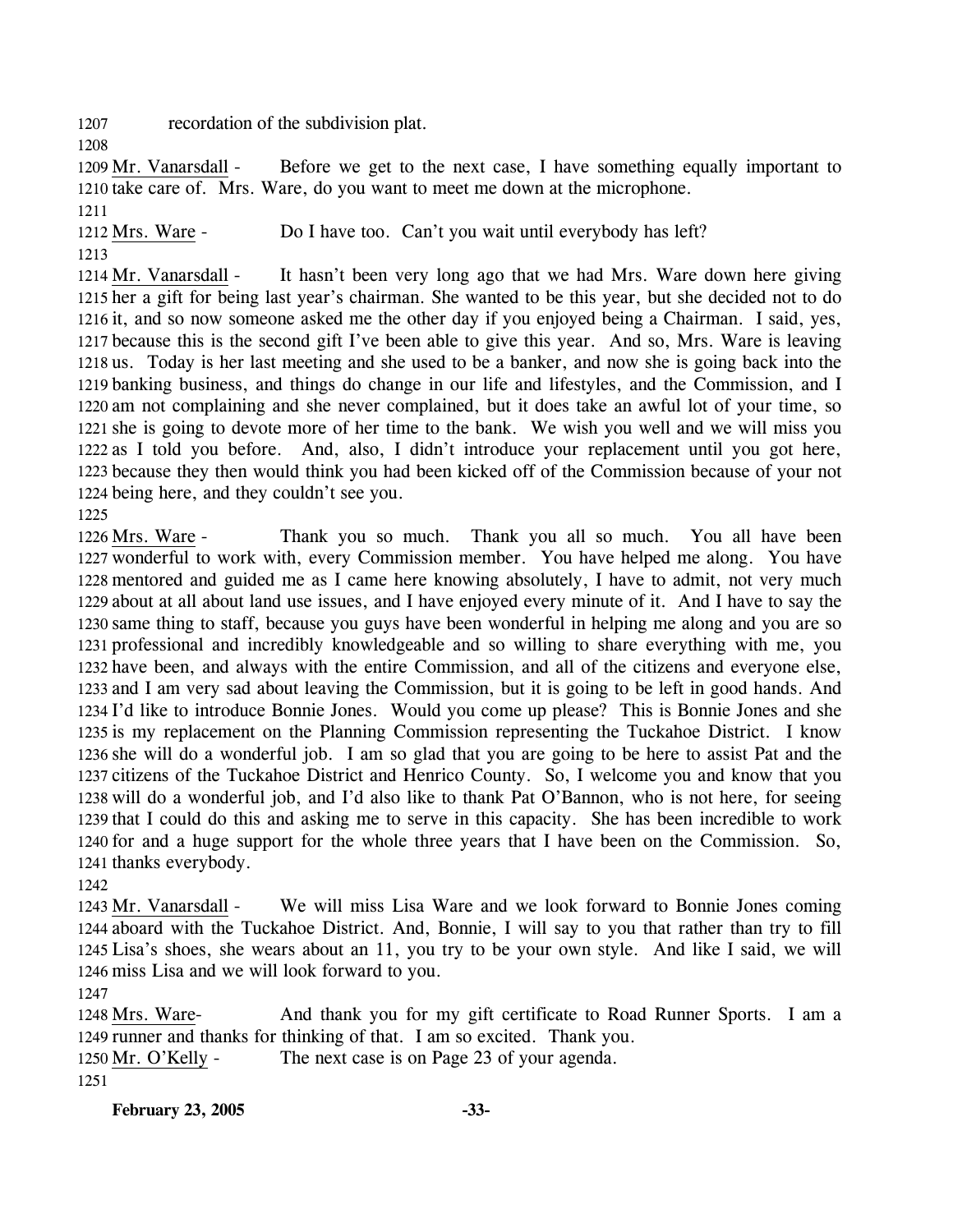### 1252 **PLAN OF DEVELOPMENT**

1253

POD-14-05 The Villas at Springfield – Springfield Road and Staples Mill Road **Koontz-Bryant, P.C. for Lunsford L. Duke and Atack**  Properties, Inc.: Request for approval of a plan of development, as required by Chapter 24, Section 24-106 of the Henrico County Code, to construct 33, zero-lot line homes (detached and semi-detached). The 10.36-acre site is located at the southwest corner of the intersection of Staples Mill Road (State Route 33) and Springfield Road (State Route 157) on parcels 761-769-4574 and 6447. The zoning is R-5AC, General Residence District (Conditional). County water and sewer.

**(Brookland)** 

1254

Is there anyone in the audience in opposition to POD-14-05, The Villas 1256 @ Springfield in the Brookland District? No opposition. Mr. Cooper. 1255 Mr. Vanarsdall -

1257

Good morning, again, members of the Commission. As indicated on our 1259 initial staff report, there were several concerns raised with the original plan submitted. A 1260 revised plan has been handed to you this morning to address some of those concerns, and those 1261 particular concerns included the rear yard setback which was previously incorrect and has now 1262 been revised, the relocation of one of the proposed garages, which did not meet code 1263 requirements for location in the rear yard, but has now since been relocated appropriately, and 1264 the orientation of lots 32 and 33 which have been reoriented to now face Springfield Road. The 1265 front of the homes will face Springfield Road as opposed to Staples Mill Road. Those are the 1266 site plan issues and they have been resolved with this plan. 1258 Mr. Cooper -1267

 Additionally, as you will note in your original agenda there was some concern about the building square footage. The applicant has submitted the information and calculations to staff to indicate that these floor plans will meet the proffer requirements for finished floor area and gross square footage. Additionally, as you will note in your original staff report, there were concerns for the original elevations for the buildings. All of the necessary information was not submitted with the original packet. However, since that time, the architectural renderings have been submitted. They have been annotated to address some of the outstanding concerns regarding the exterior building materials. Those are needed to insure that the proffers are met. With that, and the revised architecturals and the revised site plan before you this morning, staff can recommend approval of this plan. The time limits will have to be waived for the architectural plans as they were submitted after the deadline. I'll be glad to answer any questions. The applicant and their representative are here this morning.

1280

Mr. Cooper, there's name change for Contessa Court and I can't make it 1282 out. What is that? 1281 Mr. Archer -

1283

I'm sorry. Actually, I was just annotating that the name would have to 1285 be changed. There already is a Contessa Court in the County and therefore for fire and safety 1286 regulations we will have to change that. And just not to confuse people of where they live. 1284 Mr. Cooper -

**February 23, 2005 -34-**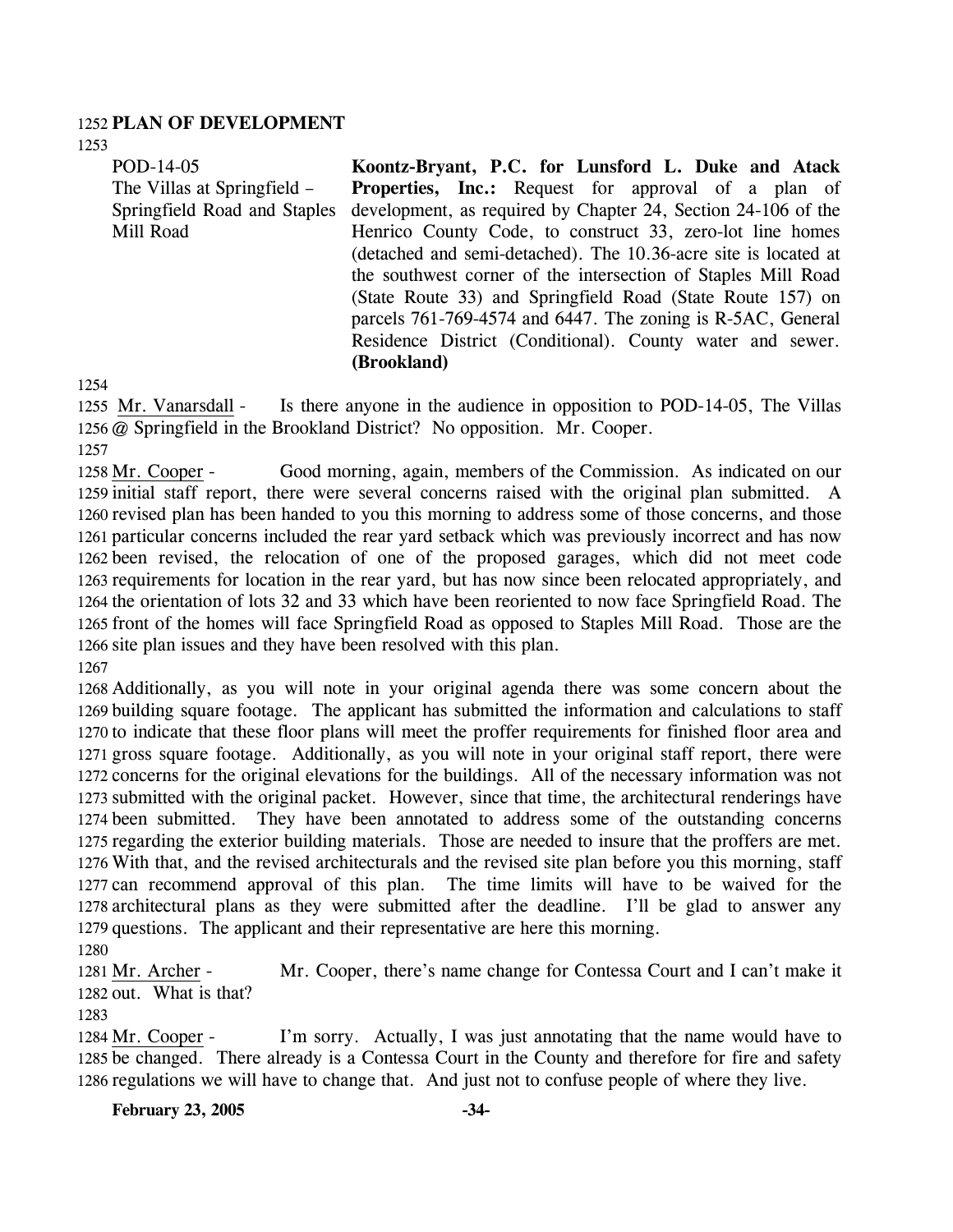1287 1288 Mr. Archer - Okay. So, there is no name, yet? 1289 1290 Mr. Cooper - No, sir, but we will make sure we get one before it's recorded. 1291 1292 Mr. Archer - Okay. I couldn't read the annotation, that's all. 1293 Mr. Cooper, the plans that we reviewed this morning, before this 1295 morning, is dated what date? 1294 Mr. Vanarsdall -1296 Sir, they will be dated as an approval date of today. The received date 1298 would be.... 1297 Mr. Cooper -1299 1300 Mr. Vanarsdall - The plan that we are working on? 1301 1302 Mr. Cooper - Yes, sir. 1303 1304 Mr. Vanarsdall - February 23, 2005. 1305 1306 Mr. Cooper - Yes, sir. 1307 Now the question about the road improvements have been taken care of 1309 also. 1308 Mr. Vanarsdall -1310 Yes, sir. It is my understanding that the road improvement issues have 1312 been resolved through the Department of Public Works. I received word of that this morning. 1311 Mr. Cooper -1313 Mr. Jennings is in the audience and he is shaking his head up and down, 1315 so that is good enough for me. All right. Now, what did you say about a special exception or 1316 something? 1314 Mr. Vanarsdall -1317 I'm sorry. It would actually be to waive the time limits because the plans 1319 were submitted after the deadline. 1318 Mr. Cooper -1320 Okay. Are there any questions of Mr. Cooper by Commission 1322 members? I move that we waive the time limit on POD-14-05. 1321 Mr. Vanarsdall -1323 1324 Mr. Archer - Second. 1325 The motion was made by Mr. Vanarsdall and seconded by Mr. Archer. 1327 All in favor say aye...all opposed say nay. The motion passes. 1326 Mr. Vanarsdall -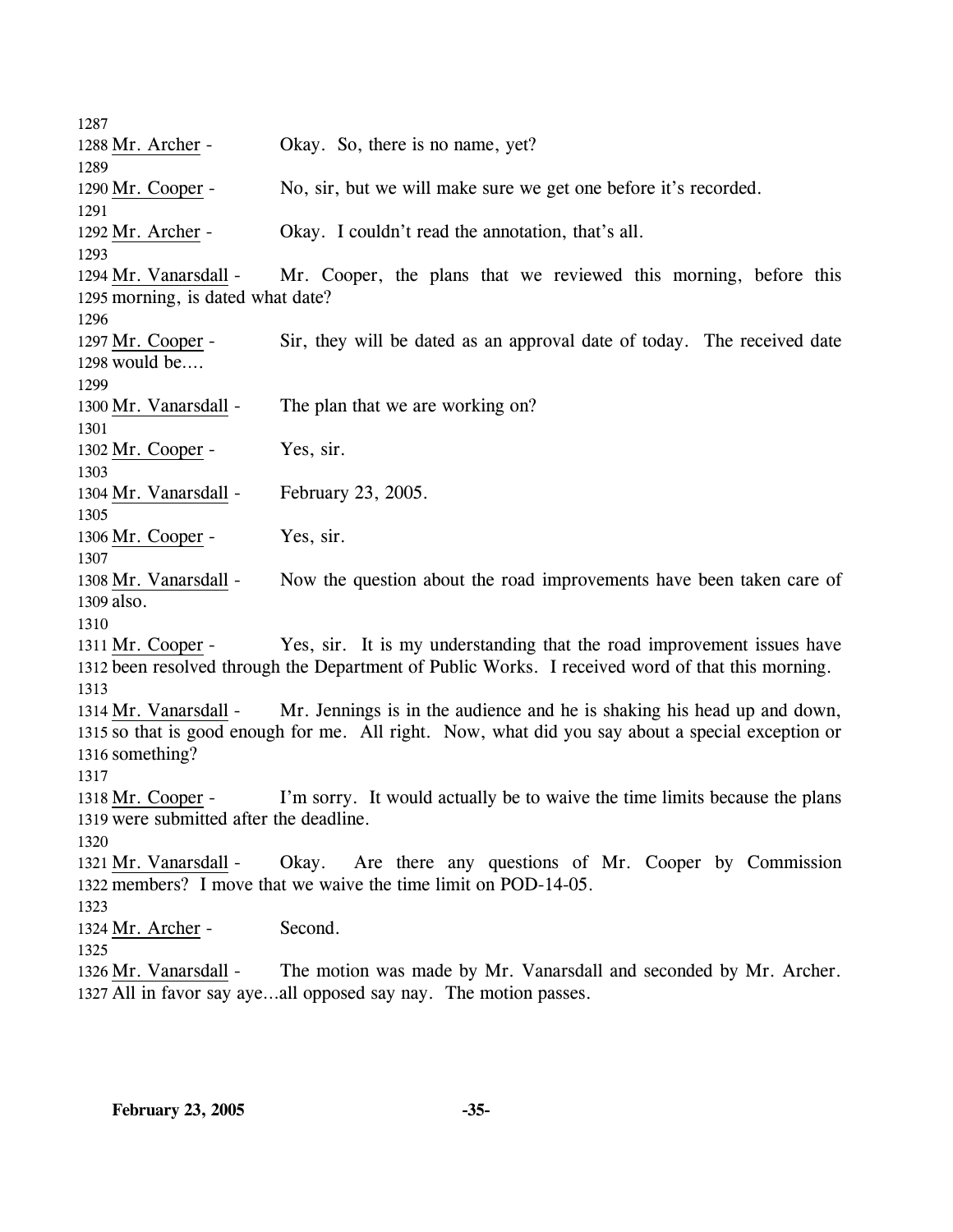1328 The Planning Commission approved to waive the time limits for the architectural plans for 1329 POD-14-05, The Villas at Springfield.

1330

And I move that POD-14-05, The Villas at Springfield, Springfield Road 1332 and Staples Mill Road, be approved with the annotations on the plan, the standard conditions 1333 for developments of this type, and then I want to add No. 9 amended and conditions Nos. 23 1334 through 36. 1331 Mr. Vanarsdall -

1335

1336 Mr. Marshall - Second.

1337

The motion was made by Mr. Vanarsdall and seconded by Mr. Marshall. All in favor say aye…all opposed say nay. The ayes have it. The motion passes. 1339 1338 Mr. Vanarsdall -

1340

1341 The Planning Commission approved POD-14-05, The Villas at Springfield, subject to the 1342 standard conditions attached to these minutes, the annotations on the plans and the following 1343 additional conditions:

1344

1345 9. 1346 1347 AMENDED - A detailed landscaping plan shall be submitted to the Department of Planning for review and Planning Commission approval prior to the issuance of any occupancy permits.

1348 23. 1349 The subdivision plat for The Villas at Springfield shall be recorded before any building permits are issued.

1350 24. 1351 1352 1353 The easements for drainage and utilities as shown on approved plans shall be granted to the County in a form acceptable to the County Attorney prior to any occupancy permits being issued. The easement plats and any other required information shall be submitted to the County Real Property Agent at least sixty (60) days prior to requesting occupancy

1354 permits.

1355 25. 1356 25. The entrances and drainage facilities on State Route 157 and U. S. Route 33 shall be approved by the Virginia Department of Transportation and the County.

1357 26. 1358 1359 26. A notice of completion form, certifying that the requirements of the Virginia Department of Transportation entrances permit have been completed, shall be submitted to the Department of Planning prior to any occupancy permits being issued.

1360 27. 1361 The developer shall provide fire hydrants as required by the Department of Public Utilities and Division of Fire.

1362 28. 1363 The proffers approved as a part of zoning case C-24C-04 shall be incorporated in this approval.

1364 29. 1365 1366 Any necessary off-site drainage and/or water and sewer easements must be obtained in a form acceptable to the County Attorney prior to final approval of the construction plans.

1367 30. 1368 1369 30. Deviations from County standards for pavement, curb or curb and gutter design shall be approved by the County Engineer prior to final approval of the construction plans by the Department of Public Works.

1370 31. 1371 1372 Insurance Services Office (ISO) calculations must be included with the plans and contracts and must be approved by the Department of Public Utilities prior to the issuance of a building permit.

**February 23, 2005 -36-**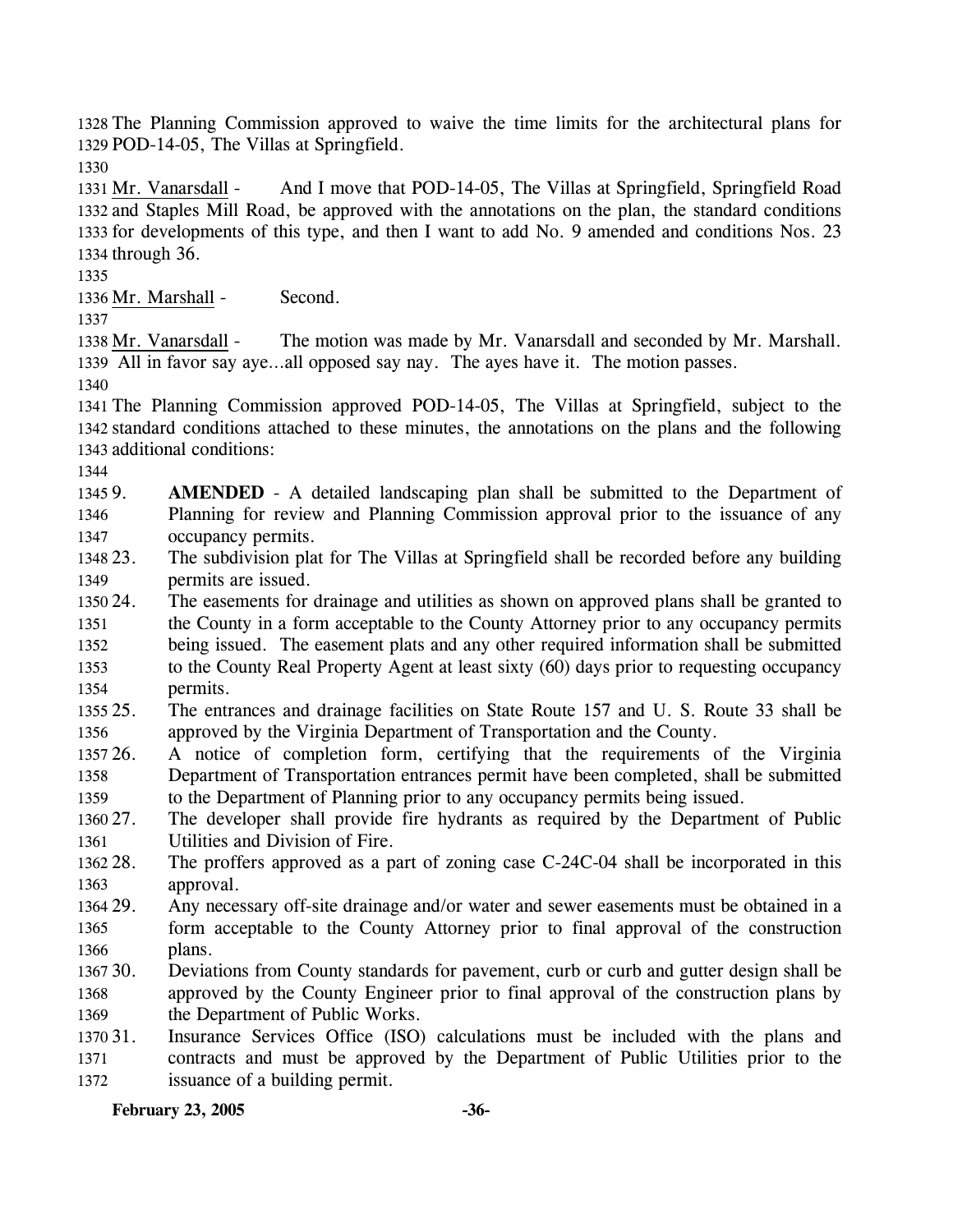1373 32. 1374 1375 1376 32. Approval of the construction plans by the Department of Public Works does not establish the curb and gutter elevations along the Virginia Department of Transportation maintained right-of-way. The elevations will be set by the contractor and approved by the Virginia Department of Transportation.

1377 33. A standard concrete sidewalk shall be provided along the road frontage of each lot.

1378 34. 1379 34. Roof edge ornamental features that extend over the zero lot line, and which are permitted by Section 24-95(i)(1), must be authorized in the covenants.

1380 35. 1381 Eight-foot easements for construction, drainage, and maintenance access for abutting lots shall be provided and shown on the POD plans.

1382 36. 1383 1384 1385 1386 36. Building permit request for individual dwellings shall each include two (2) copies of a layout plan sheet as approved with the plan of development. The developer may utilize alternate building types providing that each may be located within the building footprint shown on the approved plan. Any deviation in building footprint or infrastructure shall require submission and approval of an administrative site plan.

1387

### 1388 **SUBDIVISION**

1389

Kain's Quarter (February 2005 Plan) **Koontz-Bryant, P.C. for Isaac N. and Elizabeth N. Koontz:**  The 8.49-acre site proposed for a subdivision of 6, singlefamily homes is located along the south line of Kain Road, opposite its intersection with Axe Handle Lane, on parcel 731- 771-6877. The zoning is A-1, Agricultural District. Individual well and septic tank/drainfield. **(Three Chopt) 6 Lots** 

1390

1391 Mr. Vanarsdall - Good morning, Mr. Wilhite.

1392

Good morning, again. Being handed out to you is a revised site plan. 1394 This was received Monday morning so the Commission will have to waive the time limits to 1395 act on it. Basically, this addresses the staff comments by showing a location of Concept Road 16-1 which would be on the east side of the lots. This road shows up on the Major 1396 1397 Thoroughfare Plan as a minor collector. There would not be any dedication of right-of-way at 1398 this point, however it does establish the western boundary of the right-of-way and the lots have 1399 been adjusted accordingly, and adds a planting strip easement provided at the rear of the three 1400 lots that border the concept road. 1393 Mr. Wilhite-

1401

1402 This plan also shows sufficient widening on Kain Road to meet County requirements as well. 1403 Staff is in a position to recommend approval of the revised plan, if the Commission waives the 1404 time limits. I'll be happy to answer any questions that you have.

1405

Are there any questions of Mr. Wilhite by Commission members? Is 1407 there anyone in the audience in opposition to Kain's Quarter? There's no opposition. Mr. 1408 Marshall. 1406 Mr. Vanarsdall -

1409

1410 Mr. Marshall - Mr. Chairman, I move that we waive the time limits on Kain's Quarter. 1411

February 23, 2005 -37-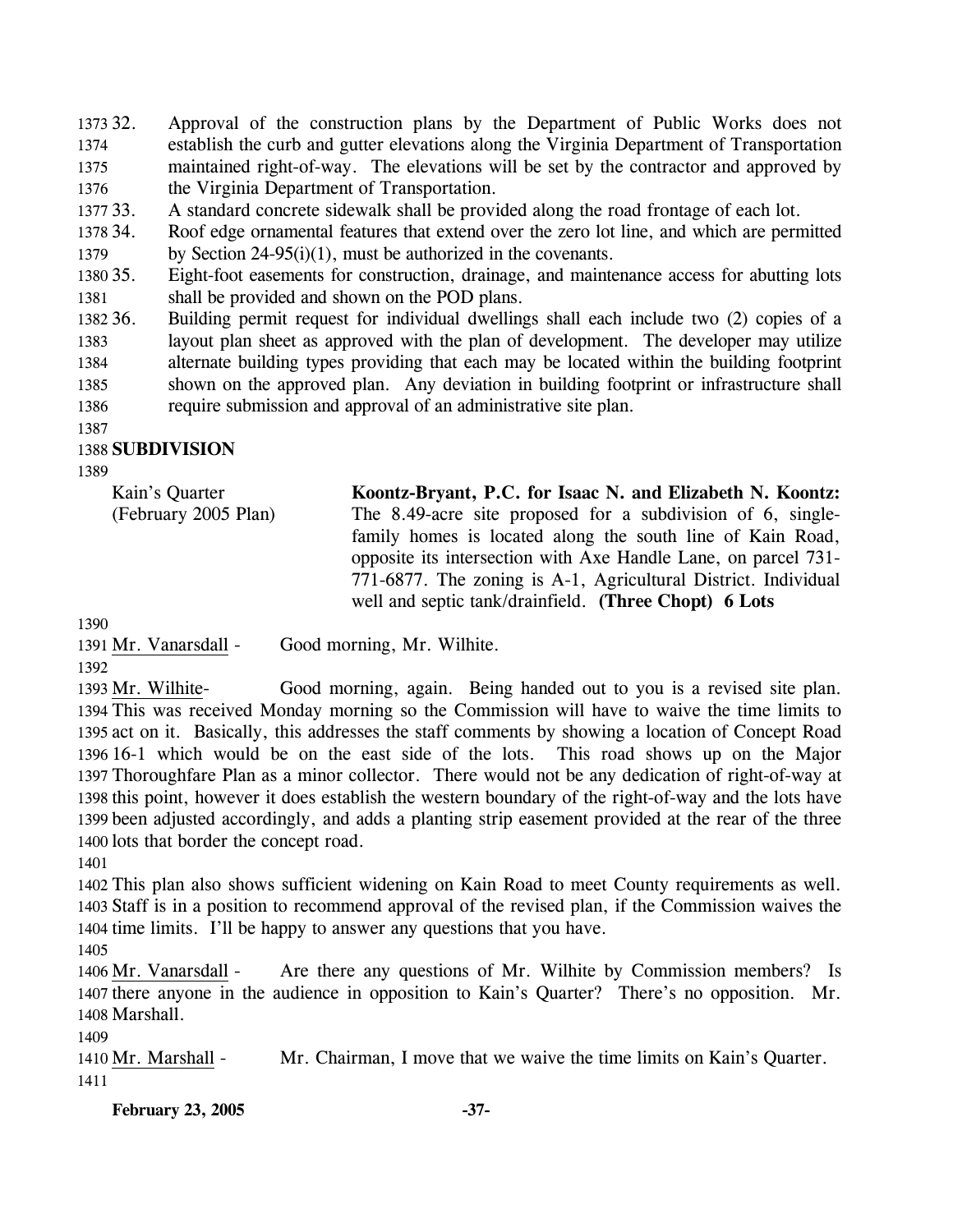1412 Mrs. Ware - Second.

1413

The motion was made by Mr. Marshall and seconded by Mrs. Ware. All 1415 in favor say aye...all opposed say nay. The motion passes. 1414 Mr. Vanarsdall -

1416

1417 The Planning Commission approved to waive the time limits for the plans for subdivision 1418 Kain's Quarter (February 2005 Plan).

1419

Mr. Chairman, I move approval of subdivision Kain's Quarter subject to 1421 the annotations on the plan, the standard conditions for subdivisions not served by public 1422 utilities and conditions Nos. 11, 12 and 23. 1420 Mr. Marshall -

1423

1424 Mrs. Ware - Second.

1425

The motion was made by Mr. Marshall and seconded by Mrs. Ware. All 1427 in favor say aye...all opposed say nay. The motion passes. 1426 Mr. Vanarsdall -

1428

 The Planning Commission granted conditional approval to subdivision Kain's Quarter (February 2005 Plan) subject to the standard conditions attached to these minutes for subdivisions not served by public utilities, the annotations on the plans and the following additional conditions:

1433

1434 11. 1435 1436 1437 The detailed plant list and specifications for the landscaping to be provided within the 25foot-wide planting strip easement along Kain Road and Concept Road 16-1 shall be submitted to the Department of Planning for review and approval prior to recordation of the plat.

1438 12. 12. A County standard sidewalk shall be constructed along the south side of Kain Road.

1439 13. 1440 1441 1442 1443 1444 1445 1446 Any future building lot containing a BMP, sediment basin or trap and located within the buildable area for a principal structure or accessory structure, may be developed with engineered fill. All material shall be deposited and compacted in accordance with the Virginia Uniform Statewide Building Code and geotechnical guidelines established by a professional engineer. A detailed engineering report shall be submitted for the review and approval by the Building Official prior to the issuance of a building permit on the affected lot. A copy of the report and recommendations shall be furnished to the Directors of Planning and Public Works.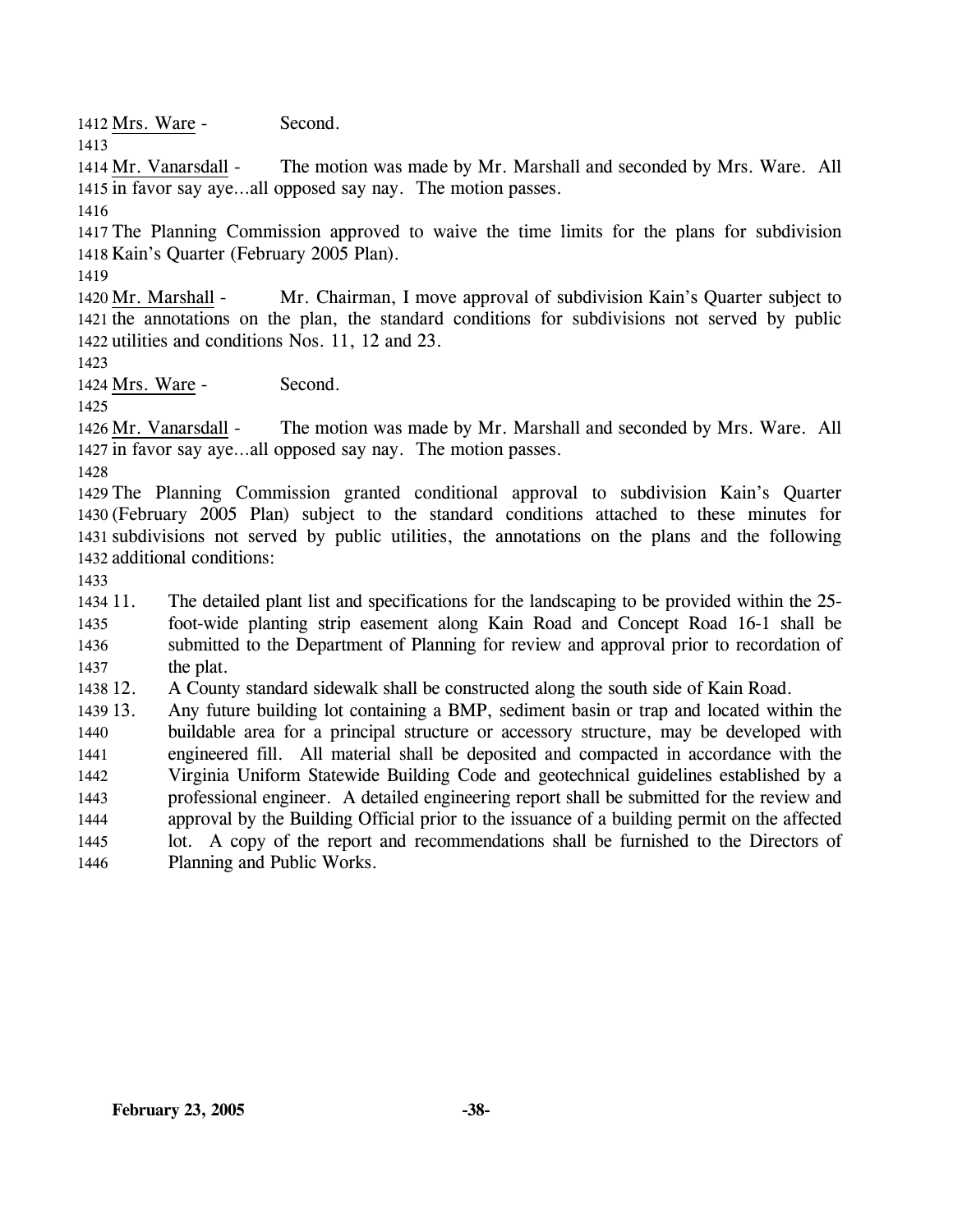#### 1447 **PLAN OF DEVELOPMENT**

1448

| POD-12-05             | <b>Engineering Design Associates for Courtney Development,</b> |
|-----------------------|----------------------------------------------------------------|
| Carriages<br>Homes    | @ Inc.: Request for approval of a plan of development, as      |
| CrossRidge, Section 3 | required by Chapter 24, Section 24-106 of the Henrico County   |
|                       | Code, to construct 126 condominiums units. The 36.25-acre      |
|                       | site is located on the western terminus of Crossridge Glen Way |
|                       | on part of parcel 766-762-1042. The zoning is R-6C, General    |
|                       | Residence District (Conditional). County water and sewer.      |
|                       | (Brookland)                                                    |

1449

Is there anyone in the audience in opposition to POD-12-05, Carriage 1451 Homes @ CrossRidge, Section 3, in the Brookland District. We have opposition. All right. 1452 Mr. Kennedy. 1450 Mr. Vanarsdall -

1453

Good morning, again. The Carriages at Crossridge Section 3, is the third 1455 and final section of a proposed duplex condominium development located within the 1456 CrossRidge Senior Housing Community. It is located at the terminus of CrossRidge Glen Way 1457 and is located south of the Oaks at CrossRidge Subdivision. 1454 Mr. Kennedy -

1458

 A previous Plan of Development - Master Plan for this property was approved by the Planning Commission on October 23, 2002, authorized the development of 140 duplex condominium units on the property. The revised Plan of Development currently before the Planning Commission, would reduce the number of authorized units to 126 duplex condominium units, as a result of wetlands limitations on the property, but the plan is significantly consistent. In fact, the buildings themselves are the same buildings being used. 1465

 The subject property was zoned R-6, General Residence District, in 2000 and subject to the proffers of zoning case No. C-17C-00. It is identified as tract 8 in the proffers. It's probably about 35 pages of those proffers. The proposed development would result in the construction of 3.5 units per acre, the R-5 District permits the construction of a maximum of 12 town house lots or 19.8 multi-family dwelling units per acre. (The adjoining Oaks at CrossRidge subdivision is developed with 1.72 units per acre and the adjoining Townes at CrossRidge subdivision is developed with approximately 5 units per acre). This is basically transition area. 1473

 One of the issues raised by the adjoining property is Fleeton Court. Fleeton Court is not illustrated on the plans since it is proposed to be constructed with Section 2 of the Oaks at Crossridge. No direct access from the Carriages At CrossRidge to the Oaks subdivision is contemplated, in fact the proffers for zoning Case C-17C-00 prohibit such access. Only limited emergency access is permitted with a gated paver drive. A similar gated paver drive was previously constructed to provided emergency access from the Oaks at CrossRidge to Section 1 of the Carriages at CrossRidge.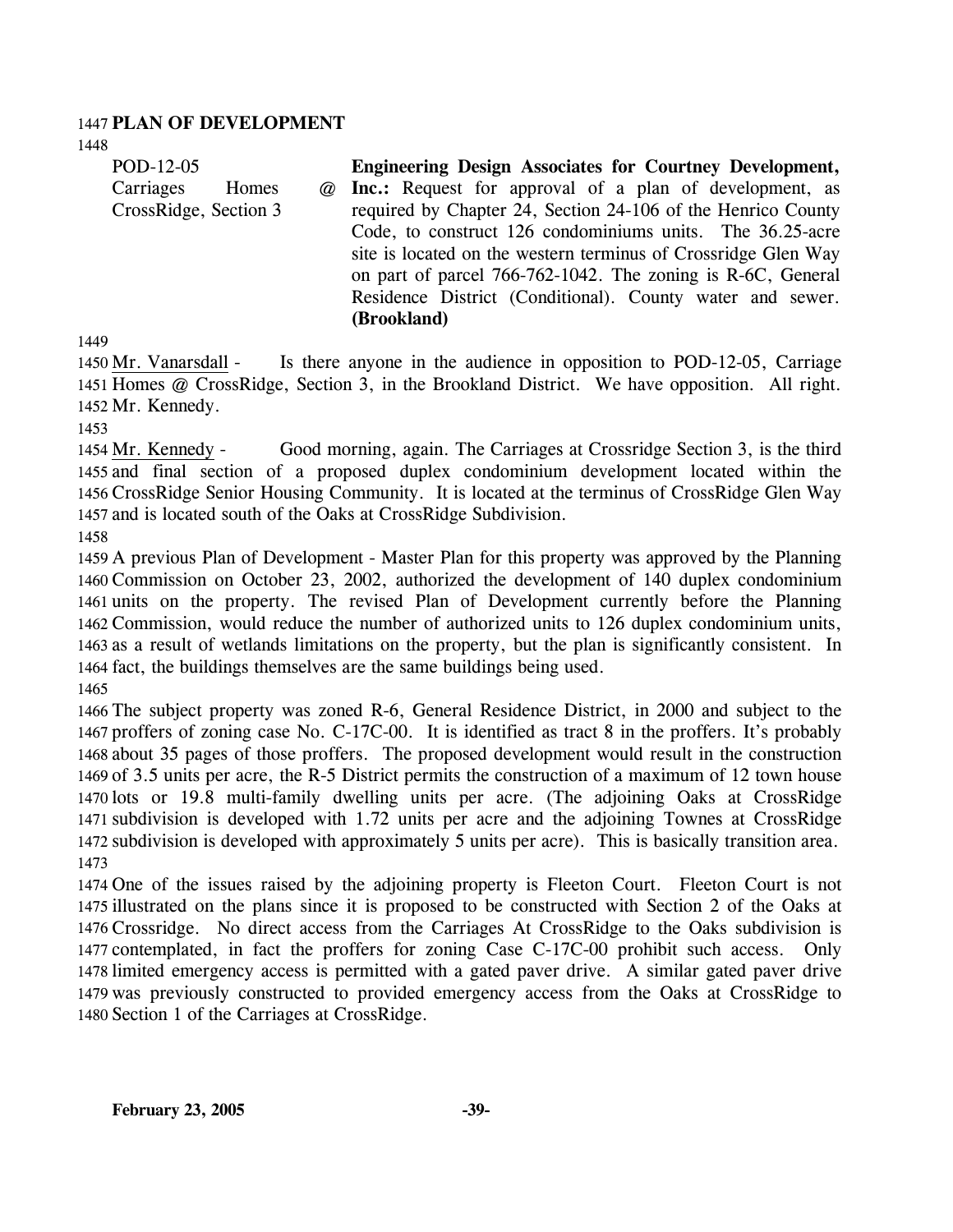The Plan of Development submitted by the developer has been annotated it indicates that Fleeton would only be used for emergency access to clearly identify that for the benefit of the adjoining property owners. And also to clearly identify the 30-foot rear yard required along the Oaks subdivision, in accordance with County Code requirements. The proposed buildings will be modified slightly because some of them encroach into that 30-foot setback. 

 Previously, the setback was contemplated to be 20 feet on that side and 30 feet along the wetland because Fleeton Road is not constructed at this time and the front yard has been reversed and the front yard is now considered off of CrossRidge Glenway and the developer is in agreement with providing a 30-foot rear yard along the Oaks, which would increase it by 10 feet from what was originally approved.

 The Zoning Code requires a minimum 10-foot transitional buffer adjacent to the Oaks at CrossRidge. The ten-foot transitional buffer requires two large trees, one small tree and 25 shrubs per 100-linear feet. In addition, the proffers require sodded and irrigated front yards for all of the duplex condominium units.

 Although the landscape plan for the Carriages Section 3, can not be submitted for review and approval until grading and clearing has been completed, the landscape plans for the Carriages Sections 1 and 2 have been approved and those plans satisfy those requirements, in fact in both previous instances the developer has provided enhanced buffers and rear and side yards have been sodded and irrigated. It is contemplated that those improvements will be incorporated into this section as well. The Staff recommends for the benefit of the neighborhood, that the landscape plans for the Plan of Development be required to return to the Planning Commission for approval a future public hearing. The plan satisfies the applicable zoning requirements, proffers and multi-family design standards. The neighbors have also asked some questions about drainage. Those drainage plans are submitted with the POD. They have been reviewed by the Department of Public Works and final construction plan drainage details will be reviewed and approved by the Department of Public Works in accordance with the same County requirements.

 Staff recommends approval of the plan. The staff has been contacted by several adjoining property owners both in adjoining sections of the Carriages at CrossRidge an in the Oaks at CrossRidge and have responded to their concerns. The engineer is present and available to answer any questions.

 1517 Mr. Vanarsdall - Are there any questions for Mr. Kennedy by Commission members. Mike, originally when the zoning case came through it was approved for 1520 142 units. 1519 Mr. Jernigan - 1522 Mr. Kennedy - When the last POD was approved, it had 140 units. 1524 Mr. Jernigan - And then they reduced that to 126. 

**February 23, 2005 -40-**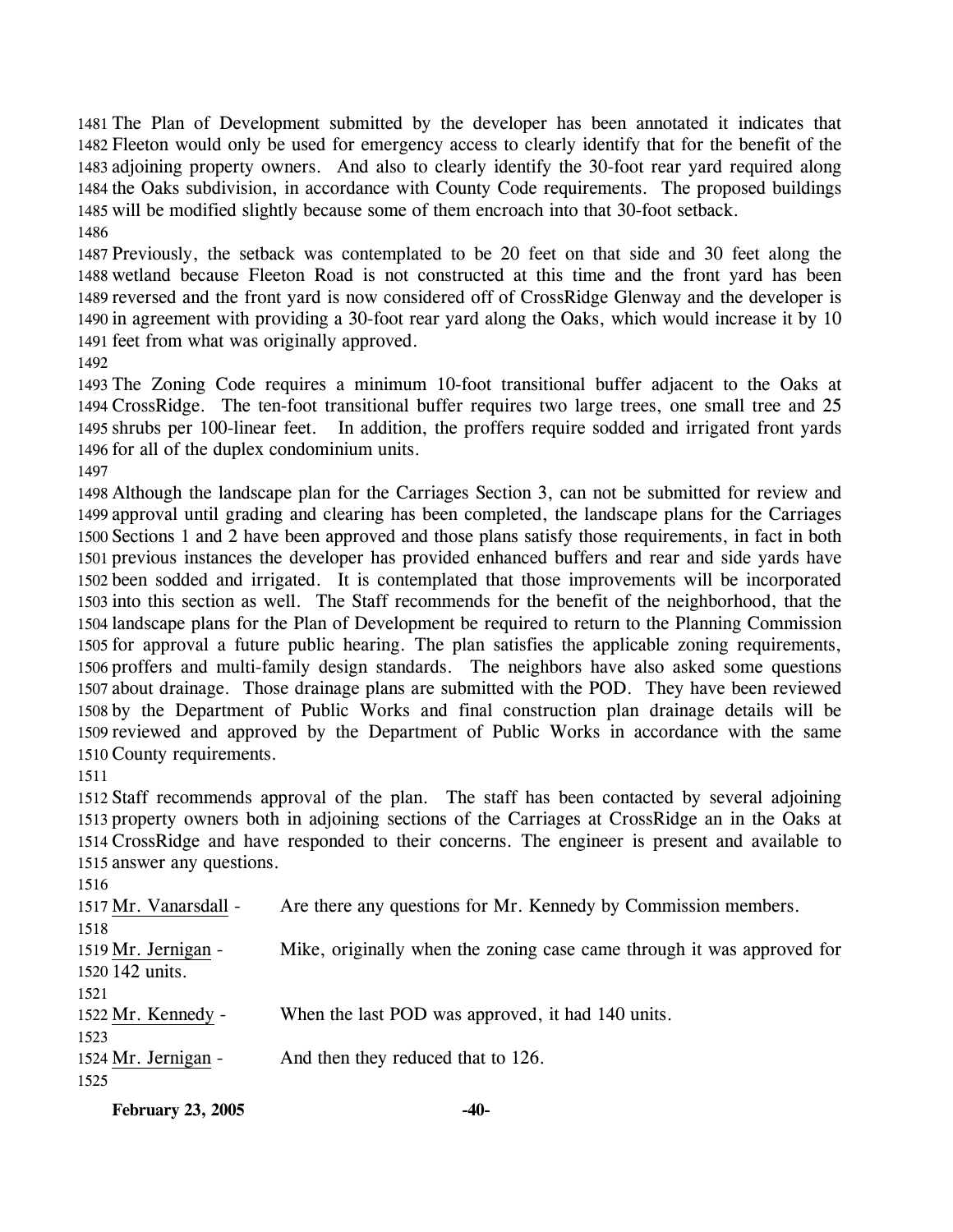Yes, to 126. It is significantly the same plan basically. The wetlands 1527 impacted changed it. They made them eliminate 14 units.  $1526$  Mr. Kennedy -

1528

Thank you, Mr. Kennedy. I have given each of the Planning 1530 Commissioners a copy of the letters and the work that was done yesterday by Mr. Glover, the 1531 Supervisor, and the Director of Planning and one of the Deputy County Managers. They spent 1532 about four hours on answering all of the questions that we know of. So with that... The way 1533 we do opposition is the applicant has  $10$  minutes with rebuttal and the opposition has  $10$ 1534 minutes. You can have one spokesman, or two or three. And, so with that, I'm going to ask 1535 Mr. Theobald to come down as the applicant. 1529 Mr. Vanarsdall -

1536

Good morning, sir, ladies and gentleman. For the record, I'm Jim 1538 Theobald here on behalf of Atack Properties. 1537 Mr. Theobald -

1539

Mr. Theobald, excuse me for interrupting you, but the people that came 1541 in earlier, I gave them a copy of this letter but I don't think that the people behind you got a 1542 copy. We don't have any more copies. 1540 Mr. Vanarsdall -

1543

1544 Mr. Theobald - Okay. We will make sure that they do get a copy.

1545

1546 Audience - We have a copy.

1547

Oh, they do have a copy. Okay. I don't have much to add to Mr. This did get a lot of attention by various County departments 1550 yesterday, in responding to some concerns. This plan is consistent with the original zoning 1551 conditions. I know that there were some concerns about the Fleeton Court potential entrance. 1552 The proffer conditions do require that to be an emergency access only, and that will be 1553 honored to the extent it even needs to serve as an emergency access point. I believe the County 1554 engineer has addressed drainage. The County is very diligent about making sure that our 1555 drainage, anybody's drainage doesn't impact adjacent neighbors post development and that is 1556 vigilantly monitored. 1548 Mr. Theobald -1549 Kennedy's presentation.

1557

 The buffer landscape after a series of interpretations and discussions, we do agree with the staff's interpretation of the 30-foot requirement for the setback and there is a 10-foot transitional buffer requirement in this area. I am happy to answer any other questions. I would just suggest that, this does meet all of your requirements both with regard to zoning and also with regard to your procedures and policies that relates to PODs, and I would very much appreciate your approval. I'll be happy to answer any questions.

1564

1566

1565 Mr. Vanarsdall - Are there any questions for Mr. Theobald?

1567 Mr. Barth - Quick question. Did you say 30 feet setback….

1568

Sir, I'm sorry, but you will have to come up to the mike if you wish to 1570 speak. And, I was asking if there were any Commissioners that have any questions. 1569 Mr. Vanarsdall -

**February 23, 2005 -41-**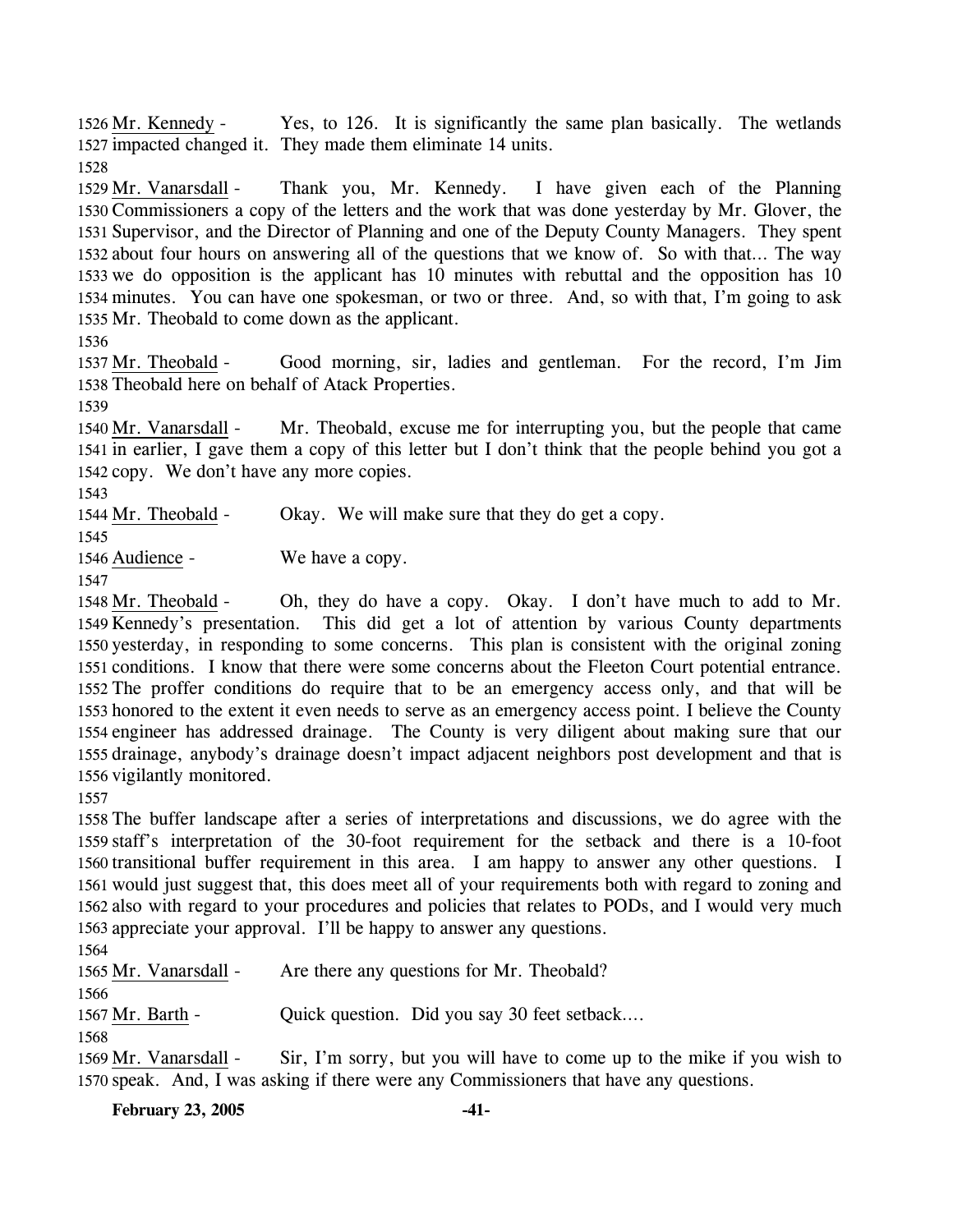1571 Mr. Barth - I'm sorry. 1572 Thank you, Mr. Theobald. Now you can come on up. You will have to 1574 state your name. 1573 Mr. Vanarsdall -1575

I'm sorry. This is the first time I've done this. For the record, my name 1577 is Dave Barth and I live in the Oaks neighborhood, the adjoining house, lot 12 N. I do want to 1578 first of all thank the hard work that Mr. Kennedy, Mr. Glover and Mr. Silber have done. 1579 Yesterday, you mentioned the four hours of work, it really was a great turnaround time in 1580 getting this letter prepared and getting some things that we had and concerns addressed, 1581 including the zoning issue which was down back in 2000. We are very happy with where that 1582 stands now. We are very happy with the Fleeton Court plan that it will not go through to our 1583 neighborhood and increase traffic. We are satisfied and happy with the drainage issue. We are 1584 not concerned with that. We do like the increase going from 20 feet as a setback up to 30 feet. 1585 And the question that I would ask would be is that 30 feet setback is it a 30 feet setback plus 1586 10 feet or is it 30 feet total, and of that 30 feet will 10 feet be the buffer? 1576 Mr. Barth -1587

It will be 30 feet from the property line, your adjacent property line, 1589 with the Oaks. And the 10-foot transitional buffer would be within that 30 feet. 1588 Mr. O'Kelly -1590

Okay. And that's still the concerned area that we have. Going from an 1592 R-2 zoning to an R-6 zoning. Again, it's from a half-acre lot to condominium type lots. We 1593 would like to ask you all support in increasing that buffer or setback up to 50 feet. That was 1594 stated numerous times and the selling of our property and also when we had a neighborhood 1595 association meeting three, four, five or six months ago, there were some statements by a 1596 representative from the developer that it would be 50 to 200 feet. Come to find out now, as we 1597 are reviewing some of these plans, these plans were in the work the whole time, but we as a 1598 neighborhood want to come together and fully believe that it is the right thing to do to put that 50-foot buffer between the two neighborhoods. 1599 1591 Mr. Barth -

1600

Did you say a representative of the developer said that it would be 50 1602 feet at what type of meeting? 1601 Mrs. Ware -

1603

We were at a neighborhood association meeting six months to eight 1605 months or so ago. There are five members of our neighborhood association, and because it has 1606 transferred over to our neighborhood, there is still developer representatives on our community 1607 association board. If I'm not mistaken, there are three of them out of the five on the board. 1608 And we asked that specific question what the development looked like behind our house. They 1609 didn't really answer that exactly other than it's being worked on but I see that the setback will 1610 be between 50 and 200 feet. His name is Mr. Rader. I don't have minutes from that meeting. We have asked the community group for the minutes but we can't obtain those for some 1611 1612 reason. We are having trouble getting that information. 1604 Mr. Barth -

1613

1614 Mrs. Ware - And your house backs up to this development? 1615

**February 23, 2005 -42-**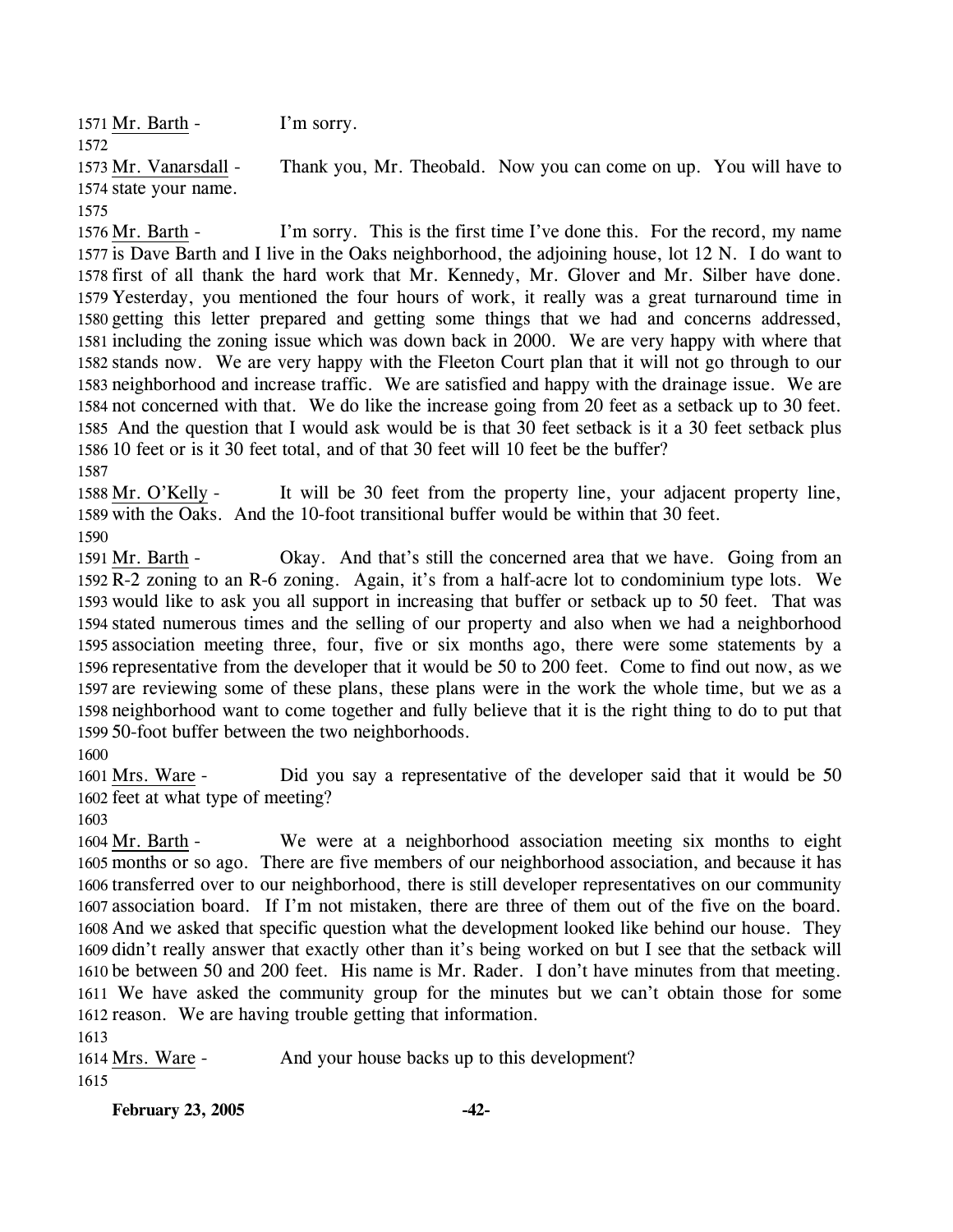**February 23, 2005 -43-** Yes, 12N, so I'm more involved than anyone.... And everyone else is 1617 here. We have about, I don't know, about 10 or 12 neighbors. Raise your hands. We have 1618 about 10 to 12 homeowners here that are concerned about this development. 1616 Mr. Barth -1619 Well, the developer agreed to 30 feet, which they didn't have to agree to. We will see what we can do on that. I apologize for whoever told you that because it certainly 1621 1622 was false information. In 2000 we approved the master plan, and nothing has changed since 1623 the 2000 master plan. 1620 Mr. Vanarsdall -1624 1625 Mr. Barth - That's what I see in here now. 1626 And I even heard that they said something about you wouldn't even 1628 know that the subdivision was there, and that you wouldn't even see it and the trees would be 1629 so thick (Mr. Vanarsdall chuckles). I'm not laughing, it's just that we hear this type of thing 1630 continuously. If it ever happens to you again, get whoever told you that to put it in writing. 1627 Mr. Vanarsdall -1631 1632 Mr. Barth - I understand. 1633 1634 Mr. Vanarsdall - Find out their name and if they have any authority to do that. 1635 Or better yet, go back to the County yourself and check plat plans that 1637 are there for your specific development or property. 1636 Mrs. Ware -1638 1639 Mr. Barth - I understand completely. 1640 Mr. Theobald has made a note of that. Are there any questions by 1642 Commission members? 1641 Mr. Vanarsdall -1643 1644 Mr. Barth - We also one to make the point that…. Oh, I'm sorry, go ahead. 1645 1646 Mr. Vanarsdall - No. I'm finished. 1647 We also want to make the point that we do like the comment in the 1649 document prepared by Mr. Silber about reviewing the landscaping plan, and we want to be 1650 very involved with that and get specifics on what the two large tree, one small tree and 25 1651 shrubs per 100 feet look like. What is the definition of a large tree and a small tree? We want 1652 to be very involved in that discussion. And then, finally, have a say in what trees that are right 1653 there within five or ten feet in that buffer. We want to mark the trees we want to keep in that 1654 buffer area. 1648 Mr. Barth -1655 1656 Mr. Vanarsdall - Thank you. Do you understand about Fleeton Court? 1657 1658 Mr. Barth - Yes. 1659 1660 Mr. Vanarsdall - That is a proffer on the 2000 case that says that it would be an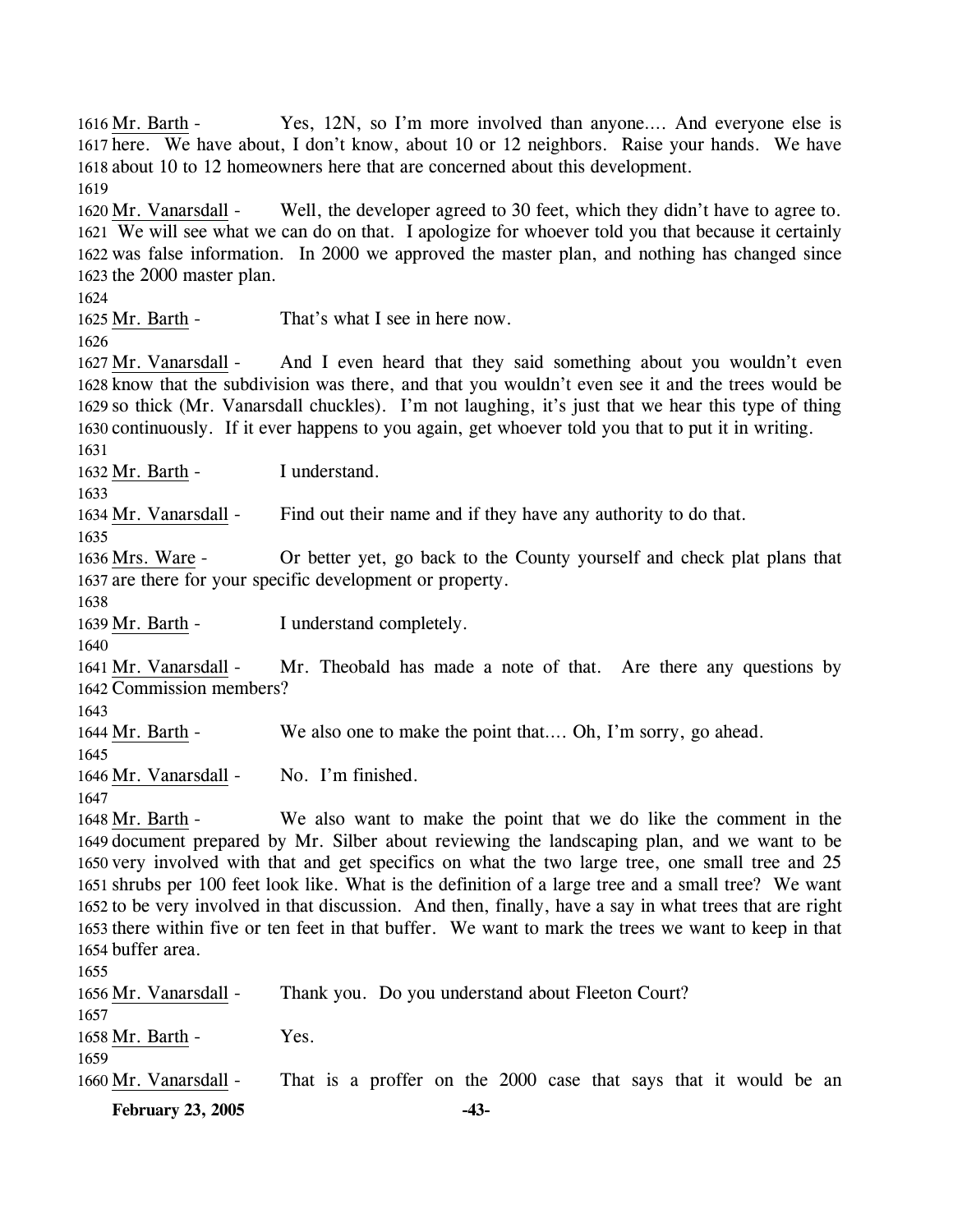1661 emergency access only. It will not go through all the way to Staples Mill Road, which was 1662 y'alls concern and I don't blame you.

1663

1664 Mr. Barth - We feel very good about that statement.

1665

We don't blame any of you for any of these concerns, really. So, that 1667 will not happen. I was out there yesterday and I saw a painted sign that says it could go 1668 through, if you read it that way, so I can see how you could have been alarmed about that. I 1669 think it is going through for a few feet or something. The County Administration had begun to 1670 put those signs on streets because people would move into an area and automatically think that 1671 it is a cul-de-sac, and a cul-de-sac is almost never open, if there are any. So, that's the reason 1672 for these signs that have been put up, to show you that the street could go through some day, 1673 but this one won't. And we have that as a fact. The only way that could be changed is that it 1674 would have to come back through the Planning Commission and back through the Board and 1666 Mr. Vanarsdall -

1675 that's not likely. Thank you. 1676

To be clear, sir. Fleeton Road will continue but it would be a part of the 1678 Oaks, just their development. 1677 Mr. Kennedy -

1679

1680 Mr. Vanarsdall - Thank you, Mike. All right is there anyone else.

1682 Mr. Barth - Thank you.

1683

1681

1684 Mr. Vanarsdall - Yes, ma'am. Good morning.

1685

Good morning. I'm Christian Durett. I live in the Oaks. I live across 1687 the street from Mr. Barth. 1686 Ms. Durett -

1688

Ms. Christian, we know you from Hermitage West. I knew you were 1690 going to move over there. I'm glad to see you again. 1689 Mr. Vanarsdall -

1691

Thank you. We are concerned as a neighborhood, and I realize that a lot 1693 of concessions have been made by the developer, but I believe that the residents as well as the, 1694 it would be great for you to be there as well as Mr. Dick Glover and all people involved in this 1695 during the week in the evening. Majority of the residents cannot attend this during the 1696 morning because of their work schedules. I believe we will be able to work better as a group, 1697 including the developer, if we are able to meet again. 1692 Ms. Durett -

1698

Well, you sure had enough experience at the other place you lived to do 1700 that. 1699 Mr. Vanarsdall -1701

1702 Ms. Durett - Definitely.

1703

1704 Mr. Vanarsdall We came to your house more times than anybody in the neighborhood.

1705

**February 23, 2005 -44-**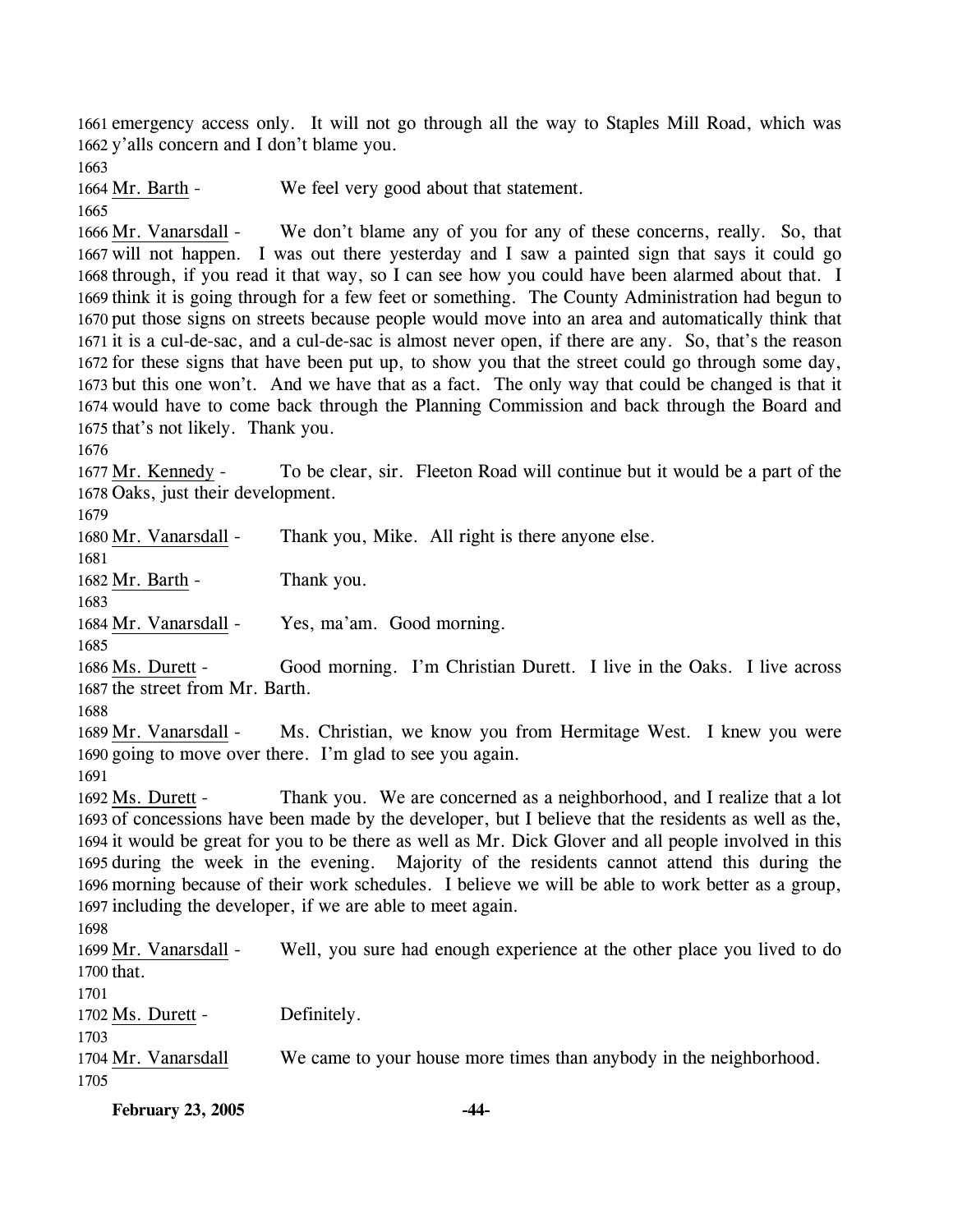1706 Ms. Durett - That's right. 1707 We will be happy to do that. And, Mr. Glover also said that he would 1709 do it on a Saturday. 1708 Mr. Vanarsdall -1710 We were wondering if we could do it during the week because the 1712 residents are quite busy during the weekends as well as y'all. 1711 Ms. Durett -1713 And we will do it at night or whatever time that y'all want to do it. 1715 That's already set in motion. 1714 Mr. Vanarsdall -1716 1717 Ms. Durett - And where would that be held? 1718 Well we will have to find out. We will have to go through his secretary 1720 and she will set the date that is convenient for y'all. Do you want us to contact you? 1719 Mr. Vanarsdall -1721 1722 Ms. Durett - Actually, Carl or Joyce Cooke, are the ones that are running the shown. 1723 1724 Mr. Vanarsdall - Would you give Mr. Kennedy that information? 1725 1726 Ms. Durett - Certainly. 1727 And I will follow it up with Mr. Glover and I'll follow it up from here. 1729 You know you can trust us. 1728 Mr. Vanarsdall -1730 1731 Ms. Durett - Yes, sir, I do. Thank you very much. 1732 Just have it at her house, Ernie. It sounds like you had the rest of the 1734 meetings there. 1733 Mr. Jernigan -1735 Oh, Christian, Mr. Glover, suggested that we have the meeting in this 1737 Board Room. 1736 Mr. Vanarsdall -1738 1739 Ms. Durett - That would be wonderful. 1740 1741 Mr. Vanarsdall - Yes, sir. 1742 Hi. My name is Matt Winschel and I live in Lot 3N in the Oaks. I just 1744 have a quick request of the Planning Commission, if possible. I do live in one of the lots that 1745 is adjacent to this development. I live in what is, I believe, the lowest lying area on the upper 1746 section in lot 3. In the southwest corner of my property there is a headwall located on my 1747 property. 1743 Mr. Winschel -1748 1749 Mr. Vanarsdall - Have Mr. Kennedy show us where you are talking about. 1750

**February 23, 2005 -45-**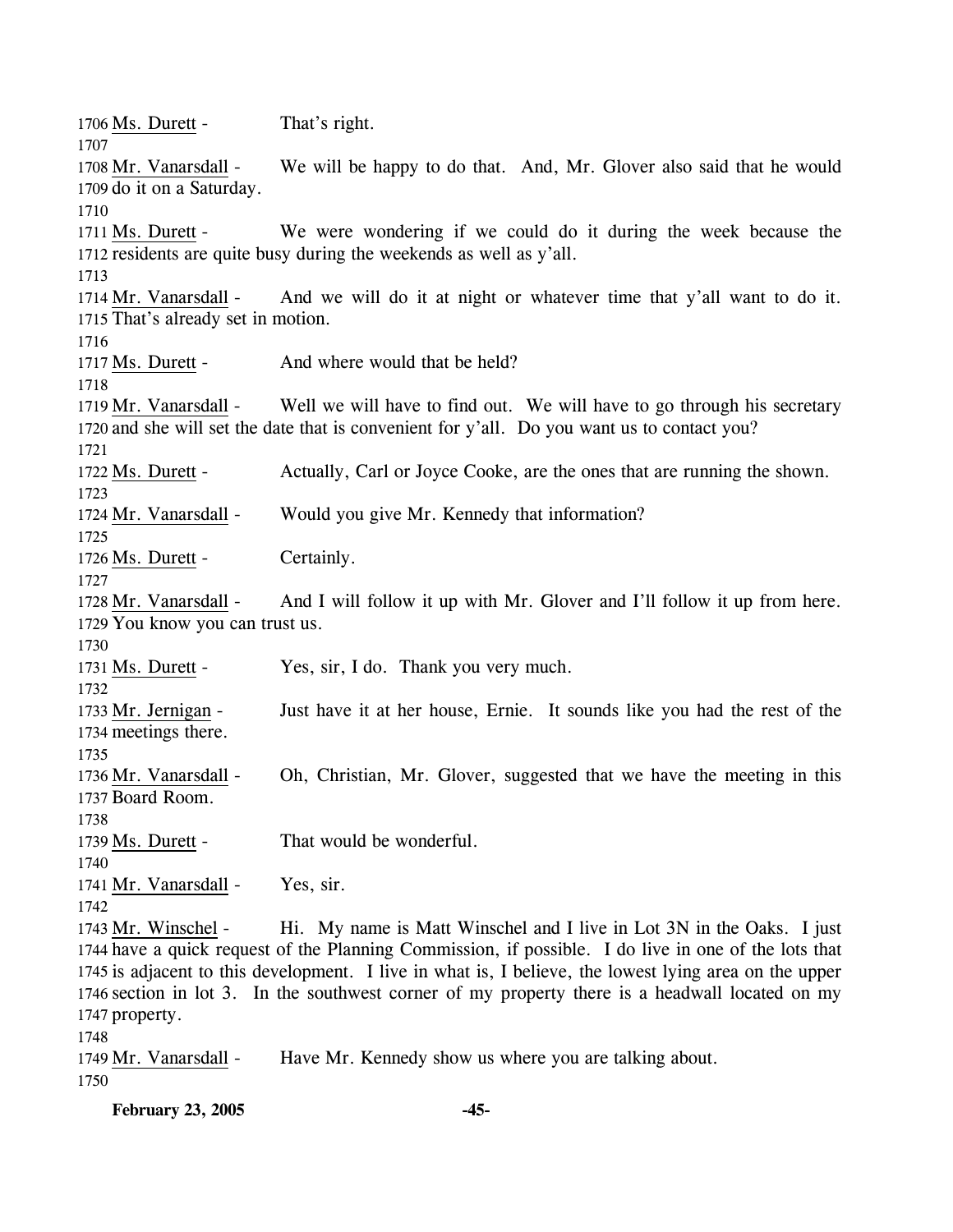It's one of those two, right there (referring to rendering on the screen) a 1752 little to the left. Right in that area where the hand is. 1751 Mr. Winschel -

1753

1754 Mr. Vanarsdall - So, you are right off Topping Lane also.

1755

Yes, sir. There is a headwall for storm drainage located on my property. 1757 It was constructed, and I don't know, there is an error in there that personnel from the County 1758 has verified that it is sitting in a reverse grade and it is not capable of draining out at this point. 1759 I don't know if that was either through construction or through planning but they have verified 1760 that there is a reverse grade on this. What I am concerned about is, I did speak to the County 1761 personnel on this and I believe that they are going to be removing that headwall and extending 1762 that drainage as a concrete culvert through that area. I do have a concern that that impacts the 1763 grading that was placed in my area that goes beyond the easement for the drainage on that. 1764 And, I'm asking, I guess as a condition of approval of this, that the developer be required to do 1765 any necessary fill and landscaping of that portion of it when they do it because it extends 1766 beyond their property that they are working on and beyond the drainage easement and into my 1767 yard. It impacts, not a significant portion, but it is probably close to 750 to 1000 square feet of 1768 property that is impacted by that from that stand point. 1756 Mr. Winschel -

1769

1770 They have created essentially another wetland or enhanced that from that standpoint and what I 1771 would like to request is that any deficiency, that goes beyond their reach, be required to be 1772 corrected as a part of the approval process of this.

1773

1774 Mr. Vanarsdall - Mr. O'Kelly.

1775

I would defer to Mr. Parker if he could perhaps address the drainage 1777 concern. But I wouldn't think that they would be permitted to do any work outside of the 1778 recorded easement. 1776 Mr. O'Kelly -

1779

I'm Philip Parker with Atack Properties. Mr. Winschel, I have not been 1781 notified, I was not aware that there was a problem with that storm structure itself. Mr. Winschel is correct. The development of the Carriages is where he picks up the storm system 1782 1783 that goes through his property and dumps into the Carriages 3. The timing of all of this was 1784 brought about by going through the Corps of Engineers getting final permit and etc. The 1785 outfall from his property currently outfalls into a wetland area that we just recently got 1786 permitted to run the storm system through. So, we will be resolving the drainage through 1787 there. Relative to lot grading, I can coordinate with Mr. Winschel and the builder. Lot 1788 grading is a builder responsibility, in this case, in the Oaks situation, it is the builders 1789 responsibility but I am happy to coordinate with Mr. Winschel and the builder to try to resolve 1790 what lot grading issues he may have. I'm not familiar with one, but I'm happy to try to 1791 coordinate with him, or help him resolve it. 1780 Mr. Parker -1792

Would you be willing, Mr. Parker, when these plans are approved, when 1794 that happens, and before the work is done on this gentleman's property, that he be contacted by 1795 the contractor before they start any work? 1793 Mr. O'Kelly -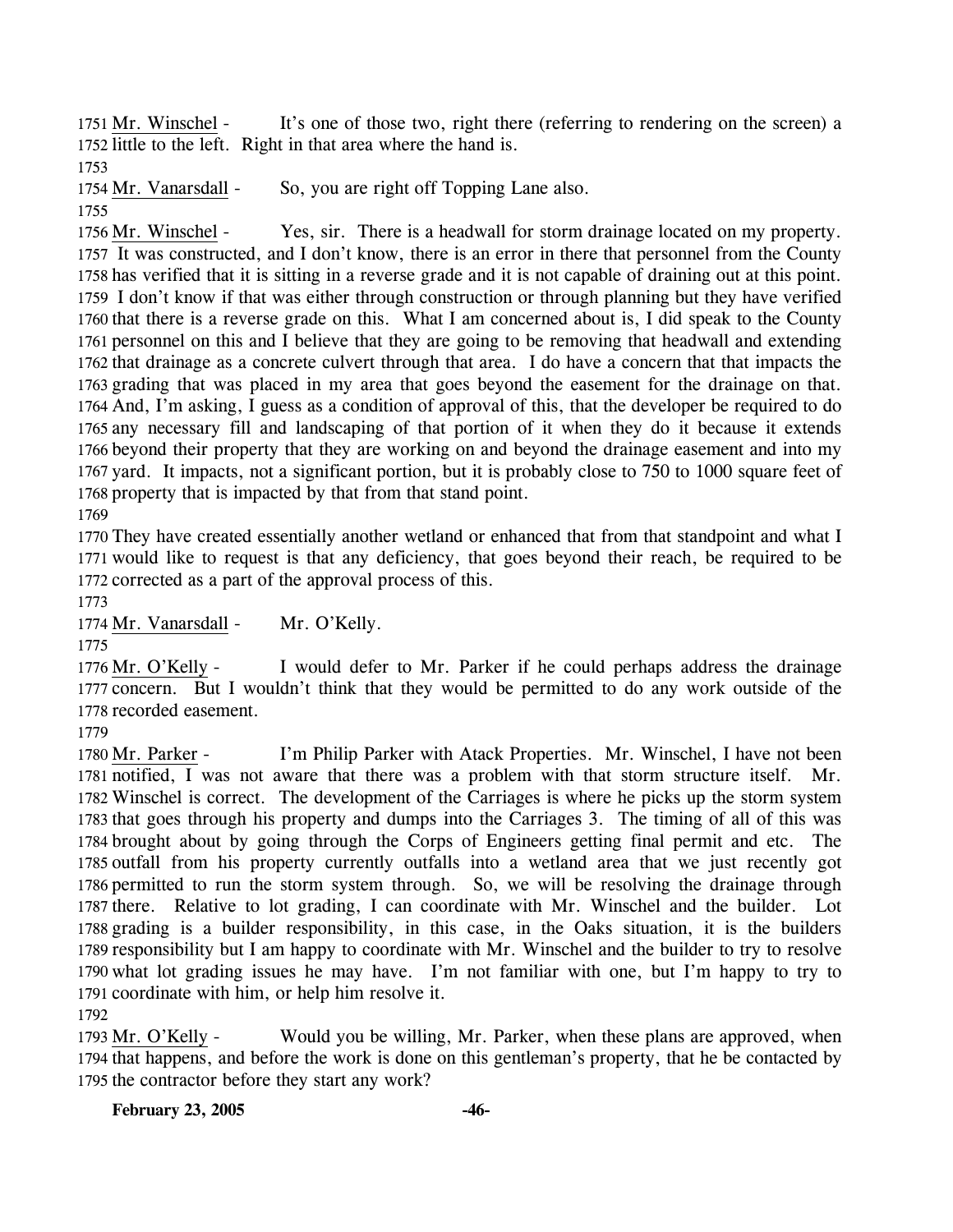Yes. He would definitely be notified that we would be coming in an 1797 easement, an existing easement on his property. That is a standard procedure. It is also policy 1798 requirement by the County. But, yes, he will be notified, certainly. 1796 Mr. Parker -1799

1800 Mr. O'Kelly - I haven't found that to be the policy in some other situations. 1801

Okay. I understand but typically when you work with the original 1803 control inspector and you go out there and you coordinate what's going on, when the sequence 1804 of construction begins, you also coordinate with the adjoining owners and we have done so 1805 throughout CrossRidge. CrossRidge is a continuing development. We are finally getting 1806 towards the latter half of it all and it's been very beneficial to the area. 1802 Mr. Parker -

1807

Thank you. If you would give your name to Mr. Kennedy. In this 1809 meeting that we are going to have, Mr. Bob Thompson, who is the Director of Public Works, 1810 will be at the meeting or one of his assistants. 1808 Mr. Vanarsdall -

1811

1812 Mr. Winschel - Okay.

1813

And we are going to have someone from every department of the County  $1815$  to meet. 1814 Mr. Vanarsdall -

1816

And I guess if I do one specific concern, and then the person that I was 1818 talking with, and I believe it was Mr. Amos' department, had indicated that there was going to 1819 be a concrete culvert and the original planning document showed it coming up to catch the 1820 outfall from that headwall. And, I guess the concern then would be then, are they authorized 1821 to proceed within the drainage easement to do that because this headwall is located on my 1822 property but it is within the drainage easement. Will they have permission to be able to 1823 remove that headwall? And what I would like to see is have a manhole tied into the property 1824 line as it would normally be done. 1817 Mr. Winschel -

1825

1826 Mr. Vanarsdall - I'm not in a position to answer that now.

1827

If there is a drainage easement there granted to the County then they 1829 would be able to work in that easement. 1828 Mr. O'Kelly -

1830

Okay. So, that won't be a problem to have that done to coordinate that 1832 from that standpoint? 1831 Mr. Winschel -

1833

1834 Mr. O'Kelly - Right. 1835 1836 Mr. Winschel - Okay. 1837 1838 Mr. O'Kelly - But, we want them to contact you before they start any work. 1839

1840 Mr. Winschel - Okay. I'm not sure who I spoke with at Atack but there have been

**February 23, 2005 -47-**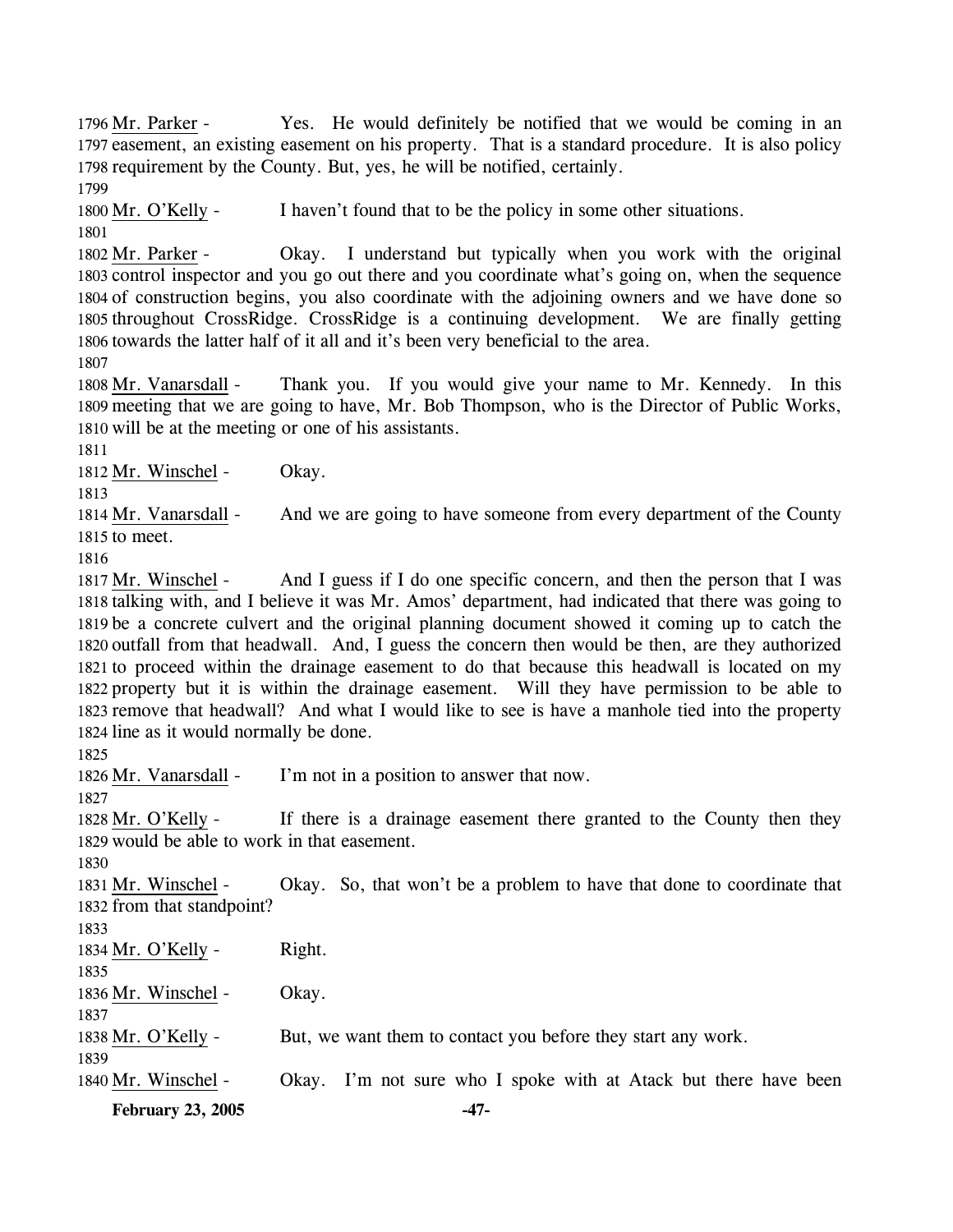1841 people out there on at least three or four occasions looking at that, specifically. 1842

I hope you will be able to attend that meeting because Sam Amos will be 1844 there too. 1843 Mr. Vanarsdall -

1845

1846 Mr. Winschel - Okay. I can do that.

1847

Thank you. Give Mr. Kennedy your name. Is there anyone else on the 1849 right? Now we will go to the left. Does anyone else want to speak? Mr. Theobald, I don't 1850 believe you have a lot of rebuttal time. 1848 Mr. Vanarsdall -

1851

That was probably an invitation to stay in my seat. I'll only say that I 1853 think that it is a great idea to bring the landscape plan back. The thing that we can best impact 1854 in terms of these two neighborhoods would be addressed through the landscape plan and 1855 perhaps those kinds of issues and others can be addressed at this meeting. Unless you have any 1856 other questions, thank you. 1852 Mr. Theobald -

1857

All right. First, I want to thank everybody who came this morning and 1859 who spoke even if you didn't speak, you came in behalf of this case. And, again, the way that 1860 all of this happened was that so many unfounded comments about this subdivision, where it 1861 would be, where it wouldn't be and someone even thought that we moved the property lines 1862 from the original. There were so many things that happened and so I can assure you that this 1863 meeting will be held and Mr. Glover will conduct it and Mr. Theobald will be there and Mr. 1864 Parker and the Department heads. And we will get it straight. Now as for today, as some 1865 people that I received calls from, wanted this postponed but at this point there is no reason to 1866 postpone this because at 30 days from now we would be at the same point we are now. All of 1867 the zoning and ordinances and everything have been satisfied. And so with that, I'm going to 1868 go ahead and recommend it and then we will have the meeting and we will take care of 1869 anything between now and the final subdivision plan. 1858 Mr. Vanarsdall -1870

 So, I move that POD-12-05, Carriages Homes @ CrossRidge, Section 3, be approved with the annotations on the plans the standard conditions for developments of this type and then I want to add No. 9 amended and Nos. 23 through 33 and then No. 34 that was added on the addendum and I want to make sure that Proffer No. 20 on the original case in 2000, which states that Fleeton will not be open. End of motion.

1876

1877 Mr. Archer - Second, Mr. Chairman.

1878

The motion was made by Mr. Vanarsdall and seconded by Mr. Archer. 1880 All in favor say aye...all opposed say nay. The ayes have it. The motion passes. 1879 Mr. Vanarsdall -

1881

 The Planning Commission approved POD-12-05, Carriages Homes @ CrossRidge, Section 3, subject to the standard conditions attached to these minutes for developments of this type, the annotations on the plans and the following additional conditions: 1885

**February 23, 2005 -48-**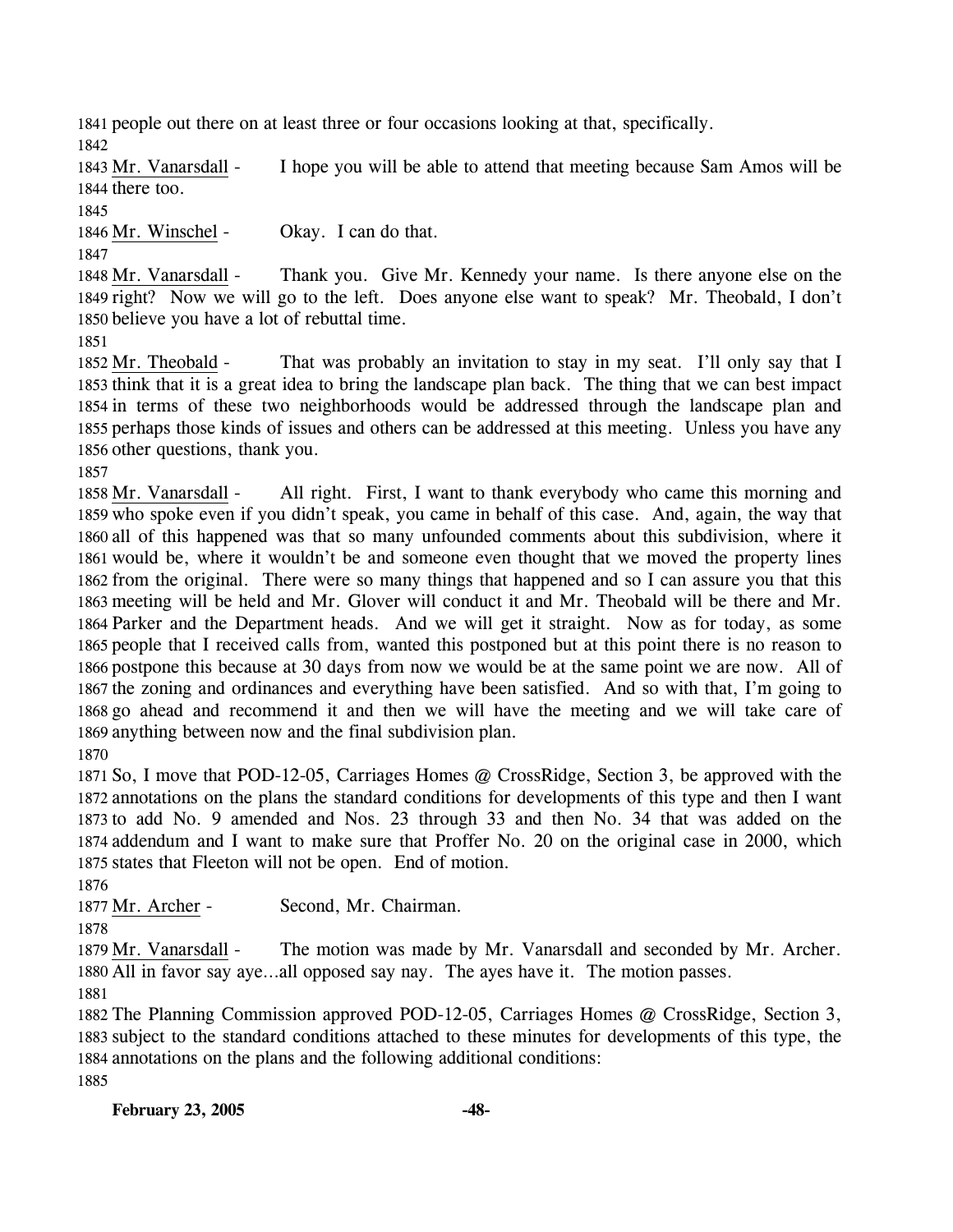1886 9. 1887 1888 AMENDED - A detailed landscaping plan shall be submitted to the Department of Planning for review and Planning Commission approval prior to the issuance of any occupancy permits.

1889 23. The unit house numbers shall be visible from the parking areas and drives.

1890 24 1891 1892 1893 24. The names of streets, drives, courts and parking areas shall be approved by the Richmond Regional Planning District Commission and such names shall be included on the construction plans prior to their approval. The standard street name signs shall be ordered from the County and installed prior to any occupancy permit approval.

- 1894 25. 1895 1896 1897 1898 The easements for drainage and utilities as shown on approved plans shall be granted to the County in a form acceptable to the County Attorney prior to any occupancy permits being issued. The easement plats and any other required information shall be submitted to the County Real Property Agent at least sixty (60) days prior to requesting occupancy permits.
- 1899 26. 1900 1901 1902 26. The limits and elevations of the 100-year frequency flood shall be conspicuously noted on the plan "Limits of 100 Year Floodplain." In addition, the delineated 100-year floodplain must be labeled "Variable Width Drainage and Utility Easement." The easement shall be granted to the County prior to the issuance of any occupancy permits.
- 1903 27. 1904 The developer shall provide fire hydrants as required by the Department of Public Utilities and Division of Fire.
- 1905 28. 1906 The proffers approved as a part of zoning case C-17C-00 shall be incorporated in this approval.
- 1907 29. 1908 1909 Any necessary off-site drainage and/or water and sewer easements must be obtained in a form acceptable to the County Attorney prior to final approval of the construction plans.
- $191030.$ 1911 1912 30. Deviations from County standards for pavement, curb or curb and gutter design shall be approved by the County Engineer prior to final approval of the construction plans by the Department of Public Works.
- 1913 31. 1914 1915 1916 1917 1918 1919 1920 The pavement shall be of an SM-2A type and shall be constructed in accordance with County standard and specifications. The developer shall post a defect bond for all pavement with the Department of Planning - the exact type, amount and implementation shall be determined by the Director of Planning, to protect the interest of the members of the Homeowners Association. The bond shall become effective as of the date that the Homeowners Association assumes responsibility for the common areas. Prior to the issuance of the last Certificate of Occupancy, a professional engineer must certify that the roads have been designed and constructed in accordance with County standards.
- 1921 32. 1922 1923 Insurance Services Office (ISO) calculations must be included with the plans and contracts and must be approved by the Department of Public Utilities prior to the issuance of a building permit.
- 1924 33. 1925 1926 1927 1928 33. Prior to requesting the final approval, a draft of the covenants and deed restrictions for the maintenance of the common area by a homeowners association shall be submitted to the Department of Planning for review. Such covenants and restrictions shall be in form and substance satisfactory to the County Attorney and shall be recorded prior to recordation of the subdivision plat.
- 1929 34. 1930 34. Prior to issuance of a certificate of occupancy for any building in this development, the engineer of record shall certify that the site has been graded in accordance with the

**February 23, 2005** -49-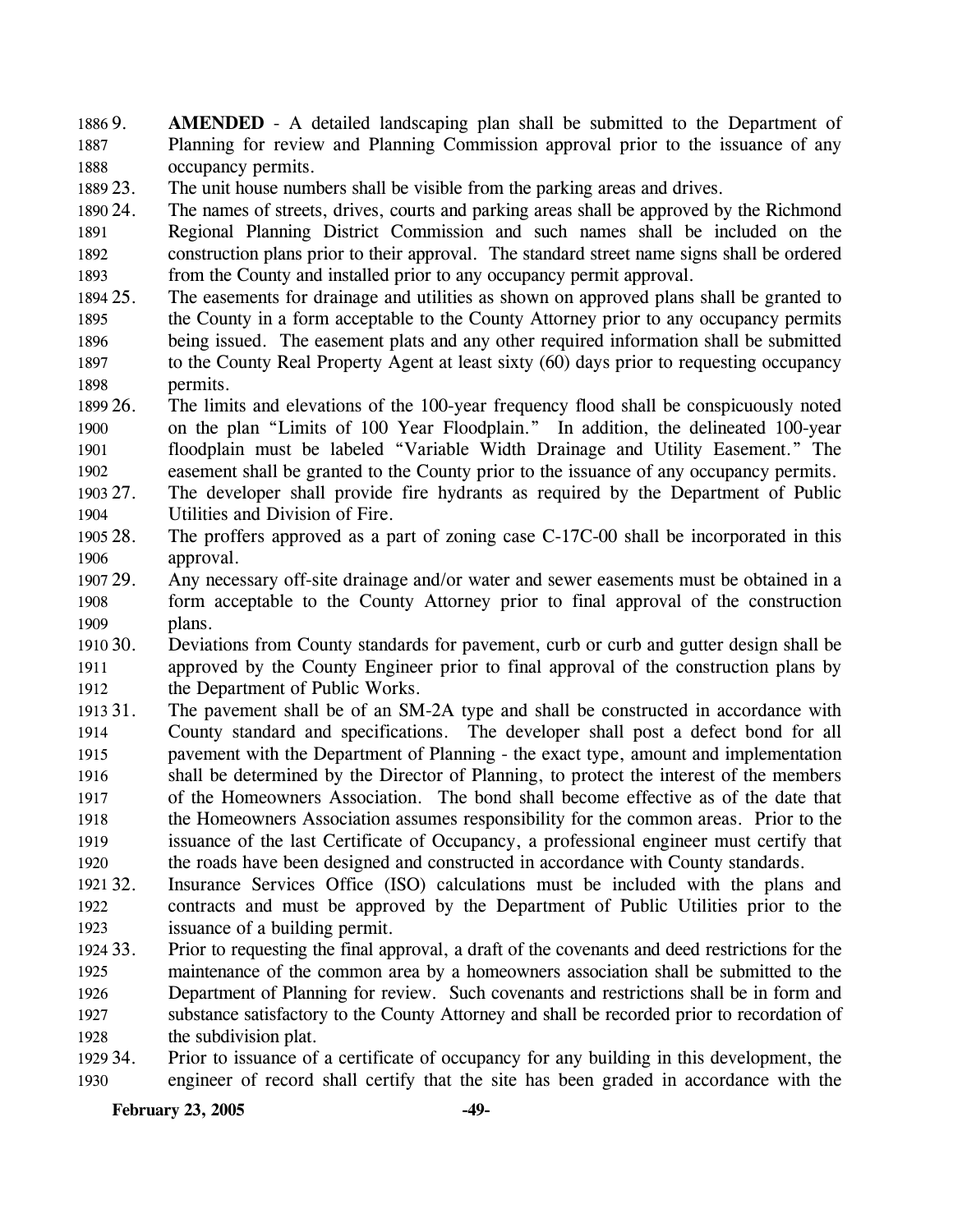1931 approved grading plans.

- 1932
- 1933 **SUBDIVISION (Deferred from the January 26, 2005 Meeting)**
- 1934

| <b>Westridge East</b> | Engineering Design Associates for Neil A. and A.H.W.             |
|-----------------------|------------------------------------------------------------------|
| (January 2005 Plan)   | <b>Sonenklar:</b> The 12.649 9.821-acre site proposed for a      |
| - Sawdust Drive       | subdivision of 7.9 single family homes is located at the eastern |
|                       | terminus of Sawdust Drive on parcels 733-773-6063, 1348 and      |
|                       | 732-773-9849. The zoning is A-1, Agricultural District.          |
|                       | Individual well and septic tank/drainfield. (Three Chopt) 9 7    |
|                       | Lots                                                             |

1935

Is there anyone in the audience in opposition to subdivision Westridge East (January 2005 Plan), in the Three Chopt District? No opposition. Good morning, again, 1937 1938 Mr. Wilhite. 1936 Mr. Vanarsdall -

1939

You are being handed out a revised subdivision plan and a revised cover This plan has been changed per staff's recommendation. Staff can't support the 1942 extension of Sawdust Drive to serve this development. Instead with this layout, this 1943 subdivision has been redesigned to access Weston subdivision, which just recently received 1944 Planning Commission approval in January. The two existing lots along Sawdust have been 1945 removed from the case and there are now seven lots on the cul-de-sac street, on the layout that 1946 is being provided to the Planning Commission. With some property line adjustments that have 1947 been annotated on the revised plan, staff is in a position to recommend approval of the revised 1948 plan. On page five of your addendum, there is a revised recommendation for approval and 1949 there are also two added conditions that the staff is recommending. This deals with the timing 1950 of approval of construction plans and the recordation plat for the subdivision requiring that Weston subdivision be approved before hand. Staff can recommend approval of the revised 1951 1952 plans with the conditions Nos. 11, 12 and 13 added. 1940 Mr. Wilhite -1941 map. 1953

Are there any questions for Mr. Wilhite? All right. I move that 1955 Westridge East - Sawdust Drive, be approved as recommended by staff with the annotations on 1956 the plans, the standard conditions for subdivisions not served by public utilities, and I have No. 1957 11 and then on the addendum we have added Nos. 12 and 13. 1954 Mr. Vanarsdall -

1958

1959 Mr. Jernigan - Second.

1960

The motion was made by Mr. Vanarsdall and seconded by Mr. Jernigan. 1962 All in favor say aye...all opposed say nay. The ayes have it. The motion passes. Please note 1963 that Mr. Marshall had a conflict and did not vote on this case. 1961 Mr. Vanarsdall -

1964

1965 The Planning Commission granted conditional approval to subdivision Westridge East (January 1966 2005 Plan), subject to the standard conditions attached to these minutes for subdivisions not 1967 served by public utilities, the annotations on the plans and the following additional conditions: 1968 11. Any future building lot containing a BMP, sediment basin or trap and located within the

**February 23, 2005 -50-**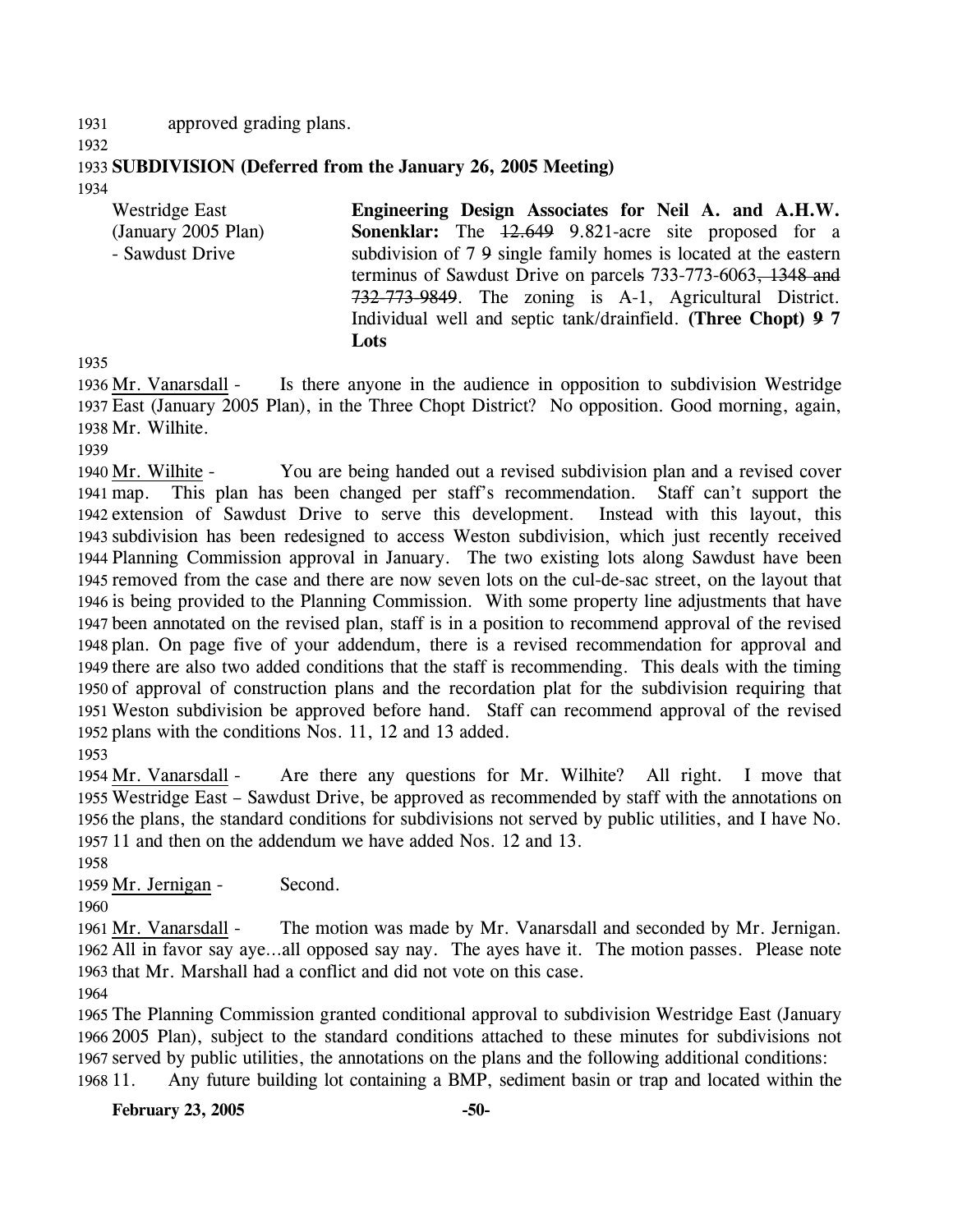1969 1970 1971 1972 1973 1974 1975 buildable area for a principal structure or accessory structure, may be developed with engineered fill. All material shall be deposited and compacted in accordance with the Virginia Uniform Statewide Building Code and geotechnical guidelines established by a professional engineer. A detailed engineering report shall be submitted for the review and approval by the Building Official prior to the issuance of a building permit on the affected lot. A copy of the report and recommendations shall be furnished to the Directors of Planning and Public Works.

- 1976 12. 1977 1978 The Department of Planning shall not approve the construction plans for this subdivision until the construction plans for the Westin subdivision have been approved and distributed by the County.
- 1979 13. 1980 1981 The subdivision plat shall not be recorded until the subdivision plat for Westin, or any portion thereof that provides the means of public access to this property, has been recorded.
- 1982

## 1983 **SUBDIVISION**

1984

Forest Parke (February 2005 Plan) **Mozingo & Associates, Edwards, Kretz, Lohr & Associates for John D. III & K. S. Shobe and Starwood Corporation:**  The 5.42-acre site proposed for a subdivision of  $10\overline{9}$  singlefamily homes is located along the northern side of Paris Drive, approximately 250 feet east of the intersection of Paris Drive and Forest Avenue on part of parcel 757-738-9779. The zoning is R-3, One-Family Residence District. County water and sewer. **(Tuckahoe) 10 9 Lots** 

1985

Is there anyone in the audience in opposition to Forest Parke (February 2005 Plan) in the Tuckahoe District? We have opposition. Mr. Cooper. 1987 1986 Mr. Vanarsdall -1988

A revised plan was handed out to you this morning for this subdivision 1990 and as Mr. Secretary indicated you will see on your addendum the number of lots has been 1991 revised from 10 lots to 9. This property is well inundated with wetlands and floodplain which 1992 limited some of the original buildable area for the proposed plan that was originally submitted. 1993 The revised plan that was handed to you this morning appears to resolve these issues related to 1994 buildable areas outside of the wetlands. In addition to that, the Director of Public Works has 1995 granted an exception for the curve in the proposed road for the radius of that curve. Therefore, 1996 all of staff's concerns at this time have been addressed. Staff is aware of some concerns from 1997 adjacent property owners, and I believe that some of them are here today to speak to that. One 1998 such issue related to this subdivision from the neighbors is the construction traffic on Hepler The applicant has agreed to limit that construction traffic to Paris Drive only. 2000 Therefore, any vehicle associated with construction for this subdivision would be limited to 2001 accessing Paris Drive from Forest Avenue and ultimately into the subdivision in that manner as 2002 opposed to coming down Hepler Road near the elementary school. This is addressed in 2003 condition No. 17 in your addendum. 1989 Mr. Cooper -1999 Road.

2004

2005 Overall the applicant and his engineer have worked diligently with staff to address all of these

**February 23, 2005 -51-**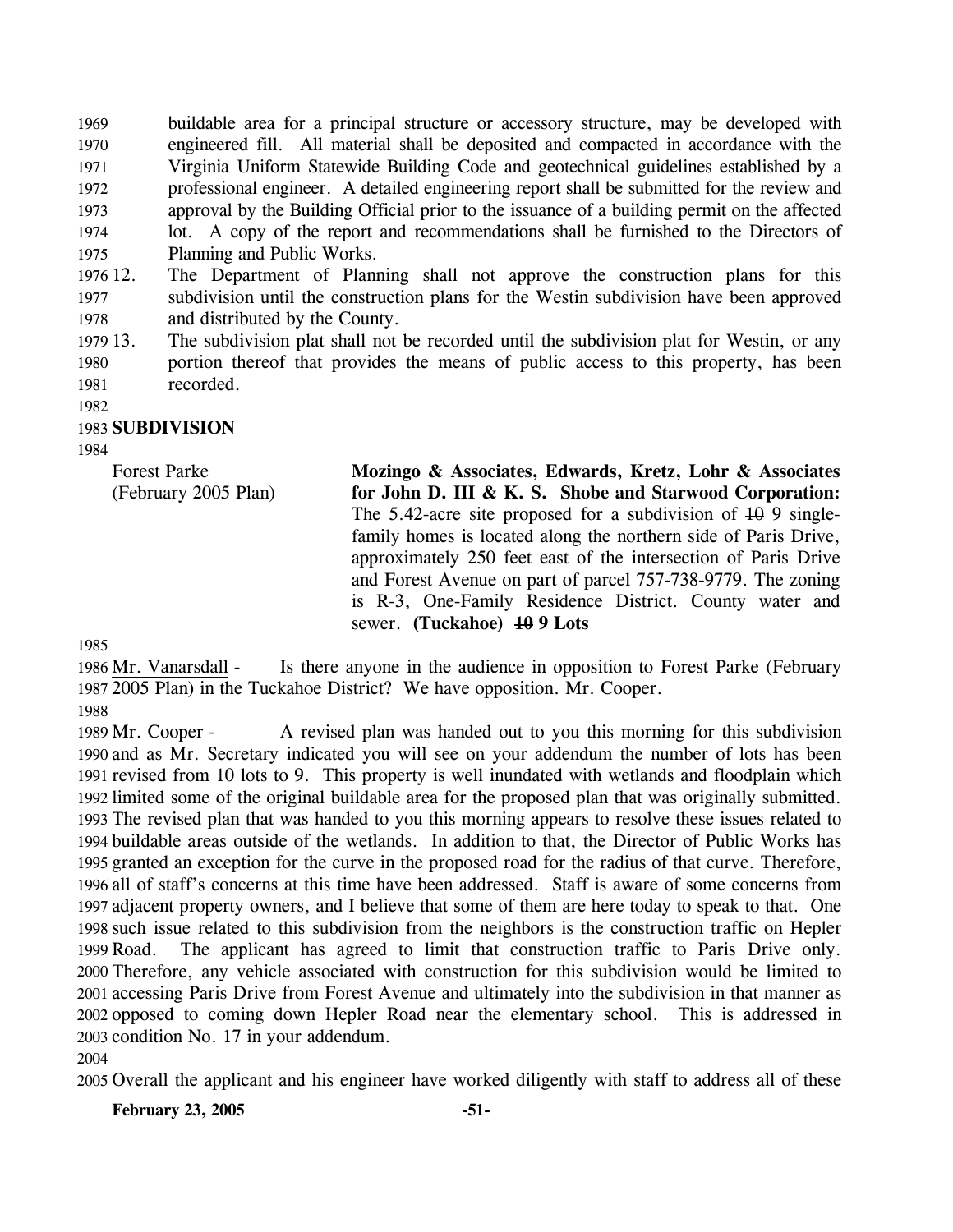2006 outstanding issues and concerns, and therefore staff recommends approval at this time. The 2007 applicant and his representative are here today to answer any questions and I'll be happy to 2008 answer any questions as well.

2009 2010 Mr. Vanarsdall - Are there any questions for Mr. Cooper? 2011 2012 Mrs. Ware - I have no questions at this time. 2013 2014 Mr. Vanarsdall - Would you like to hear from the applicant, Mrs. Ware? 2015 We can or we can go ahead and hear from the opposition. I would like 2017 to hear what your concerns are. Would y'all like to come forward, please? 2016 Mrs. Ware -2018 2019 Mr. Vanarsdall - Good morning. 2020

Good morning. My name is Low Weissbecker and I am a resident of Eight Acres. Actually, I have no dog on this fight, but my main concern has to do with the 2022 2023 children in the neighborhood. The development is within one block of Tuckahoe Elementary 2024 School and many of the children walk up Paris Drive and around to get there. We have quite a 2025 few walkers in the neighborhood. Since this property's original address is Forest Avenue, I 2026 don't see why that road shouldn't go straight down to Forest Avenue. If you think about it, 2027 and Forest Avenue leads directly into I-64 and it would be much better. Most of these people 2028 when they go to work, they are going to swing down Paris Drive to Forest Avenue to get onto 2029 I-64. If you could just make it a straight access to Forest Avenue I think it would be much better, and that area is not used anyway and that's because it is a wetland area, so you could 2030 2031 put it next to wetlands and it might also help to help in the drainage situation. That's all I have  $2032$  to say. 2021 Mr. Weissbecker -

2033

All right. Are there any questions? Thank you. From what I have seen 2035 on this plan, that access is not possible. It is not a part of the property that's being considered 2036 for this development. 2034 Mrs. Ware -

2037

I believe that's correct, Mrs. Ware, plus it would introduce three 2039 intersections on Forest Avenue way too close together, it wouldn't meet any of the County 2040 standards for separation from those intersections. 2038 Mr. O'Kelly -

2041

I do understand your concern about school children and the walkers at Tuckahoe Elementary, which is one reason why we wanted to make sure that the construction 2043 2044 traffic took the shortest path possible. I know that they probably cross Forest Avenue and 2045 come thru Paris to get to Tuckahoe, is that what you are saying? 2042 Mrs. Ware -

2046

2047 Mr. Weissbecker - Yes.

2048

Yeah because there is no shoulder along Forest. And while this is going 2050 on, they will just have to be extra careful during that time and we have tried to limit the traffic 2049 Mrs. Ware -

**February 23, 2005 -52-**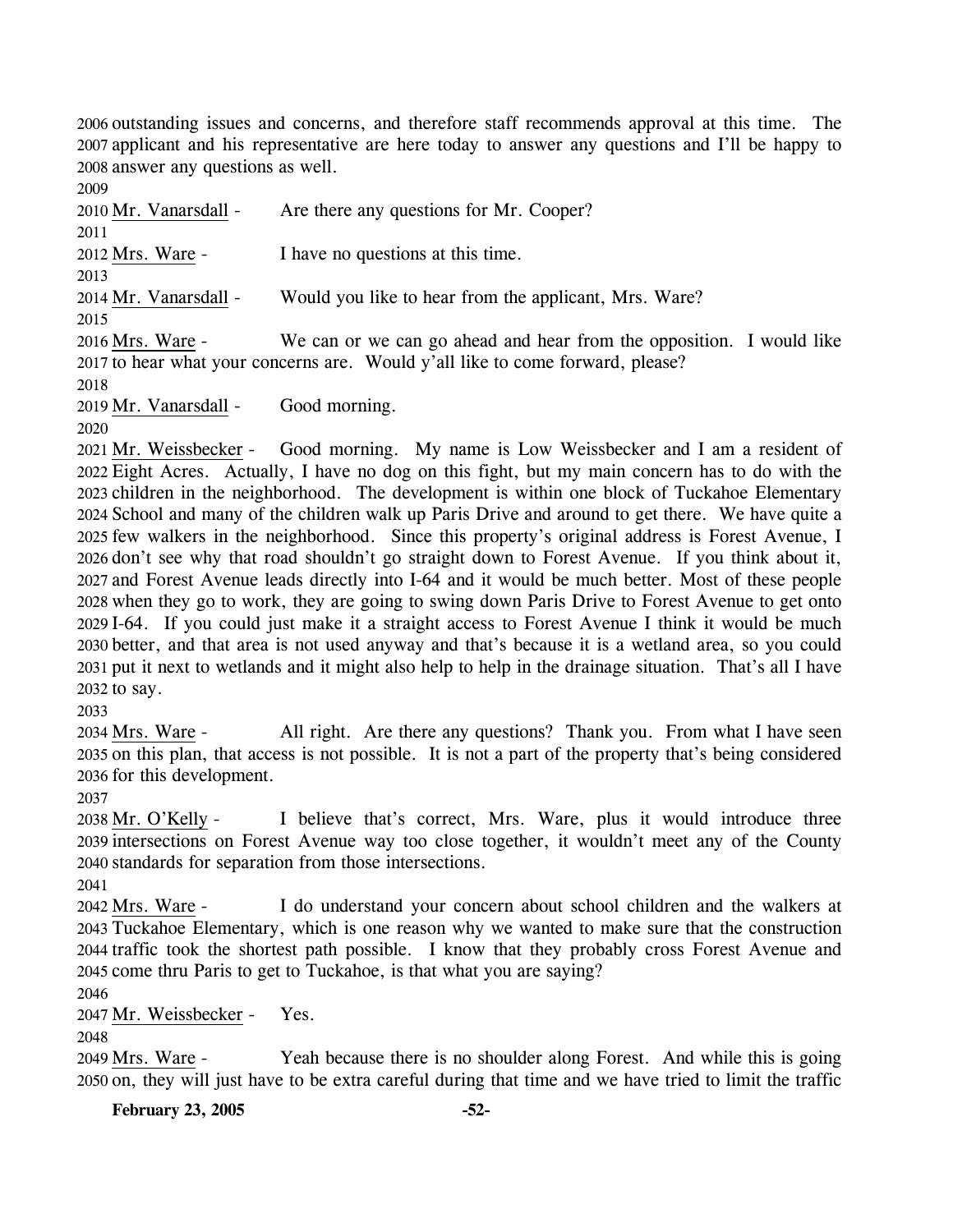2051 impact as much as possible while this is taking place.

2052

Well, I'm thinking of the long-range plans and that after the construction 2054 is over, and people coming out of the development late for work and zooming around down 2055 there. Actually, as I said, it has a Forest Avenue address and there is a driveway down there, 2056 and that's why I know access to Forest Avenue is readily accessible. 2053 Mr. Weissbecker -

2058 Mrs. Ware - Thank you.

2059

2060 Mr. Vanarsdall - Thank you. How are you doing?

2061

My name is Charles Saunders and I live at the corner of Paris Drive and 2063 Forest Avenue, so this new development is being built all around my property. I really have 2064 no opposition to their plan. I think they have done a good job. My concern is drainage. I live 2065 at the bottom of the hill. Right now the property holds the water real well except for the 2066 existing old driveway off of Forest Avenue. There is a lot of water that runs down there and it 2067 comes onto my property. There are other drainage problems, and I filed a complaint with 2068 Public Works about the water coming out of Spottswood Park, underneath Forest and onto my 2069 property. There is some problem with the water accumulating on my property and into the 2070 wetlands area. There's going to be a lot more water coming down into that wetlands area. 2071 I've been assured that a proper drainage plan will be developed. I haven't seen it yet. The 2072 other issue that I have is if a road is put from Forest Avenue into this property, the only place 2073 to put it is right up against the back of my house and I am really opposed to that. The existing 2074 driveway to that property is right up against the back of my house and I certainly don't want a 2075 road there. So, I understand the concerns about the traffic and the school children on Paris and 2076 Hepler Road. If there was a road to be off of Forest I would certainly want it no closer to 2077 Rock Creek Road on University Boulevard over there but I don't think you can even put 2078 anything over in that area. I know Bonnie here and I would like to ask her if she could come 2079 by sometime and see some of the issues I have with some of the property lines and how that 2080 affects me. I have contacted the developer and asked him if he would meet with me and 2081 discuss some of the property lines because as it exist now somebody can, say on lot 2, could 2082 build a tool shed or something or a dog pen right up against my backdoor because my property 2083 line is very shallow. So, at any rate, my main concern is the drainage and that road off of 2084 Forest Avenue. Thank you. 2062 Mr. Saunders -

2085

Mr. Saunders, do you want to make sure that the developer comes and 2087 meet you? 2086 Mr. Vanarsdall -

2088

I talked to him and he said that he was going to come but I haven't heard 2090 back from him for a date yet. 2089 Mr. Saunders -

2091 2092 Mr. Vanarsdall - Who was that that told you that? 2093 2094 Mr. Saunders - Daniel Wilson. 2095 Mr. Vanarsdall - Well, he's sitting right here.

**February 23, 2005 -53-**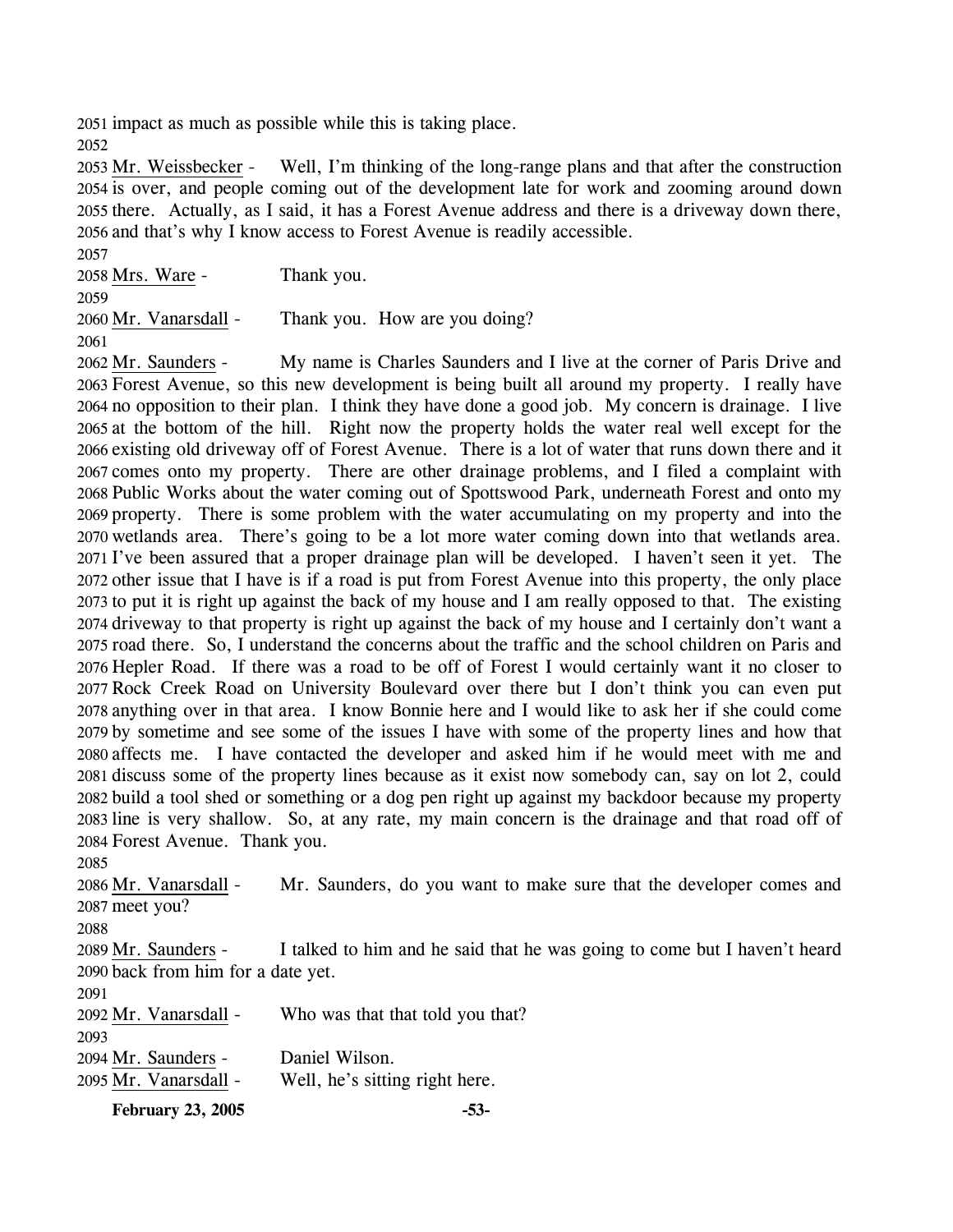| 2096                  |                                                |
|-----------------------|------------------------------------------------|
| 2097 Mr. Saunders -   | Oh, he is. Okay. Thank you.                    |
| 2098                  |                                                |
| 2099 Mr. Vanarsdall - | We have your word that you will meet with him? |
| 2100                  |                                                |
| 2101 Mr. Wilson -     | Yes. (Mr. Wilson speaking from the audience)   |
| 2102                  |                                                |
| 2103 Mr. Vanarsdall - | That's great. Thank you.                       |
| 2104                  |                                                |
|                       |                                                |

I am aware of your drainage concerns. I have talked with Mr. Cooper 2106 several times about the concerns you have with the drainage and certainly understand those. It 2107 is the County's policy to make things better, certainly not to make things worse. I'm going to 2108 let Mr. Cooper speak to that a little bit because he does it so well. But, as this moves farther 2109 along in the process there will be more detailed information on the drainage. This is just the 2110 plan for development and then it goes to the different departments so that these plans are more 2111 specific and they are dealing directly with the issues that are right there and you will absolutely 2112 can be involved in that process. Mr. Cooper has your number and has your information so that 2113 your issues can be addressed, as far as the drainage is concerned. As far as the road and Mr. 2114 O'Kelly mentioned that, that parcel is not a part of this development or this property or owned 2115 by them, plus you would have too many streets coming out in one place. So, the possibility of 2116 an actual road going through there is nil. 2105 Mrs. Ware -

2117

2118 Mr. Saunders - Thank you for your time. 2119 2120 Mr. Vanarsdall - Thank you, Mr. Saunders. 2121

I'll just address the drainage issue. Mrs. Ware is correct. At this time 2123 with the conditional approval the design engineer in the Department of Public Works has 2124 reviewed the plan and feels satisfied that positive drainage will be created on this property and 2125 again those more specific and detailed drainage plans will be reviewed with the next step of the 2126 process which would be the final subdivision application. I have put Mr. Saunders in touch 2127 with the design engineer in Public Works. I have passed his name and phone number along to 2128 her as well and I will also follow up on our end to make sure that he is involved when that 2129 application does come in for the final subdivision. But, again, it certainly will not make the 2130 drainage situation worse. The plans will be created so that drainage will be kept on their 2131 property in an approved manner. 2122 Mr. Cooper -

| <b>February 23, 2005</b> | -54-                                                                  |
|--------------------------|-----------------------------------------------------------------------|
| 2140 Mr. O'Kelly -       | Good morning, Mr. Wilson. In light of the concern for school children |
| 2139 Mr. Wilson -        | My name is Dan Wilson.                                                |
| 2138                     |                                                                       |
| 2137 Mr. Vanarsdall -    | Yes, sir. Come on down and identify yourself.                         |
| 2136                     |                                                                       |
| 2135 Mr. O'Kelly -       | Mr. Chairman, could I ask the developer a question?                   |
| 2134                     |                                                                       |
| 2133 Mr. Vanarsdall -    | All right. Thank you, Mike.                                           |
| 2132                     |                                                                       |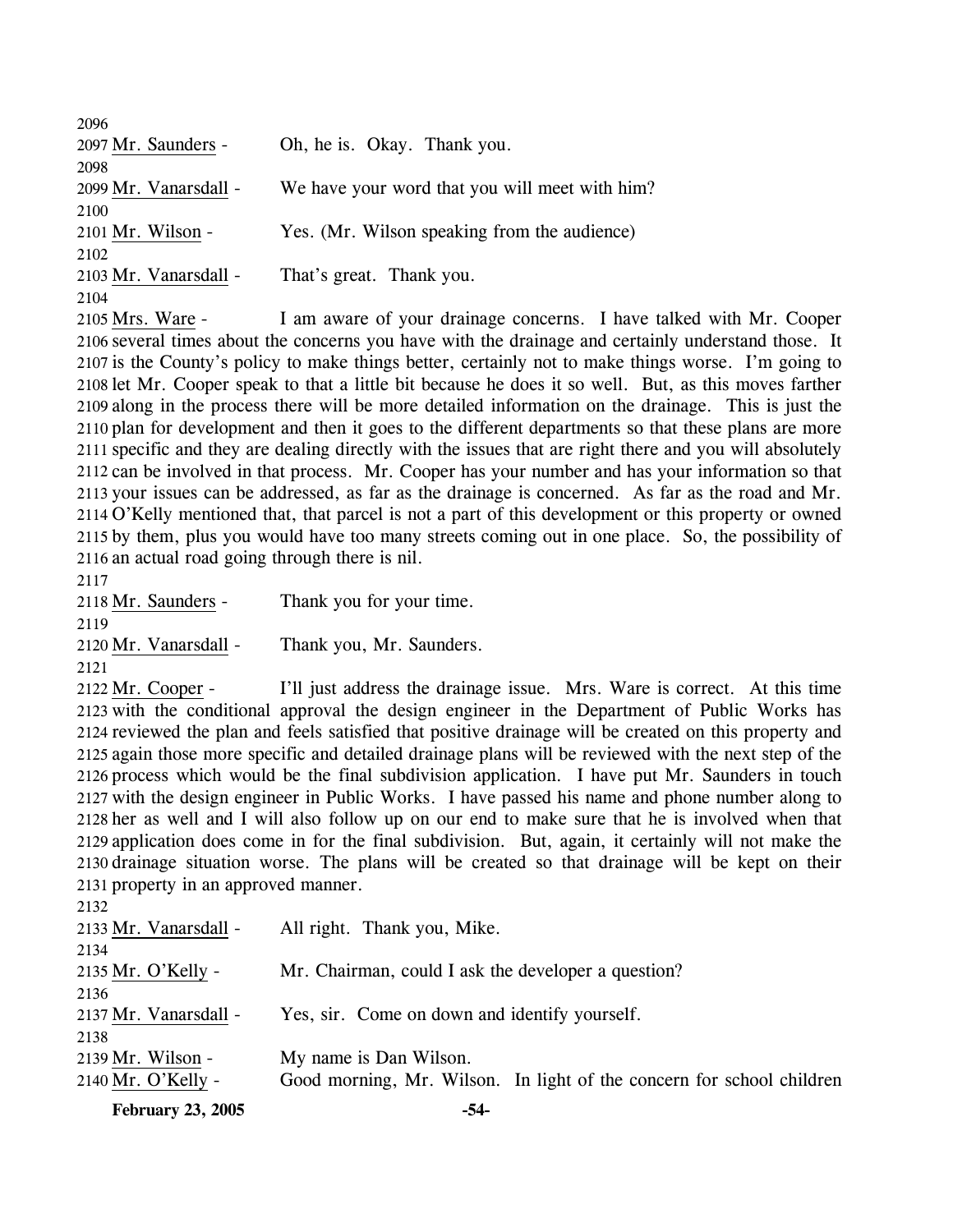2141 walking to Tuckahoe Elementary School, it is so close by from this neighborhood, and the 2142 condition that the staff is recommending is that construction traffic be restricted to Paris Drive. 2143

 $2144$  Mr. Wilson - Yes, sir.

2145

Could you tell us how you might restrict construction traffic? What steps 2147 you would take to do that? 2146 Mr. O'Kelly -

2148

I think what I would do is on every contract that I have for the 2150 contractors going in part of that would be to have a statement in there that they agree to use 2151 Paris and not, specifically mention Hepler, that they can't use that. And I don't know whether 2152 the County has any temporary signs. I see tripods, you know, like tee pee type signs. If we 2153 could put something down even near the intersection by the elementary school, temporarily that 2154 says "No Construction Traffic." I would put something up like that. I don't know what is 2155 permitted or not permitted to put up. It's fully our intention and even as a practical matter, 2156 that's the closest approach to that is from Forest, to come right up Paris. 2149 Mr. Wilson -

2157

Well, it has been our experience in the past that people don't respect 2159 other folks neighborhoods and I think any efforts you can take to help us with this situation is 2160 appreciated. 2158 Mr. O'Kelly -

| 2161                                             |                                                                                                      |
|--------------------------------------------------|------------------------------------------------------------------------------------------------------|
| 2162 Mr. Wilson -                                | Yes, I'll be glad to do that.                                                                        |
| 2163                                             |                                                                                                      |
| 2164 Mrs. Ware -                                 | Do you know of any sign ordinances or who Mr. Wilson can talk to find                                |
| 2165 out?                                        |                                                                                                      |
| 2166                                             |                                                                                                      |
| 2167 Mr. O'Kelly -                               | I think maybe Mr. Jennings could help with that, the traffic engineer.                               |
| 2168                                             |                                                                                                      |
| 2169 Mr. Wilson -                                | Okay. I'll be glad to put up a sign there, would be glad to                                          |
| 2170                                             |                                                                                                      |
| 2171 Mr. Vanarsdall -                            | You will be glad to put up a sign if we have one?                                                    |
| 2172                                             |                                                                                                      |
| 2173 Mr. Wilson -                                | Yes. I would rather you guys have it.                                                                |
| 2174                                             |                                                                                                      |
| 2175 Mrs. Ware -                                 | Yes. If it is allowed.                                                                               |
| 2176                                             |                                                                                                      |
| 2177 Mr. Vanarsdall -                            | Let's see what Mr. Jennings has to say about it.                                                     |
| 2178                                             |                                                                                                      |
| 2179 Mr. Wilson -                                | And then also just to touch a little bit on the drainage, the question that                          |
|                                                  | 2180 was before. The low part, actually the cul-de-sac stops just about where my hand is (referring  |
|                                                  | 2181 to rendering on the screen) right now, and the runoff is going to go straight off to the north, |
|                                                  | 2182 right up in that direction there. That's where the lower part drains off and of course I know   |
| 2183 that Public Works is on top of all of that. |                                                                                                      |
| 2184                                             |                                                                                                      |

2185 Mrs. Ware - Thank you, Mr. Wilson. Mr. Weissbecker, you have something else to

**February 23, 2005 -55-**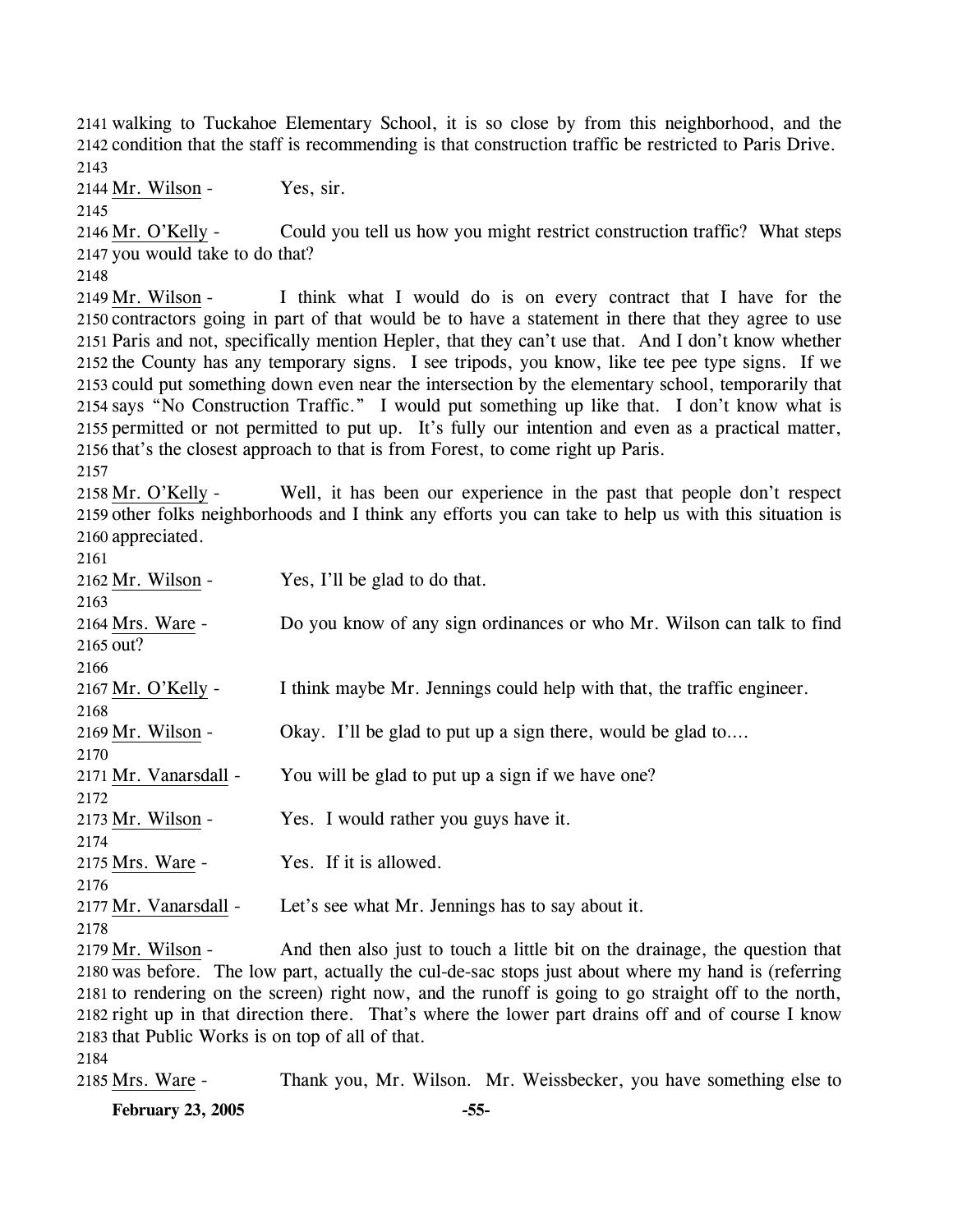2186 say? 2187 2188 Mr. Weissbecker - (Speaking from his seat) In rebuttal. 2189 2190 Mr. Vanarsdall - You have to come back down to the mic again and identify yourself. 2191 Right now the entrance to that property is just a simple driveway and 2193 hopefully the builder will build the road first before he does anything else. Otherwise, it would 2194 be almost impossible for construction trucks to get in there and to make that turn down Paris 2195 Drive, unless they widen that area considerably as an initial stop. 2192 Mr. Weissbecker -2196 2197 Mrs. Ware - Mr. Wilson can speak to that. 2198 I think he is asking me to make sure that we have our cul-de-sac opening 2200 and the road area cut in first. That's the first thing that would happen on the job site. We 2201 would open that road up and get the gravel in and start working on that. 2199 Mr. Wilson -2202 2203 Mrs. Ware - That answer your question? 2204 Yes, fine, thank you. But as you said, I ought to get it in writing, I 2206 guess, huh. 2205 Mr. Weissbecker -2207 Good morning. I'm assistant traffic engineer, Mike Jennings, with the 2209 County. We don't have a standard sign for construction traffic but we could work with the 2210 developer in either making one for/with him, for him, or if he gets a private sign, I'm sure we 2211 can allow one to be put in the right-of-way temporarily. 2208 Mr. Jennings -2212 Would you follow that up, Mike? You can get with Mike Cooper and 2214 y'all see what y'all can do on that. Thank you. 2213 Mr. Vanarsdall -2215 2216 Mr. Jennings - Certainly. 2217 2218 Mr. Vanarsdall - Are there any questions by Commission members? 2219 Thank you, Mr. Cooper, and everyone else. So, I will move that 2221 subdivision Forest Parke (February 2005 Plan) be approved subject to the standard conditions 2222 for subdivisions served by public utilities and the following additional conditions Nos. 12 thru 17. 2223 2220 Mrs. Ware -2224 2225 Mr. Jernigan - Second. 2226 The motion was made by Mrs. Ware and seconded by Mr. Jernigan. All 2228 in favor say aye...all opposed say nay. The ayes have it. The motion passes. 2227 Mr. Vanarsdall -2229 2230 The Planning Commission granted conditional approval to subdivision Forest Parke (February

**February 23, 2005 -56-**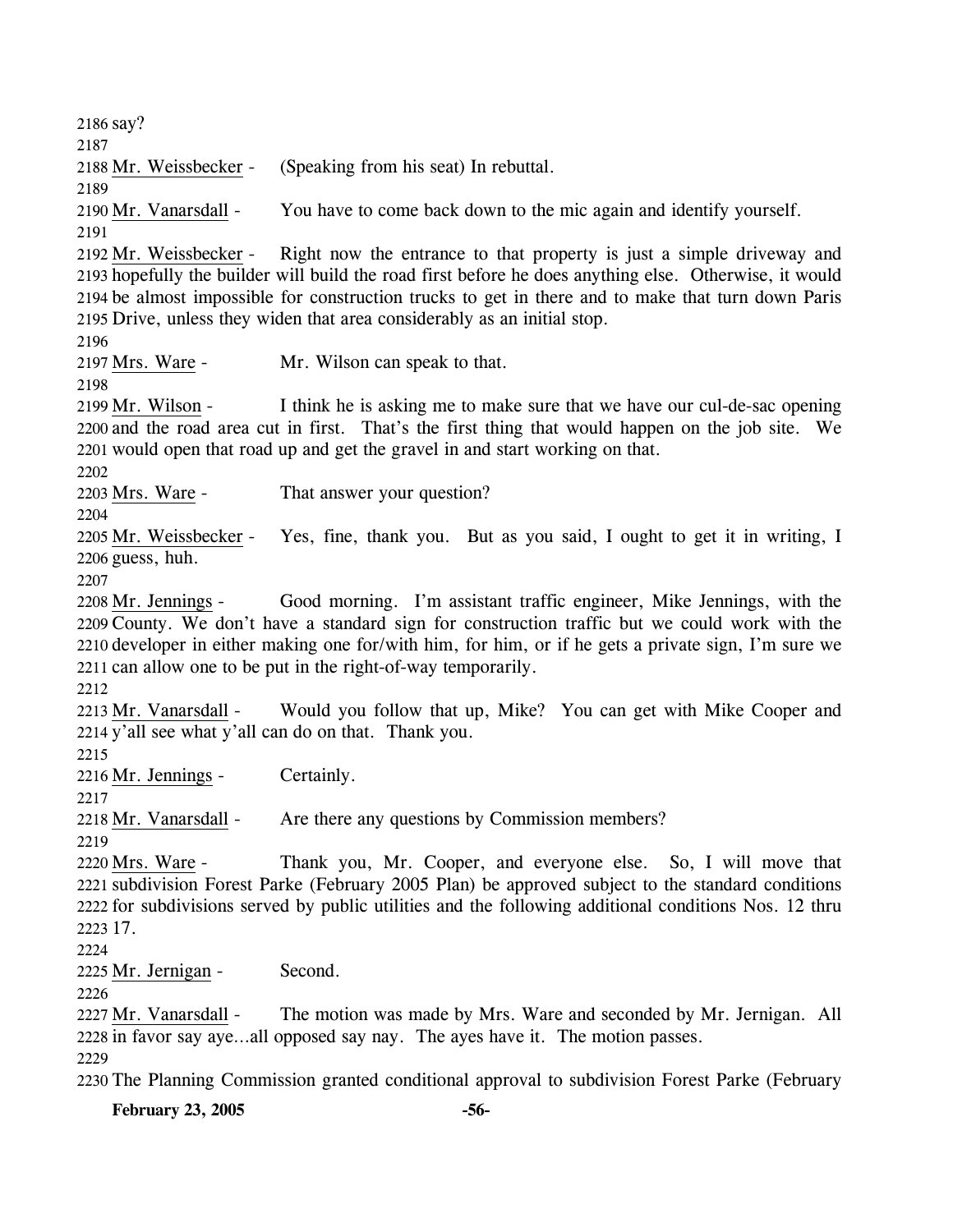2231 2005 Plan) subject to the standard conditions attached to these minutes for subdivisions served 2232 by public utilities, the annotations on the plans and the following additional conditions: 2233

2234 12. Each lot shall contain at least 11,000 square feet, exclusive of the flood plain areas.

2235 13. 2236 2237 13. Prior to requesting final approval, the engineer shall furnish the Department of Planning Staff a plan showing a dwelling situated on Lots 3 and 4 to determine if the lot design is adequate to meet the requirements of Chapter 24, of the Henrico County Code.

2238 14. 2239 2240 The limits and elevation of the 100-year frequency flood shall be conspicuously noted on the plat and construction plans and labeled "Limits of 100-year floodplain." Dedicate floodplain as a "Variable Width Drainage & Utilities Easement."

2241 15. 2242 Any necessary offsite drainage easements must be obtained prior to approval of the construction plan by the Department of Public Works.

2243 16. 2244 2245 2246 2247 2248 2249 2250 16. Any future building lot containing a BMP, sediment basin or trap and located within the buildable area for a principal structure or accessory structure, may be developed with engineered fill. All material shall be deposited and compacted in accordance with the Virginia Uniform Statewide Building Code and geotechnical guidelines established by a professional engineer. A detailed engineering report shall be submitted for the review and approval by the Building Official prior to the issuance of a building permit on the affected lot. A copy of the report and recommendations shall be furnished to the Directors of Planning and Public Works.

2251 17. Construction traffic shall be limited to Paris Drive only.

2252

Mr. Chairman, I would like to apologize for my constituents name 2254 calling of your Supervisor last night. 2253 Mr. Marshall -

2255

2256 Mr. Archer - Oh, you read the papers.

2257

Well, I think you should contact Ms. Bonny and get her to publish that. 2259 Thank you for that. Mr. Archer has read the minutes. Bonnie-Leigh, oh, I want to tell y'all 2260 something about her name. We thought it was a good ole southern name Bonny L E E, like Robert. 2261 2258 Mr. Vanarsdall -

2262

2263 Mr. Archer - But, it's L E I G H. 2264

2265 Mr. Marshall - It's like the street.

2266

2267 **APPROVAL OF MINUTES: January 26, 2005, Minutes** 

2268

We won't hold that against you. Bonnie, I just wanted to tell you that, 2270 when you get up here, we always have the minutes to approve and Mr. Archer always reads  $2271$  them for us. 2269 Mr. Vanarsdall -

2272

2273 Mr. Marshall - He is the official minute reader. 2274 Mr. Vanarsdall - So, maybe you can help him out. 2275

**February 23, 2005 -57-**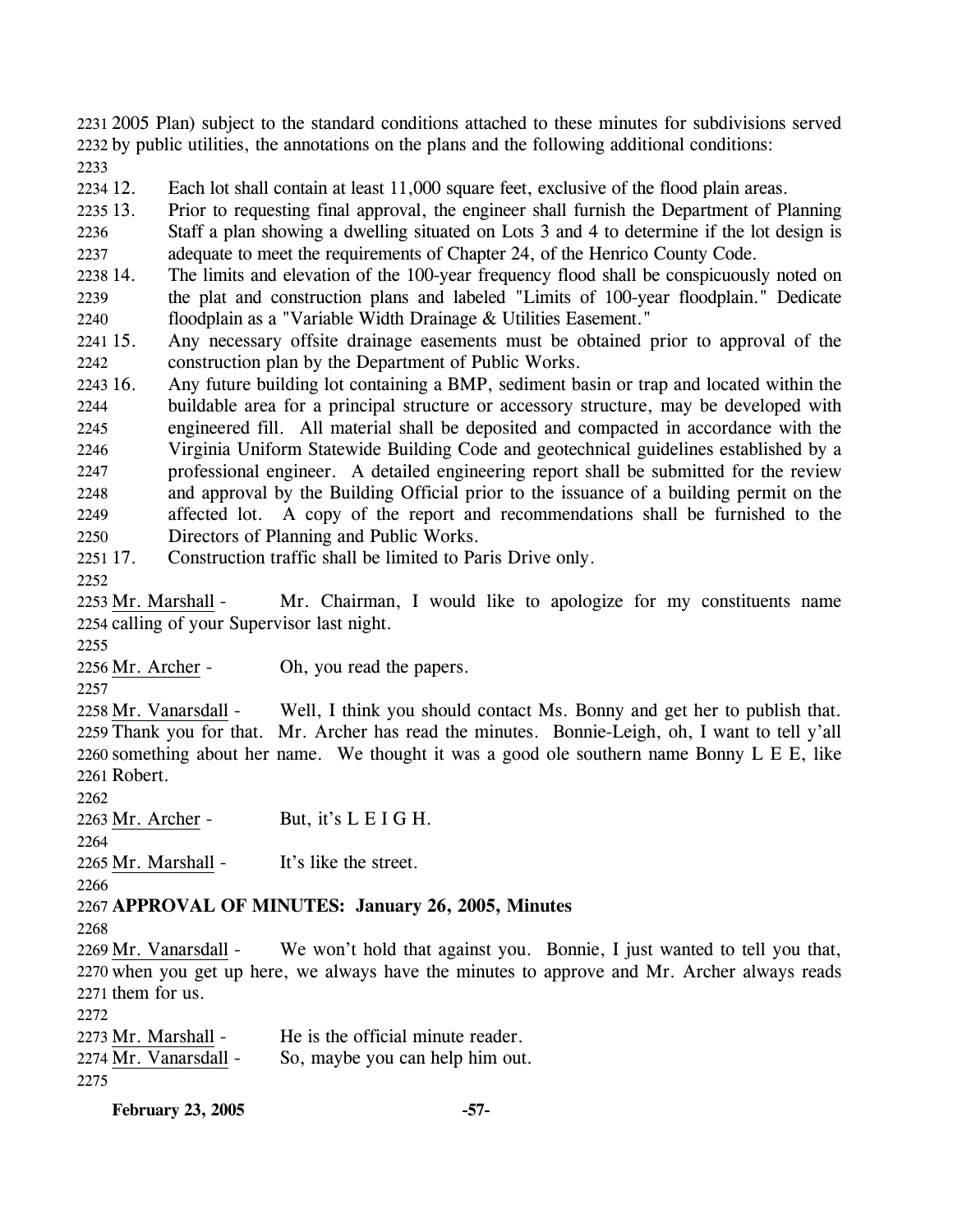That's just an old wive's tale. Yeah, I can tell you that on page 45, line 2277 1679, the word "bare" is a typographical error, it should be "bear" and not "bare." 2276 Mr. Archer -2278 2279 Mr. Jernigan - And believe it or not, I have found an error in the minutes. 2280 2281 Mr. Marshall - It is going to snow tonight, right? 2282 Yes, it is. You always told me that you were too busy to read these 2284 minutes. 2283 Mr. Vanarsdall -2285 2286 Mr. Jernigan - Well, I was bored last night. 2287 2288 Mr. Vanarsdall - You must have been. 2289 Actually, on page 61, line 2330, where it says "Mr. Jernigan" it should 2291 say "Mr. Vanarsdall." That was the chairman speaking. 2290 Mr. Jernigan -2292 2293 Mr. Vanarsdall - Well, I'm glad you caught that one. 2294 Do you want to disassociate yourself with those comments, Mr. Chairman? 2296 2295 Mr. Marshall -2297 2298 Mr. Vanarsdall - (Laughing) 2299 2300 Mr. Jernigan - That's the only error that I have. 2301 One thing about being on the Commission, I didn't read no more than a 2303 cigar band before I got on here, now it's been a full education. 2302 Mr. Vanarsdall -2304 2305 Mr. O'Kelly - Do we have a motion to adjourn? 2306 Mr. Chairman, before we move to adjourn, I would like to issue a 2308 formal good-bye to Mrs. Ware and let her know how much of a pleasure it has been to serve 2309 with her. I've really enjoyed working with you. I'm sure I speak on behalf of the entire 2310 Commission. 2307 Mr. Archer -2311 2312 Mrs. Ware - Thank you so much. 2313 2314 Mr. Vanarsdall - Very nice. 2315 2316 Mr. Jernigan - You come back to see us once in a while.